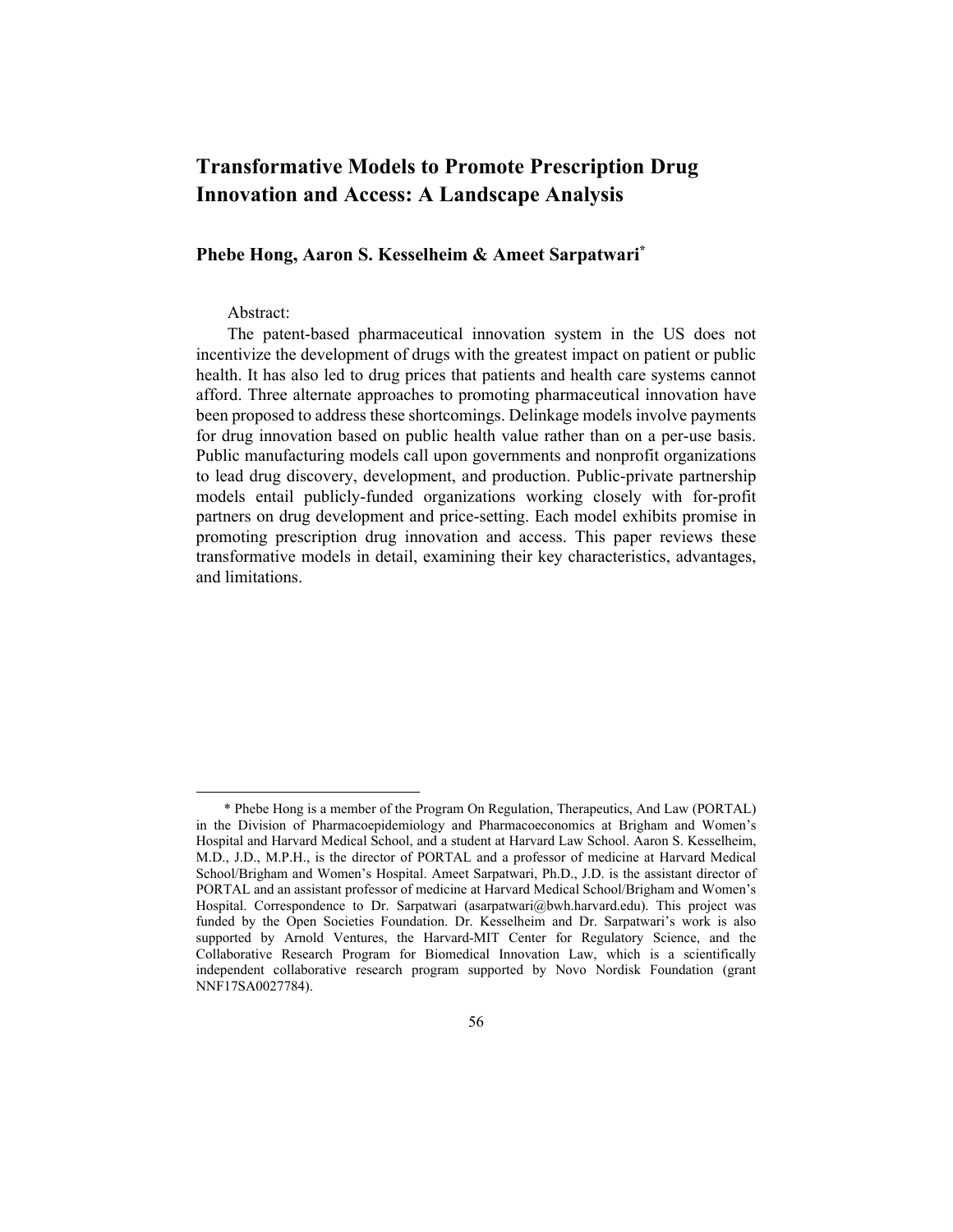# TABLE OF CONTENTS

| A. CHARACTERISTICS OF PUBLIC AND NONPROFIT MANUFACTURING   |  |
|------------------------------------------------------------|--|
|                                                            |  |
|                                                            |  |
|                                                            |  |
|                                                            |  |
|                                                            |  |
|                                                            |  |
|                                                            |  |
|                                                            |  |
|                                                            |  |
|                                                            |  |
| A. CHARACTERISTICS OF PUBLIC-PRIVATE PARTNERSHIP MODELS 85 |  |
|                                                            |  |
|                                                            |  |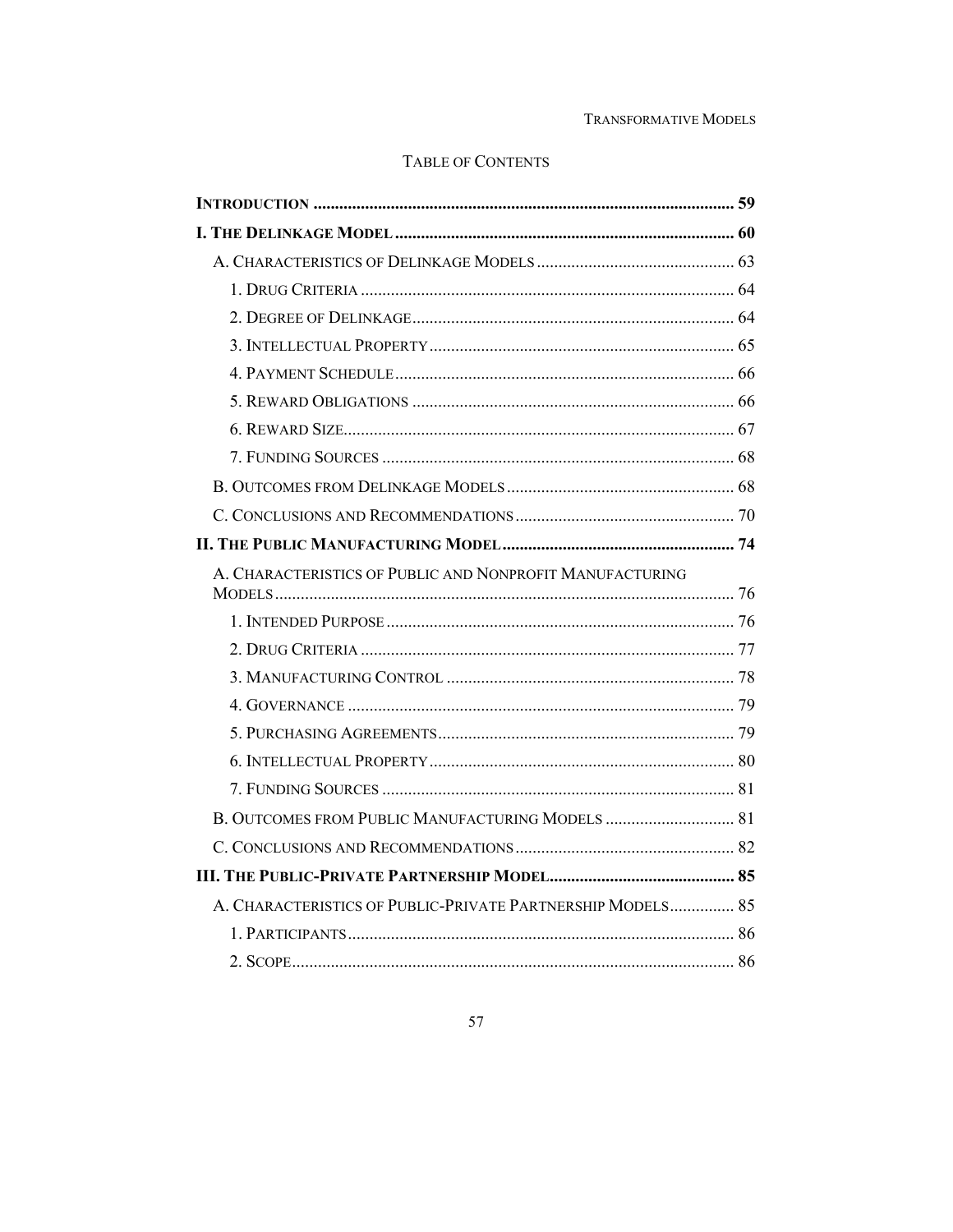# YALE JOURNAL OF HEALTH POLICY, LAW, AND ETHICS 19:2 (2020)

| B. OUTCOMES FROM PUBLIC-PRIVATE PARTNERSHIP MODELS 89 |  |
|-------------------------------------------------------|--|
|                                                       |  |
|                                                       |  |
|                                                       |  |
|                                                       |  |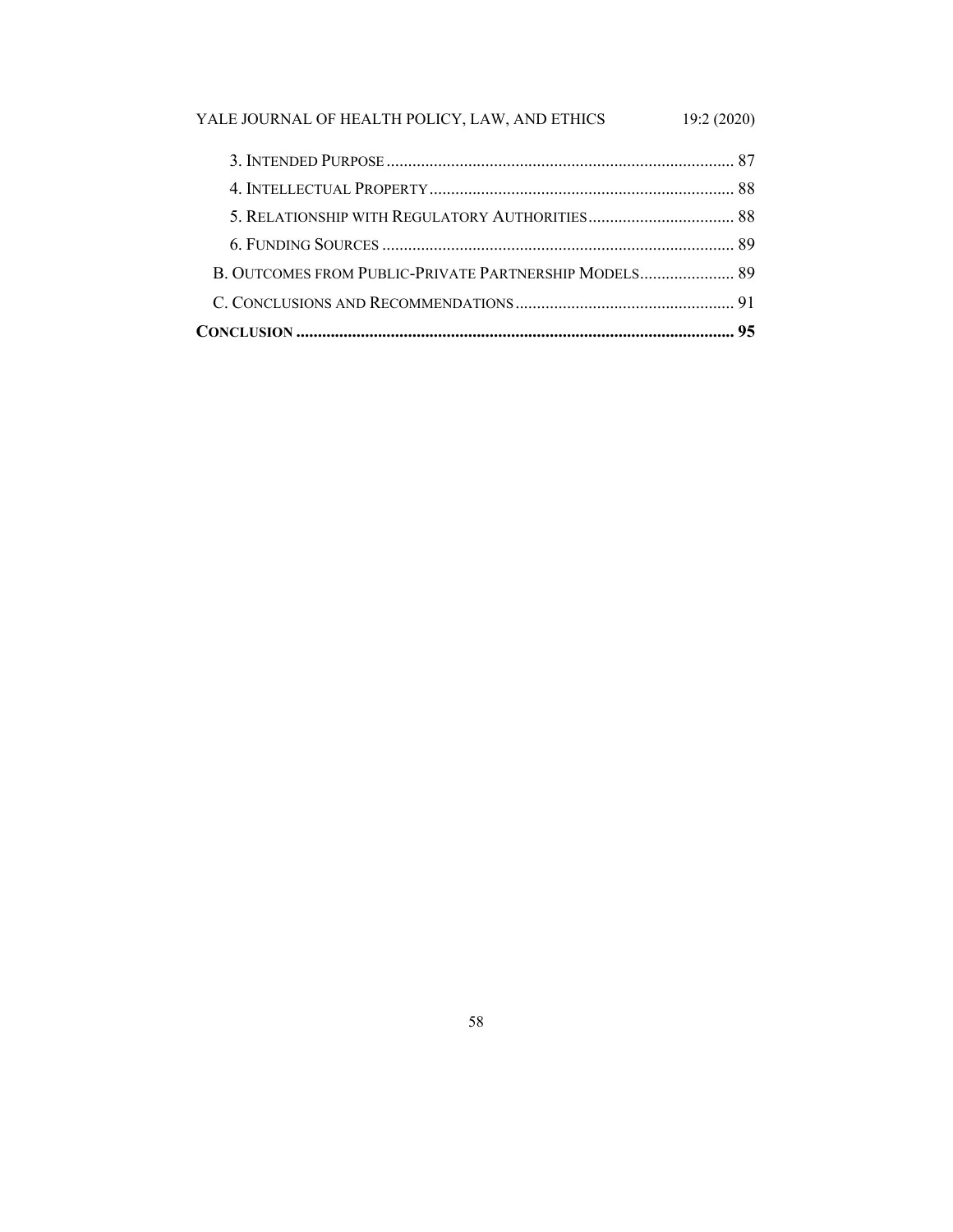## **INTRODUCTION**

Pharmaceutical innovation is critical for patient care and public health, as drugs can be among the most effective—and cost-effective—interventions that physicians can offer. However, drug development is also long and expensive. To attract private investment in this endeavor, the US federal government provides 20-year patents and other long-lasting statutory market exclusivities that give companies time to earn back up-front investments and make profits.<sup>1</sup> During this market exclusivity period, manufacturers can charge whatever they want, so US prices typically far exceed those for the same drugs sold in other high-income countries.<sup>2</sup>

This innovation model has been criticized on two grounds. First, it does not incentivize the development of drugs with the greatest impact on patient or public health,<sup>3</sup> but rather encourages private investment in drugs that are likely to generate the greatest revenues. As a result, despite being sold at high prices, many new drugs that receive US Food and Drug Administration (FDA) approval do not offer important advances in efficacy or safety. For example, among new drugs approved in 2017 in the US, about one-third were rated by expert organizations in Germany, France, and Canada to offer no or minor additional benefits over existing treatments.<sup>4</sup> Another study found that 40% of the highest-spending brand-name drugs in Medicare were reformulations of previously approved active ingredients.<sup>5</sup>

Second, the current pharmaceutical innovation model leads to prices of brandname drugs that patients and health care systems cannot afford. For example, when the direct-acting antiviral sofosbuvir (Sovaldi) was approved by the FDA in 2013, it offered for the first time the possibility of a cure for chronic hepatitis C virus infection, an infectious disease affecting 3-4 million US patients.<sup>6</sup> But because Gilead priced the product at \$84,000 for a standard 12-week course of therapy, payers like Medicaid were unable to offer it to all qualifying patients due to

<sup>1.</sup> *See* Aaron S. Kesselheim, Michael S. Sinha & Jerry Avorn, *Determinants of Market Exclusivity for Prescription Drugs in the United States*, 177 JAMA INTERNAL MED. 1658, 1659 (2017).

<sup>2.</sup> *See* Aaron S. Kesselheim, Jerry Avorn & Ameet Sarpatwari, *The High Cost of Prescription Drugs in the United States: Origins and Prospects for Reform*, 316 JAMA 858, 860 (2016).

<sup>3.</sup> *See* Anna Kaltenboeck et al., *Grounding Value‐Based Drug Pricing in Population Health*, 107 CLINICAL PHARMACOLOGY & THERAPEUTICS 1290, 1291 (2020).

 <sup>4.</sup> Richard G. Frank, Jerry Avorn & Aaron S. Kesselheim. *What Do High Drug Prices Buy Us?* HEALTH AFFAIRS BLOG (April 29, 2020), https://www.healthaffairs.org/do/10.1377/ hblog20200424.131397/full/ [https://perma.cc/LZ2A-QUL4].

 <sup>5.</sup> Emily H. Jung, Ameet Sarpatwari & Aaron S. Kesselheim, *Novelty of Active Ingredients in High-Cost Brand-Name Drugs*, J. GEN. INTERNAL MED. 1, 1 (2020).

<sup>6.</sup> *See* Andrew Pollack, *F.D.A. Approves Pill to Treat Hepatitis C*, N.Y. TIMES (Dec. 6, 2013), https://www.nytimes.com/2013/12/07/business/fda-approves-pill-to-treat-hepatitis-c.html [https://perma.cc/2BLG-YFYA].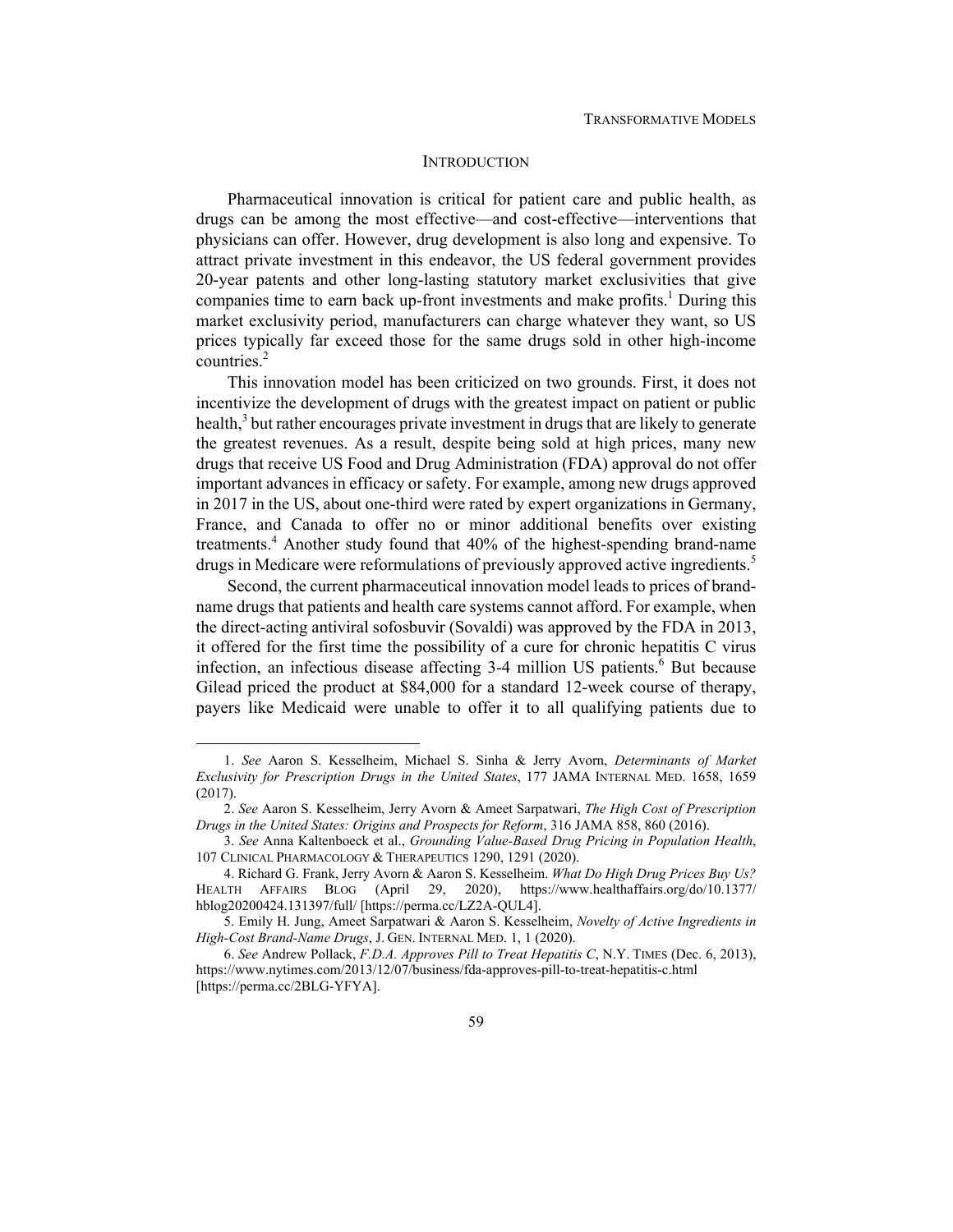concerns that it would exceed their drug budgets.<sup>7</sup> As a result, only 2.4% of eligible Medicaid patients were treated in the first year.<sup>8</sup> Although prices of direct-acting antivirals have declined in recent years due to competition, they remain high, with many patients still unable to access treatment.<sup>9</sup> The sofosbuvir case was particularly controversial because the drug emerged from years of publicly-funded research and development at Emory University, followed by work at a small company founded by academic scientists, before being transferred to Gilead for the final steps in development just a year before approval.<sup>10</sup>

To promote the discovery of more innovative drugs like sofosbuvir while ensuring wider access after approval, three alternate models of drug development have been suggested: first, a "delinkage" model in which payment for drug innovation is made based on its public health value rather than on a per-use basis; second, a "public manufacturing" model, in which the government or nonprofit organizations fund the entire discovery and development process and then price drugs closer to the cost of production; and third, a "public-private partnership" model, in which a publicly-funded organization that discovers a new drug would transfer intellectual property to the private market, but remain closely involved in the drug development and price-setting process.

Key values should guide assessment of these models. The current patent-based system has some strengths, including incentives that directly benefit innovators and timely invention disclosures. An ideal model would preserve these advantages, while encouraging greater needs-driven innovation, transparency, efficiency, and affordability. With these values in mind, we review delinkage, public manufacturing, and public-private partnership models in detail, examining their advantages and limitations.

#### I. THE DELINKAGE MODEL

While many variations of delinkage models exist, the term delinkage is often

<sup>7.</sup> *See* Soumitri Barua et al., *Restrictions for Medicaid Reimbursement of Sofosbuvir for the Treatment of Hepatitis C Virus Infection in the United States*, 163 ANNALS INTERNAL MED. 215, 215 (2015).

 <sup>8.</sup> Joshua M. Liao & Michael A. Fischer, *Restrictions of Hepatitis C Treatment for Substance-Using Medicaid Patients: Cost Versus Ethics*, 107 AM. J. PUB. HEALTH 893, 896 (2017).

<sup>9.</sup> *See* Ed Silverman, *Most State Medicaid Programs Continue to Restrict Access to Hepatitis C Medicines*, STAT (Oct. 16, 2019), https://www.statnews.com/pharmalot/2019/10/16/medicaidhepatitis-access-drug-prices/ [https://perma.cc/JVX9-28RG].

 <sup>10.</sup> Merrill Goozner, *Why Sovaldi Shouldn't Cost \$84,000*, MODERN HEALTHCARE (May 3, 2014), https://www.modernhealthcare.com/article/20140503/MAGAZINE/305039983/whysovaldi-shouldn-t-cost-84-000 [https://perma.cc/9NXJ-REWU]; *see also* WILLIAM RICE & FRANK CLEMENTE, GILEAD SCIENCES: PRICE GOUGER, TAX DODGER 1, 14 (July 2016), https://americansfortaxfairness.org/files/ATF-Gilead-Report-Finalv3-for-Web.pdf [https://perma.cc/4UCJ-NX2Q].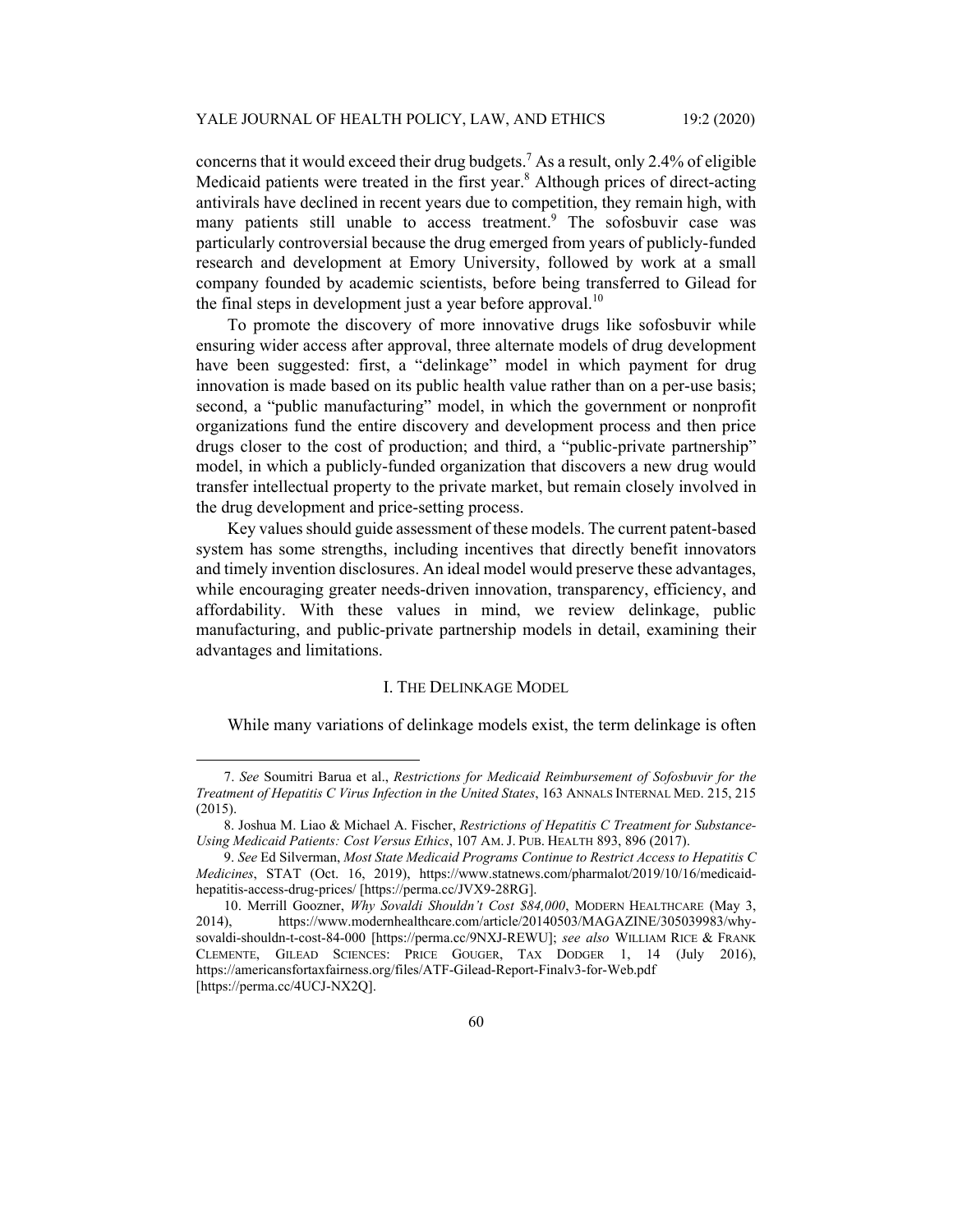used synonymously with "innovation inducement prizes" and "market entry rewards."11 Conceptually, delinkage refers to the separation of an innovator's research and development costs from the price of its products, which is achieved by rewarding the innovator directly for the innovation rather than indirectly through market exclusivity.12 In this manner, delinkage systems reduce or eliminate an innovator's reliance on sales to recuperate research and development investments and earn profits.<sup>13</sup>

Proponents of delinkage contend that it would benefit patients by lowering prices and increasing access to drugs.<sup>14</sup> Some delinkage proposals require innovators to forfeit their patents in exchange for the rewards, allowing immediate generic entry to drive down drug prices.<sup>15</sup> Other proposals allow innovators to retain their patents, but contractually obligate innovators to supply their drugs close to the marginal cost of production.<sup>16</sup>

Delinkage also promotes innovation by ensuring the financial attractiveness of developing desired drugs. Rewards provide innovators with predictability, guaranteeing a return on investment upon meeting stated goals,<sup>17</sup> which can be tailored to favor certain innovation outcomes, such as developing drugs for unmet needs.18 Even the pharmaceutical industry has acknowledged the benefits of delinking financial revenues from sales, given the mitigation of financial risk for both innovators and health care systems.<sup>19</sup> Delinkage models could also increase the overall efficiency of the system by eliminating the need for substantial manufacturer spending on marketing efforts, which currently accounts for \$30

 13. GREGORY W. DANIEL ET AL., DUKE MARGOLIS CENTER FOR HEALTH POLICY, VALUE-BASED STRATEGIES FOR ENCOURAGING NEW DEVELOPMENT OF ANTIMICROBIAL DRUGS 7 (2017) [hereinafter Duke Margolis Report].

14. LOVE, *supra* note 11, at 15.

18. LOVE, *supra* note 11, at 24.

<sup>11.</sup> *See* JAMES LOVE, UNITAID, AN ECONOMIC PERSPECTIVE ON DELINKING THE COST OF R&D FROM THE PRICE OF MEDICINES 1, 14 (2016), http://www.unitaid.org /assets/Delinkage\_Economic\_Perspective\_Feb2016.pdf [https://perma.cc/SJ4X-PUT4].

 <sup>12.</sup> U.N. Secretary General and Co-Chairs of the High-Level Panel, *Report of the United Nations Secretary-General's High-Level Panel on Access to Medicine: Promoting Innovation and Access to Health Technologies* (Sept. 2016) (defining delinkage), http://www.unsgaccessmeds.org/s/UNSG-HLP-Report-FINAL-12-Sept-2016.pdf [https://perma.cc/Z4AK-5GDH].

<sup>15.</sup> *See* Kevin Outterson et al., *Delinking Investment in Antibiotic Research and Development from Sales Revenues: The Challenges of Transforming a Promising Idea into Reality*, 13 PLOS MEDICINE 1, 4 (2016).

<sup>16.</sup> *See id.* at 4–5.

 <sup>17.</sup> John H. Rex & Kevin Outterson, *Antibiotic Reimbursement in a Model Delinked from Sales: A Benchmark-based Worldwide Approach*, 16(4) LANCET INFECTIOUS DISEASES 500, 504 (2016).

<sup>19.</sup> *Declaration by the Pharmaceutical, Biotechnology and Diagnostics Industries on Combating Antimicrobial Resistance* 1, 3 (Jan. 2016), https://www.abpi.org.uk/media/1675 /industry\_declaration\_on\_combating\_antimicrobial\_resistance\_jan2017.pdf [https://perma.cc/6QHD-BQ96].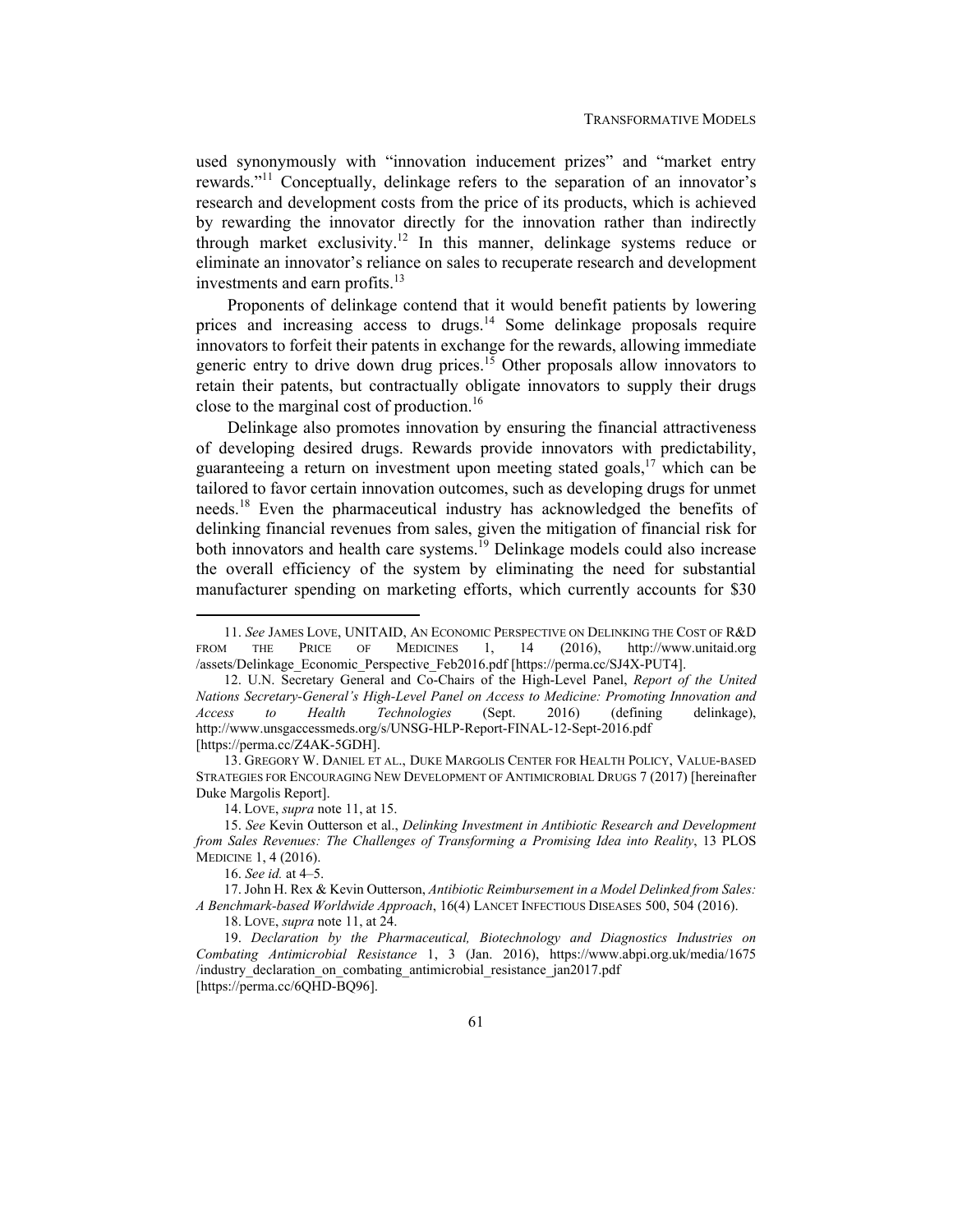billion per year. $20$ 

Finally, delinkage models are particularly beneficial for specific drugs, such as antibiotics, which require post-approval restrictions on use.<sup>21</sup> In the current system, revenues are dependent on sales, encouraging innovators to maximize utilization during patent-protected periods, exacerbating the threat of antimicrobial resistance.<sup>22</sup>

Critics of delinkage models point to the financial challenges of using nonmarket exclusivity rewards to incentivize research and development. Such rewards must be sufficiently large to offset the high risk of failure innovators bear to develop successful drugs. Governments may find it difficult to determine optimal reward pricing to achieve innovation, due to under- or over-valuation of research and development costs.<sup>23</sup> For example, estimates of the reward needed to incentivize the development of an innovative antibiotic range from \$919 million to \$5 billion.<sup>24</sup> Furthermore, governments would have to fund not only the rewards, but also the administrative costs to implement the schemes.<sup>25</sup> The difficulty in funding such efforts is exemplified by the World Health Organization Global Observatory on research and development, established in 2013. Many of its projects, including a nano-based malaria drug delivery system, were ultimately cancelled due to underfunding.<sup>26</sup>

Some innovators further argue that delinkage models are too risky and may not motivate appropriate actors. A one-time upfront payment for a promising drug may be a waste of resources if the drug is later determined to be less effective than originally predicted or to have safety issues that require it to be removed from the market. As FDA regulatory approval of new drugs has increasingly occurred based on less data and less rigorous study designs,  $27$  the risk of such an outcome has increased. Additionally, pharmaceutical innovation often happens in multiple settings in parallel. If a prize is only awarded to a limited set of winners, multiple innovators may be discouraged from participating given uncertainty of being the

 <sup>20.</sup> Lisa M. Schwartz & Steven Woloshin, *Medical Marketing in the United States, 1997-2016*, 321 JAMA 80, 80 (2019).

 <sup>21.</sup> David Holmes, *Report Urges Controversial 'Delinkage' to Foster New Antibiotics*, 20 NATURE MED. 320, 320 (2014).

 <sup>22.</sup> CHATHAM HOUSE REPORT: TOWARDS A NEW GLOBAL BUSINESS MODEL FOR ANTIBIOTICS DELINKING REVENUES FROM SALES (Charles Clift et al. eds., 2015).

 <sup>23.</sup> PHILIP STEVENS, DELINKED FROM REALITY 5 (Nov. 2017), https://geneva-network.com/wpcontent/uploads/2017/11/Delinkage.pdf [https://perma.cc/S99G-CSRW].

 <sup>24.</sup> Rex & Outterson, *supra* note 17, at 501.

<sup>25.</sup> *See* STEVENS, *supra* note 23, at 4; *but see* LOVE, *supra* note 11, at 22 (concluding that a delinkage approach to drug development would be Pareto efficient and would not result in deadweight loss).

 <sup>26.</sup> STEVENS, *supra* note 23, at 11.

 <sup>27.</sup> Jonathan J. Darrow, Jerry Avorn & Aaron S. Kesselheim, *FDA Approval and Regulation of Pharmaceuticals, 1983-2018*, 323 JAMA 164, 164 (2020).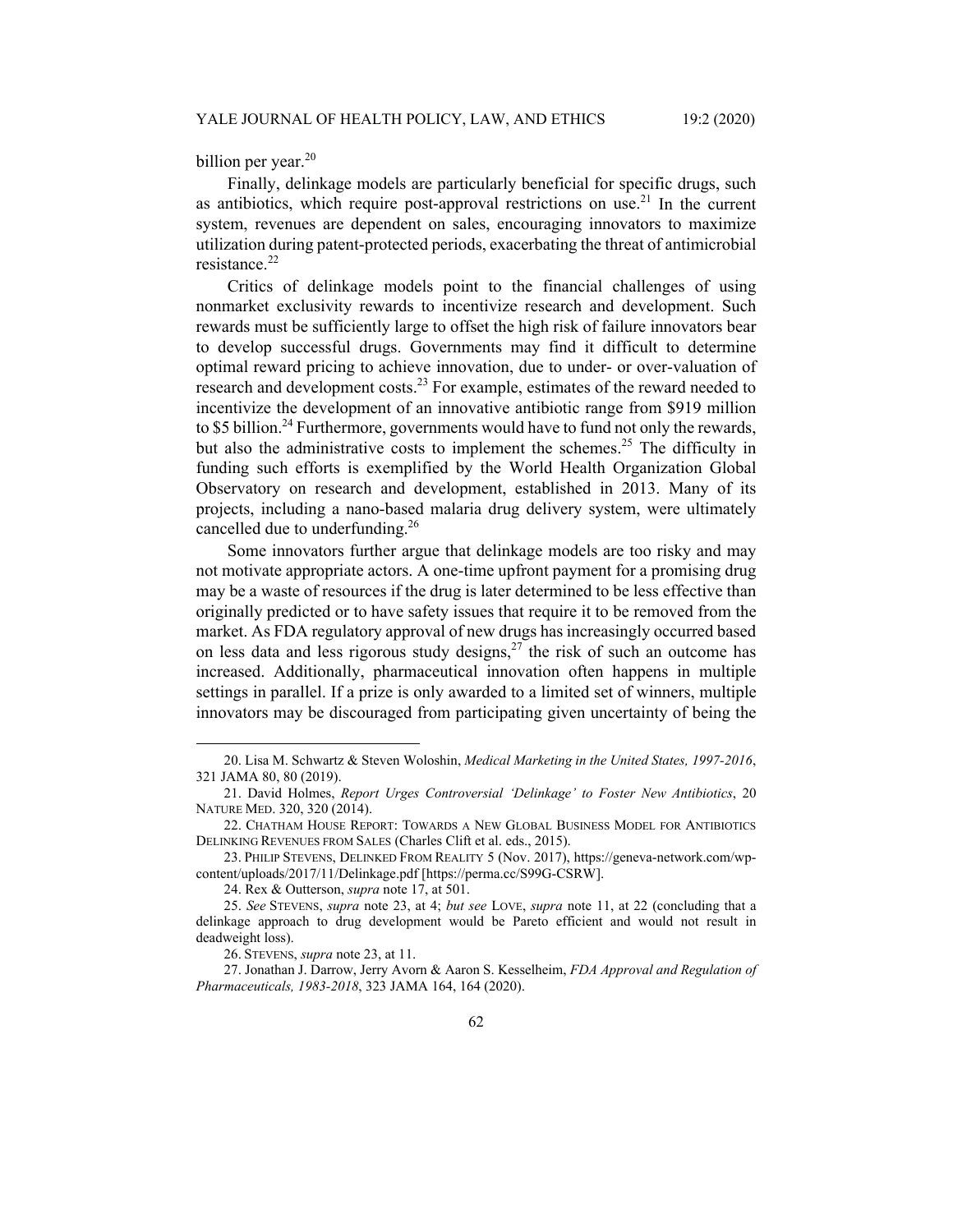first to the finish line.<sup>28</sup> However, the second or third drug to enter the market in a class may offer important utility for patients.29

Opposition to delinkage also stems from its centrally-planned nature that some commentators fear will result in "rent-seeking and crony capitalism."30 According to this logic, a delinkage system that gives government officials discretion to direct drug development would be susceptible to regulatory capture by special interests as well as changing political and economic tides.<sup>31</sup> To mitigate the effects of politicization, several delinkage proposals suggest entrusting the execution of reward schemes to neutral "pipeline coordinators" or well-established administrative agencies, such as the National Institutes of Health (NIH).<sup>32</sup>

Finally, lack of international cooperation could be a barrier to successful deployment of delinkage models. The top-selling drugs in the world earn billions of dollars per year in revenue.<sup>33</sup> Thus, the size of payments required to stimulate innovation may require global coordination, consensus, and priority alignment, which is challenging to accomplish.<sup>34</sup> Some commentators have proposed that a core group of countries with high levels of clinical research activity could initially pilot a delinkage model, $35$  with a newly established secretariat or global organization charged with leading the effort.<sup>36</sup>

#### *A. Characteristics of Delinkage Models*

Several working groups and international organizations in the US and Europe have formulated proposed delinkage models (Table 1).<sup>37</sup> The majority seek to incentivize development of new drugs to combat antimicrobial-resistant infections. However, some delinkage models outside of antibiotics have also been conceived,

 <sup>28.</sup> CHANTAL MOREL, REACT, EXPLORING RESPONSES TO THE NEED FOR NEW ANTIBIOTICS: HOW DO DIFFERENT INCENTIVES COMPARE? 6 (2011).

<sup>29.</sup> *See, e.g.*, Jing Luo et al., *Effect of Generic Competition on Atorvastatin Prescribing and Patients' Out-of-Pocket Spending*, 176 JAMA INTERNAL MED. 1317, 1317 (2016).

 <sup>30.</sup> STEVENS, *supra* note 23, at 8.

<sup>31.</sup> *See* MOREL, *supra* note 28, at 7.

<sup>32.</sup> *See* CHRISTINE ǺRDAL ET AL., DRIVE-AB, REVITALIZING THE ANTIBIOTIC PIPELINE: STIMULATING INNOVATION WHILE DRIVING SUSTAINABLE USE AND GLOBAL ACCESS 5 (2018) [hereinafter DRIVE-AB Report]; *see also* Improving Access to Affordable Prescription Drugs Act, S. 771, 115th Cong. (2017) [hereinafter IAAPD Act].

<sup>33.</sup> *See* IQVIA INSTITUTE, MEDICINE USE AND SPENDING IN THE U.S. (May 9, 2019), https://www.iqvia.com/insights/the-iqvia-institute/reports/medicine-use-and-spending-in-the-us-areview-of-2018-and-outlook-to-2023 [https://perma.cc/FG5X-ZR8P].

<sup>34.</sup> *See* Kimberly Sciarretta et al., *Economic Incentives for Antibacterial Drug Development: Literature Review and Considerations from the Transatlantic Task Force on Antimicrobial Resistance*, 63 CLINICAL INFECTIOUS DISEASES 1470, 1473 (2016).

<sup>35.</sup> *See* CHATHAM HOUSE REPORT, *supra* note 22, at 31.

<sup>36.</sup> *See id.*

 <sup>37.</sup> MOREL, *supra* note 28, at 7.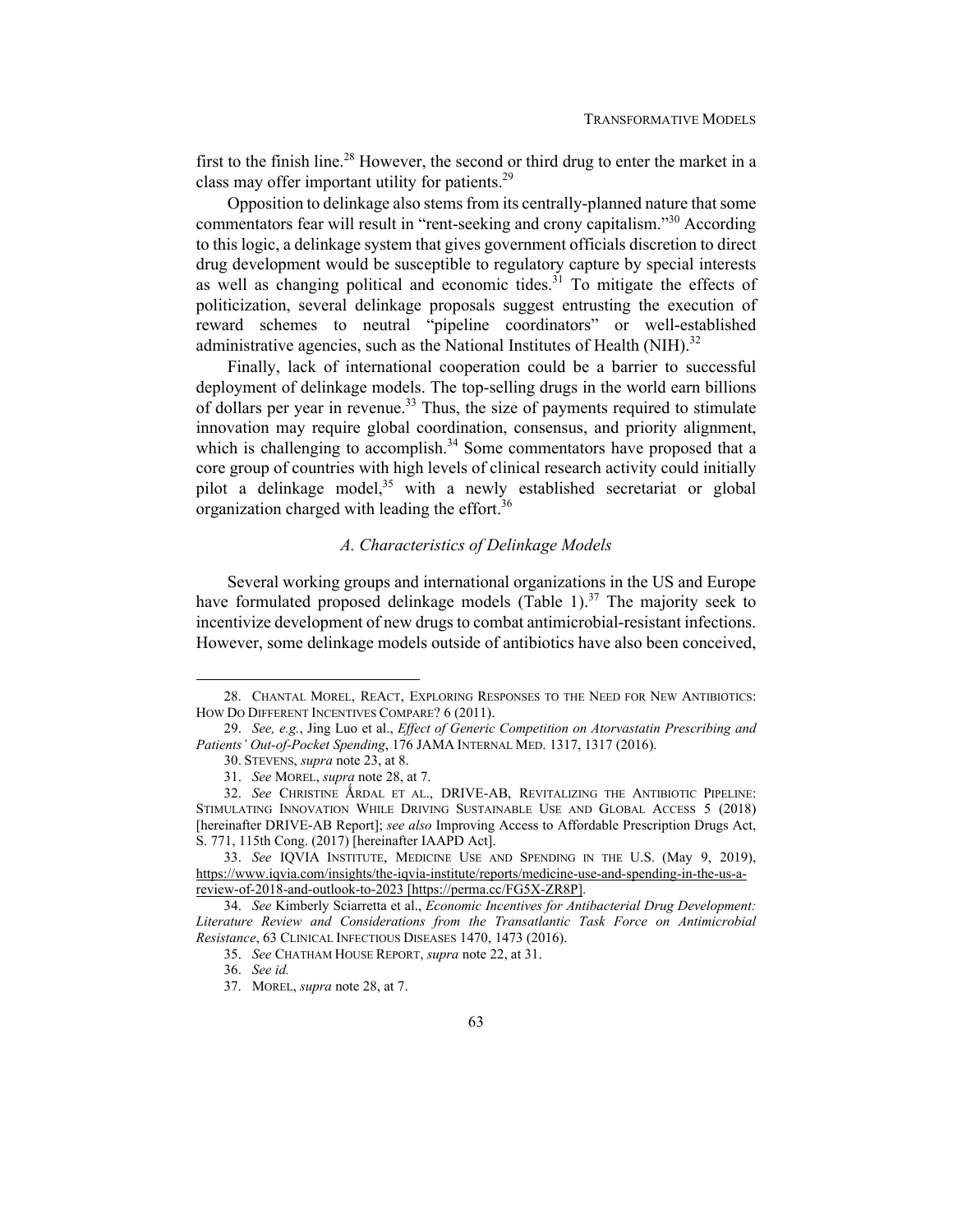such as the Cancer Innovation Fund.<sup>38</sup> In this section, we review the key characteristics of identified delinkage models.

## *1. Drug Criteria*

Organizations charged with implementing delinkage programs must first establish guidance to innovators specifying what requirements drugs must meet to qualify for rewards, including clear efficacy and safety standards. These "target profile criteria" should be specific enough to provide innovators with predictability and should be fixed for several years to account for lengthy research and development times. However, they should also be flexible enough to incorporate unanticipated discoveries in the innovation process and periodically updated to reflect changing unmet needs.<sup>39</sup>

For example, in the antibiotic context, groups such as Knowledge Ecology International, Chatham House, and DRIVE-AB recommend that target product profile design should be guided by assessing unmet public health needs for antibiotic innovation.<sup>40</sup> Chatham House recommends that delinkage program administrators conduct comprehensive global threat assessments to identify incentive targets, similar to the antimicrobial resistance threat assessment conducted by the Centers for Disease Control and Prevention (CDC) in 2013.<sup>41</sup> The CDC's assessment used various criteria, including incidence and prevalence, clinical impact attributable to infection, economic impact, transmissibility, preventability through public health measures, and availability of effective treatment.42 Alternatively, DRIVE-AB suggests prioritizing antibiotic development based on existing lists, such as the World Health Organization's list of priority pathogens.<sup>43</sup> Target product profiles developed from these lists would ideally define specifications for safety and efficacy requirements, indications, dosing, treatment duration, and route of administration, which current proposals generally fail to do.

# *2. Degree of Delinkage*

Delinkage models can be fully or partially delinked. In a fully delinked system, innovator profits are derived solely from reward payments, not sales.<sup>44</sup> The

 <sup>38.</sup> Cancer Innovation Fund (2017), https://imedproject.org/proposals-database/cif/ [https://perma.cc/4KZ5-PP42] (last visited Aug. 17, 2019).

 <sup>39.</sup> DRIVE-AB Report, *supra* note 32, at 10.

<sup>40.</sup> *See id.*; CHATHAM HOUSE REPORT, *supra* note 22, at 12.

 <sup>41.</sup> CHATHAM HOUSE REPORT, *supra* note 22, at 12.

<sup>42.</sup> *See id.*

 <sup>43.</sup> DRIVE-AB Report, *supra* note 32, at 24.

<sup>44.</sup> *See* MATTHEW RENWICK, DAVID FINDLAY & SILAS HOLAND, AN APPROACH TO DESIGNING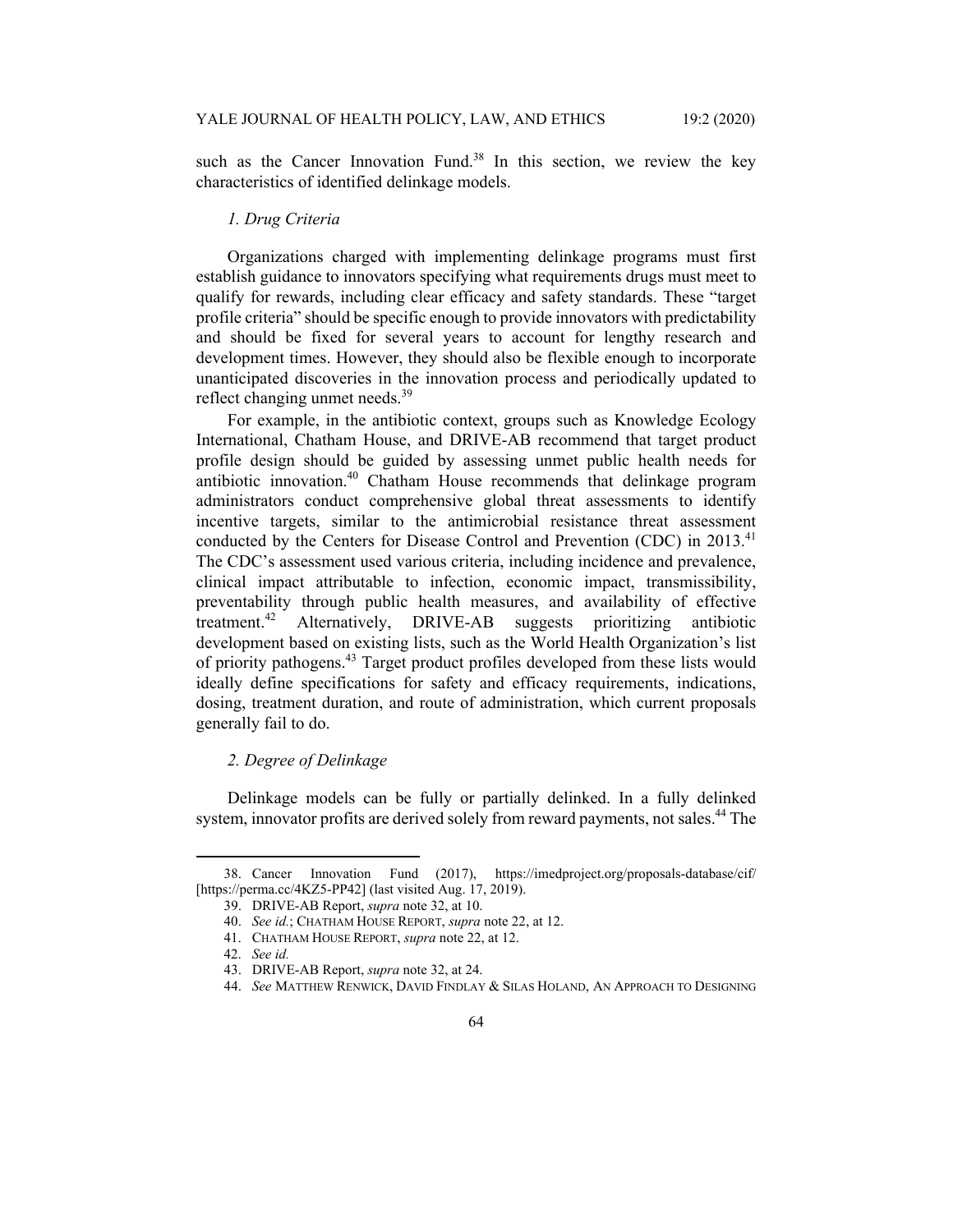drug is supplied at a price that reflects the marginal cost of production. By contrast, a partially delinked system awards innovators with smaller reward payments, and allows them to continue receiving revenue from sales, subject to negotiated price or quantity conditions.45

The majority of delinkage proposals that we identified, including those by the Review on Antimicrobial Resistance, the Transatlantic Task Force on Antimicrobial Resistance, and the Norway Pilot Study, use partially rather than fully delinked models.<sup>46</sup> Some commentators argue that partial delinkage is simpler to implement within existing reimbursement systems, minimizing disruptive market effects. Additionally, by retaining revenues from sales, innovators remain engaged in the lifecycle of their product. Partial delinkage may also be more feasible and sustainable for governments to implement, given the likely limited size of reward payments they could offer.<sup>47</sup> The Boston Consulting Group recommends a slight variation of the partially delinked model—the "insurance mechanism"—which requires innovators to return a percentage of their profits up to the original amount of the market entry reward.<sup>48</sup> However, full delinkage models would more effectively accomplish the goals of containing spending and promoting more equitable access by eliminating the innovator's involvement in pricing and ability to profit through sales.

## *3. Intellectual Property*

In delinkage models, innovators' drug patents can be purchased outright, licensed, or retained.<sup>49</sup> In a full patent buyout, the government purchases the innovators' drug patents and then supplies the drug at prices close to marginal cost (or alternatively, licenses the intellectual property competitively to generic manufacturers). By contrast, in a partial patent buyout, innovators license their drug patents to the government in exchange for reward payments. The government is then able to establish market prices for those drugs. Finally, under marginal cost procurement contracts, innovators retain their intellectual property but supply the drug at contractually arranged prices.

MARKET ENTRY REWARDS FOR STIMULATING ANTIBIOTIC DEVELOPMENT, DRIVE-AB (2017). 45. *See id.*

 <sup>46.</sup> JIM O'NEILL, REVIEW ON ANTIMICROBIAL RESISTANCE. SECURING NEW DRUGS FOR FUTURE GENERATIONS: THE PIPELINE OF ANTIBIOTICS 21 (2015); Christine Årdal et al., *Pull Incentives for Antibacterial Drug Development: An Analysis by the Transatlantic Task Force on Antimicrobial Resistance*, 65(8) CLINICAL INFECTIOUS DISEASES 1378, 1381 (2017) [hereinafter TATFAR Report]; Christine Årdal et al., *Designing a Delinked Incentive for Critical Antibiotics: Lessons from Norway*,

<sup>46</sup> J. LAW, MED. & ETHICS 43, 47 (2018) [hereinafter Norway Pilot Study].

 <sup>47.</sup> Duke Margolis Report, *supra* note 13, at 8.

 <sup>48.</sup> BOSTON CONSULTING GROUP, BREAKING THROUGH THE WALL: A CALL FOR CONCERTED ACTION ON ANTIBIOTICS RESEARCH AND DEVELOPMENT 40 (2017).

<sup>49.</sup> *See* Outterson et al., *supra* note 15, at 5.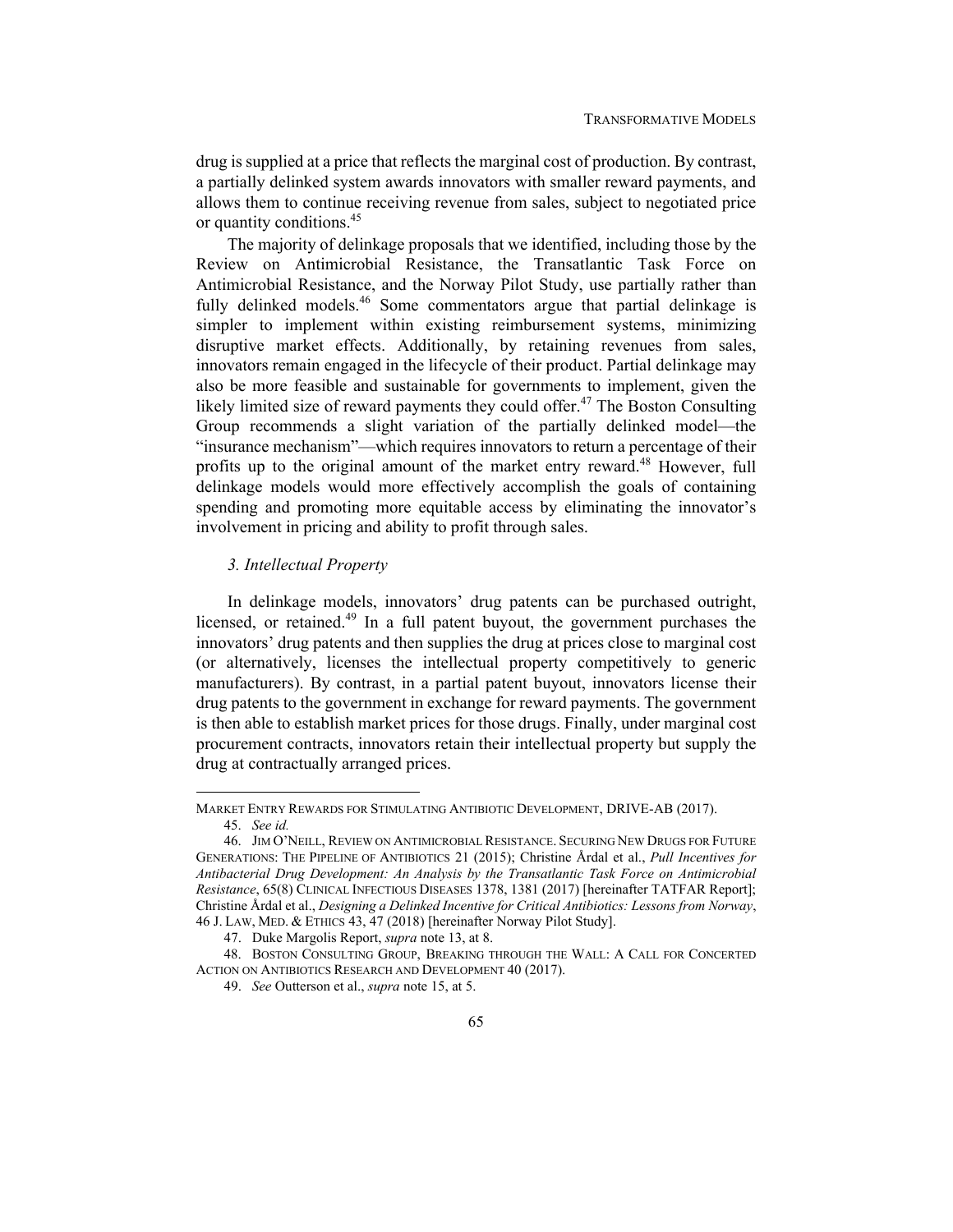Thus, the critical component with any intellectual property scheme in a delinked system is that the rewards ultimately replace or eliminate market exclusivity. In comparing the schemes outlined above, the full patent buyout would require the government to offer substantially higher reward payments given the historical reluctance of pharmaceutical manufacturers to part with their intellectual property.50

## *4. Payment Schedule*

Reward payments in delinkage models can be issued in various ways. One option is to pay the innovator an upfront lump sum payment shortly following market approval. However, such payments carry high risk because evidence of clinical value may be insufficient at the time of approval, especially for drugs approved based on changes in biomarkers or other unproven surrogate endpoints rather than clinically meaningful effects. $51$ 

Another option is milestone payments, awarded to innovators upon meeting key goals during development or following market approval. Upstream payments during development are highly valuable to innovators investing in large clinical trials but pose risk to funders.<sup>52</sup> Outterson et al. recommend a staged approach, in which a base reward is granted upon drug approval, with subsequent annual payments awarded based on evaluation of effectiveness data collected in the course of usual care.53 The annual payments would aid the innovator in financing manufacturing and supply-chain availability. Rex et al. and the Duke Margolis Center propose a similar scheme that would award innovators with increases to each "benchmark payment" based on desirable factors, such as proof of a novel mechanism of action, addressing serious unmet needs, reducing health care costs, targeting resistant pathogens, or label expansions to other indications.<sup>54</sup>

## *5. Reward Obligations*

Delinkage models can also include additional obligations for manufacturers in exchange for reward payouts. Examples include guaranteed supply of drugs and open-source information sharing of clinical data.55 To combat overuse, delinkage models for antibiotics can include conditions on marketing and promotion.<sup>56</sup> For example, the Improving Access to Affordable Prescription Drugs Act, proposed in

<sup>50.</sup> *See* MOREL, *supra* note 28, at 8.

<sup>51.</sup> *See* Sciarretta et al., *supra* note 34, at 1472.

<sup>52.</sup> *See* CHATHAM HOUSE REPORT, *supra* note 22, at 4.

 <sup>53.</sup> Outterson et al., *supra* note 15, at 4.

 <sup>54.</sup> Rex & Outterson, *supra* note 17, at 502; Duke Margolis Report, *supra* note 13, at 12.

<sup>55.</sup> *See* LOVE, *supra* note 11, at 48.

<sup>56.</sup> *See* Outterson et al., *supra* note 15, at 5.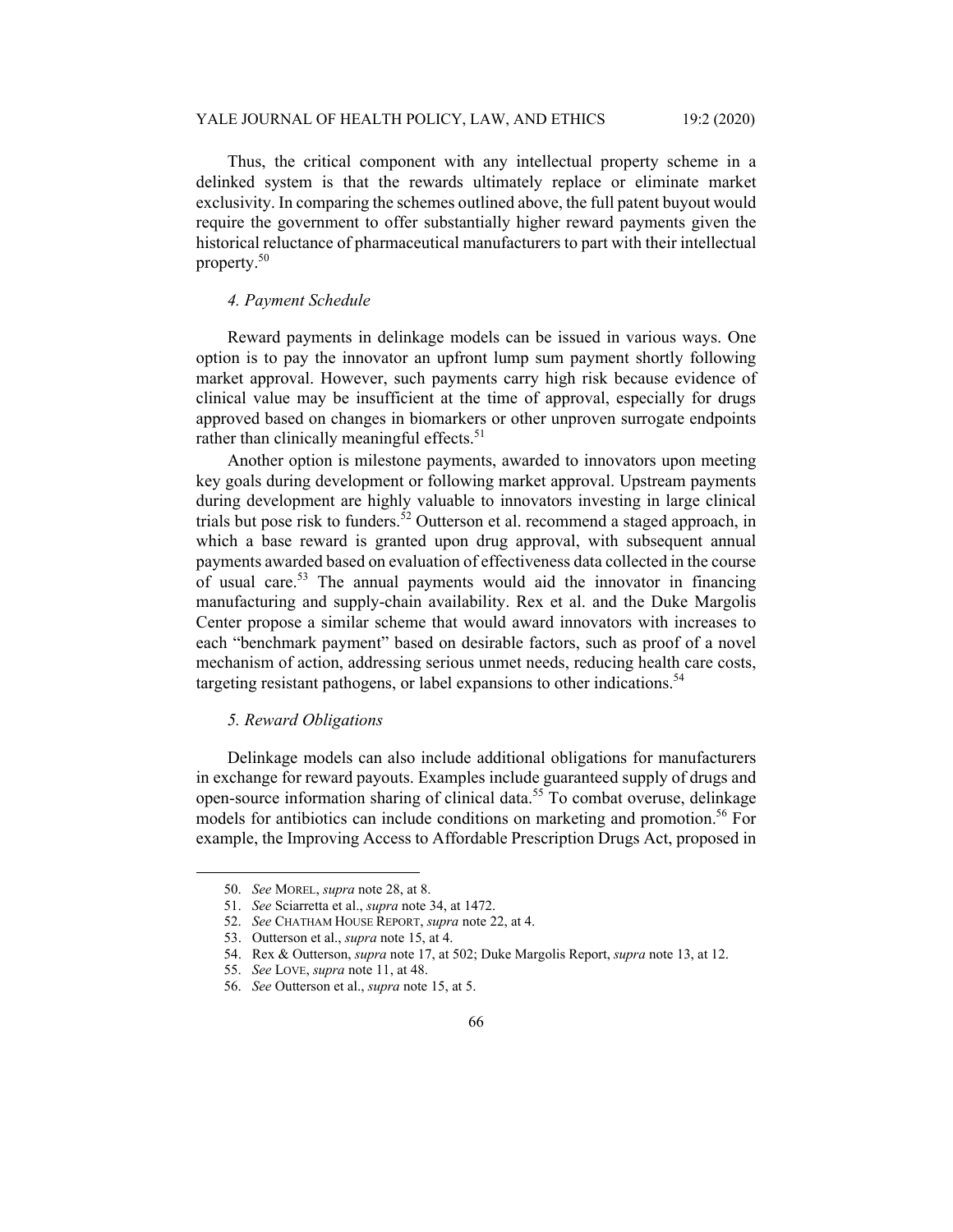Congress in 2017, would have established an Antibiotic Prize Fund offering prizes conditional on waiver of patent rights, reasonable pricing, reports of marketing activity, and data disclosures.<sup>57</sup>

## *6. Reward Size*

A main challenge for delinkage model implementation is determining the magnitude of payments necessary to attract interest from private investors and forprofit companies. The payments must be large enough to motivate companies to participate but feasible for governments to finance. Proposals suggest that reward size could be estimated based on standard health technology assessments, social value of the subject of the prize fund to health systems, or general global market demand.58 The BEAM Alliance, a network of European biopharmaceutical companies, issued a statement that innovators would be more willing to participate in delinkage schemes if the reward amount "ultimately allows a fair redistribution to those who innovated and took the initial risk to bring the science through early and clinical stages."<sup>59</sup>

The President's Council of Advisors on Science and Technology report, the United Kingdom's Antimicrobial Resistance review, and the DRIVE-AB report all estimate that prizes in the range of \$1 billion (in addition to sales) would be required in the antibiotic market.<sup>60</sup> It was estimated that a reward of this amount could quadruple the number of novel antibiotics over the next 30 years. $61$ 

Although such prizes may be costly upfront, delinkage systems could ultimately lead to substantial savings for health care systems by reducing or eliminating premiums normally imposed by innovators on drugs. For example, an analysis of Senator Bernie Sanders' (I-VT) proposed Medical Innovation Prize Fund, which would allocate 0.55% of US GDP to reward health outcomes in a delinked model, estimated that it would have saved \$92 billion in  $2016$ .<sup>62</sup> Additionally, increased availability and access to novel drugs could—if effective—lower total health care costs by preventing costlier downstream use of health care resources.

 <sup>57.</sup> IAAPD Act, *supra* note 32, at 77.

<sup>58.</sup> *See* Outterson et al., *supra* note 15, at 4.

 <sup>59.</sup> BEAM ALLIANCE, KEY GUIDELINES TO IMPLEMENT EFFECTIVE MEASURES TOWARD SMES TO REVIVE THE ANTIBACTERIAL R&D FIELD 14 (2017).

<sup>60.</sup> *See* PRESIDENT'S COUNCIL OF ADVISORS ON SCIENCE AND TECHNOLOGY, REPORT TO THE PRESIDENT ON COMBATING ANTIBIOTIC RESISTANCE 6 (2014) [hereinafter PCAST Report]; O'Neill, *supra* note 46, at 20; DRIVE-AB Report, *supra* note 32, at 6.

 <sup>61.</sup> DRIVE-AB Report, *supra* note 32, at 6.

<sup>62.</sup> *Savings*, KNOWLEDGE ECOLOGY INT'L (2018), https://delinkage.org/savings/ [https://perma.cc/F5YL-KATW] (last visited Aug. 13, 2019).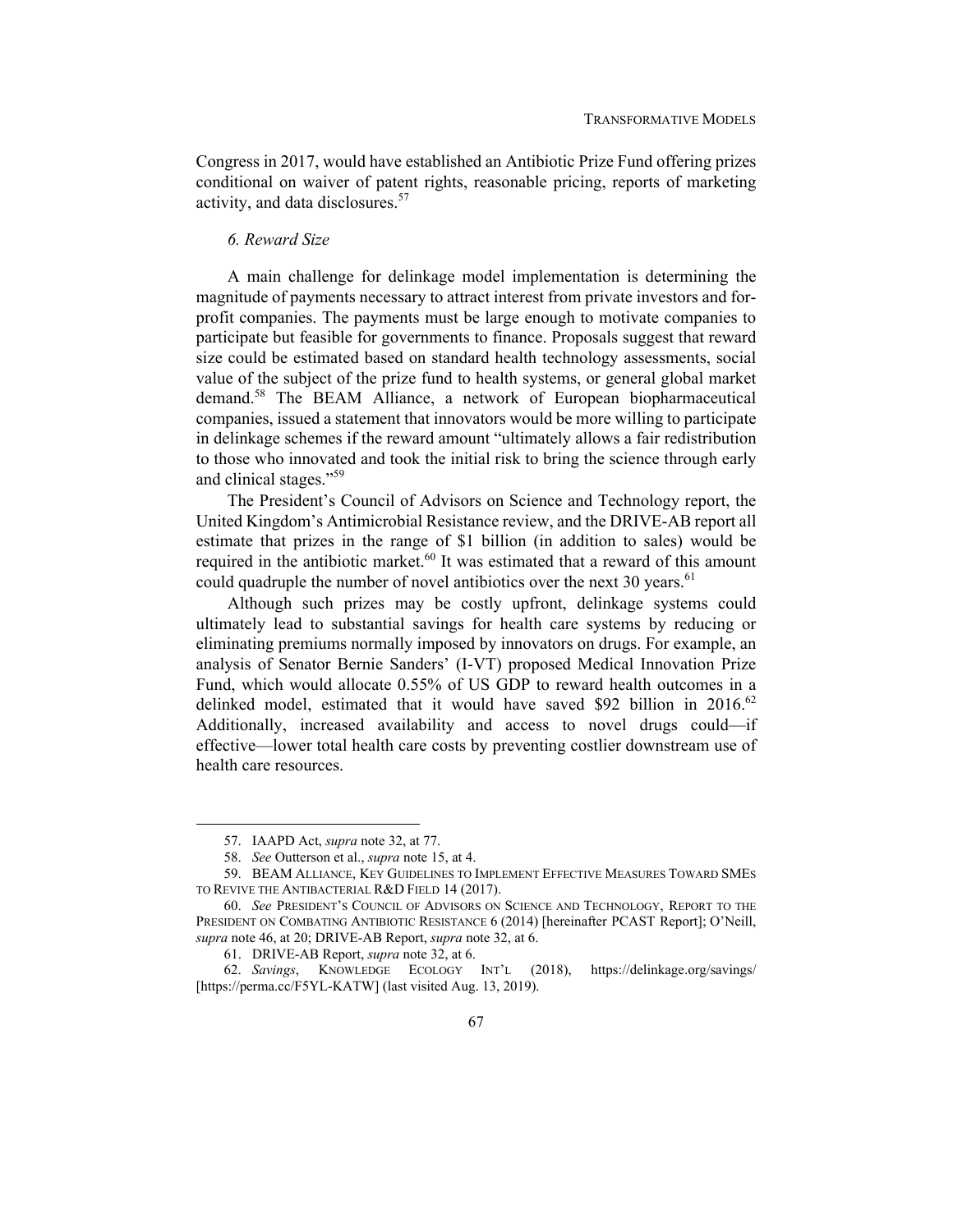## *7. Funding Sources*

Given the substantial resources needed to finance a delinkage model, commentators have suggested a broad range of potential funding sources. The most commonly cited are government health care budgets and higher insurance premiums.<sup>63</sup> Several proposals recommend the creation of international funds supported by contributions from multiple countries.<sup>64</sup> According to one estimate, between \$4 and \$5 billion could be raised if Organization for Economic Cooperation countries each contributed 0.01% of their GDPs.<sup>65</sup> Taxes could be imposed on certain prescriptions (e.g., a usage fee on all antibiotics to fund a reward pool for novel antibiotic drugs).<sup>66</sup> Finally, a competitive financing scheme has also been proposed in which individuals and employers would be required to contribute to pooled research and development funds managed by investment intermediaries.<sup>67</sup>

## *B. Outcomes from Delinkage Models*

Despite numerous proposals, there has been no large-scale implementation of delinkage models for drug development (Table 2). $^{68}$  However, several smaller, targeted prize competitions have launched. For example, the Longitude Prize, established in the United Kingdom in 2014, offers a £10 million prize fund for an accurate and affordable rapid point-of-care diagnostic test that would conserve antibiotic use.<sup>69</sup> No one has won it. Other biomedical prize competitions include the International AIDS Vaccine Initiative Challenge (protein research), the TB Alliance Challenge (drug production), the Archon Genomics X Prize (genome sequencing), and the CASP Prize (protein structure prediction).<sup>70</sup>

<sup>63.</sup> *See* CHATHAM HOUSE REPORT, *supra* note 22, at 7.

<sup>64.</sup> *See id.* at 16.

<sup>65.</sup> *See* Outterson et al., *supra* note 15, at 2–3.

<sup>66.</sup> *See* PCAST Report, *supra* note 60, at 41.

 <sup>67.</sup> Tim Hubbard & James Love, *A New Trade Framework for Global Healthcare R&D*, 2 PLOS BIOLOGY 147, 150 (2004).

<sup>68.</sup> *See* MOREL, *supra* note 28, at 7.

 <sup>69.</sup> LONGITUDE PRIZE, https://longitudeprize.org/ [https://perma.cc/E5DY-G6QK] (last visited Aug. 13, 2019).

<sup>70.</sup> *See IAVI Posts \$150,000 Challenge on InnoCentive,* INTERNATIONAL AIDS VACCINE INITIATIVE (Dec. 17, 2008), https://www.iavi.org/news-resources/press-releases/2008/iavi-posts-150-000-challenge-on-innocentive [https://perma.cc/XCE8-YU2Y]; *A Global Effort to Reduce the Costs of a TB Drug Candidate*, TB ALLIANCE (Nov. 6, 2008), https://www.tballiance.org/news/global-effort-reduce-costs-tb-drug-candidate

<sup>[</sup>https://perma.cc/5PLV-SGG7]; Peter Diamandis, *Outpaced by Innovation: Canceling an XPRIZE*, HUFFPOST (Aug. 22, 2013), https://www.huffpost.com/entry/outpaced-by-innovation-ca\_b\_3795710 [https://perma.cc/S7PH-TKFV]; Robert F. Service, *Google's DeepMind Aces Protein Folding*, SCIENCE MAGAZINE (Dec. 6, 2018), https://www.sciencemag.org/news/2018/12/google-s-deepmindaces-protein-folding [https://perma.cc/48H7-JAXM].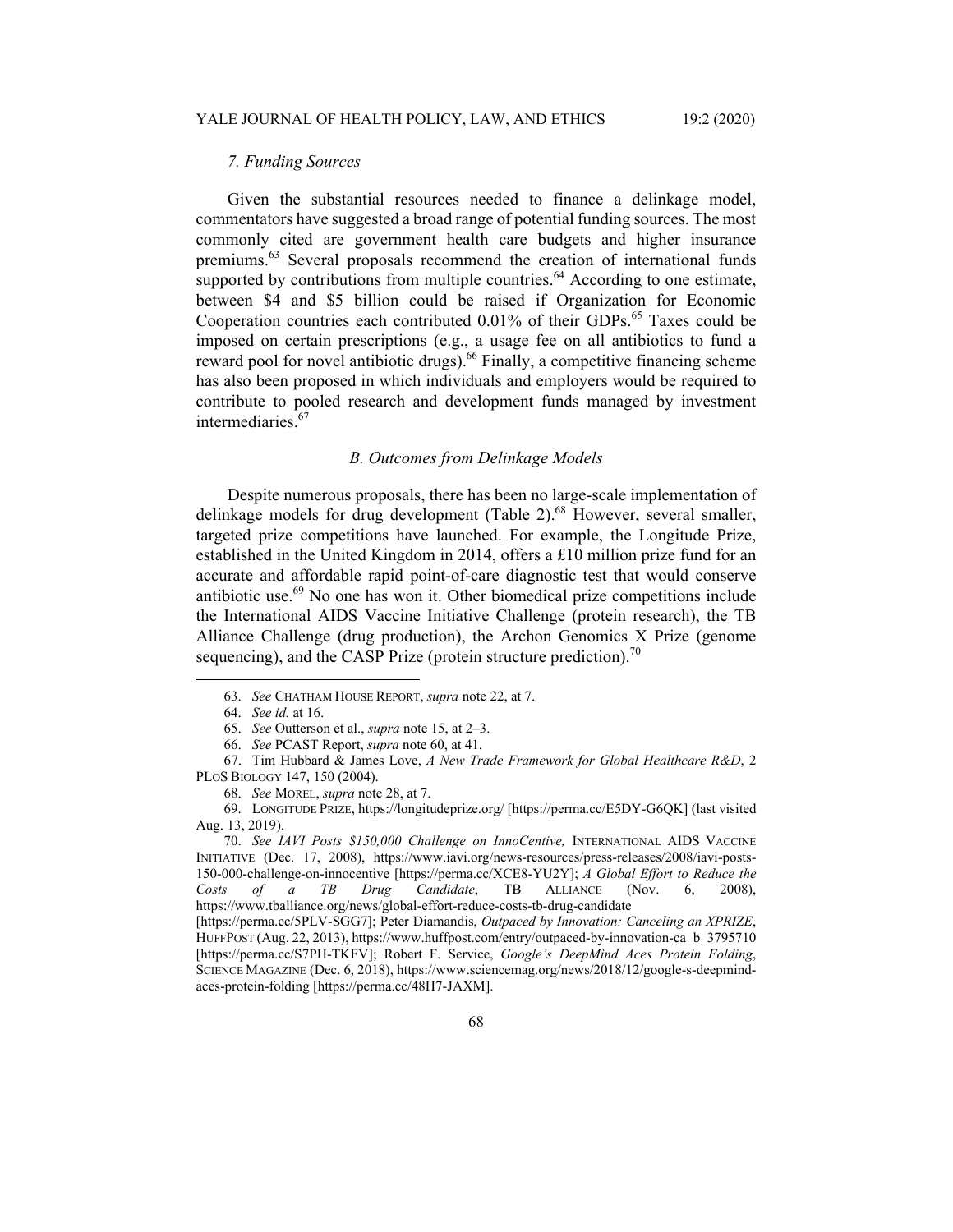The closest mechanisms to large-scale drug development delinkage models that have been implemented are advanced market commitments, which involve contracting ahead of time to buy products meeting specified conditions.<sup>71</sup> The guaranteed purchase order is the prize. In 2007, with support from five countries and the Bill and Melinda Gates Foundation, the GAVI alliance established a \$1.5 billion advanced market commitment fund to subsidize purchases of qualified pneumococcal vaccines in developing countries.<sup>72</sup> However, the fund was later criticized for having minimal influence on innovation, since manufacturers had already developed the vaccines prior to program implementation.<sup>73</sup> Another advanced market commitment is guaranteed volume purchases of childhood vaccines that the US government offers to ensure a stable supply of products that have vital importance to public health.<sup>74</sup>

Delinkage-like models have been implemented in other sectors, including the defense, electric utility, and academic publishing industries.<sup>75</sup> A McKinsey study found an increase in innovation prize competitions in recent decades, noting a shift to providing incentives for specific rather than broad categories of innovation.<sup>76</sup> Among them are the X Prizes, a series of philanthropically-funded contests started by Peter Diamandis in 1995. The Ansari X Prize, the first such prize, offered a \$10 million reward for the development of a spacecraft capable of carrying three people into space twice within ten days.<sup>77</sup> The first-place team spent more than \$20 million to develop their winning spacecraft, while total spending by all competing teams exceeded  $$100$  million.<sup>78</sup> Although the competition was successful in generating publicity for the sector, the large investment-to-prize ratio highlighted the challenge of prize tailoring. By contrast, the Ashoka's Changemakers competitions, a series of contests focused on various social issues, awards smaller

 <sup>71.</sup> Kevin Outterson & Aaron S. Kesselheim, *Market-Based Licensing for HPV Vaccines in Developing Countries*, 27 HEALTH AFFAIRS 130, 132 (2008).

<sup>72.</sup> *About the Pneumococcal Vaccine*, GAVI: The Vaccine Alliance, https://www.gavi.org/investing/innovative-financing/pneumococcal-amc/about/ [https://perma.cc/8DHR-BWUV] (last visited Aug. 13, 2019).

<sup>73.</sup> *See, e.g.*, Jens Plahte, *Is the Pneumococcal Vaccine Advance Market Commitment Motivating Innovation and Increasing Manufacturing Capacity? Some Preliminary Answers*, 30 VACCINE 2462, 2462 (2012).

<sup>74.</sup> *See* Alan R. Hinman, Walter A. Orenstein & Lance Rodewald, *Financing Immunizations in the United States*, 38 CLINICAL INFECTIOUS DISEASES 1440, 1440 (2004).

<sup>75.</sup> *See* CHATHAM HOUSE REPORT, *supra* note 22, at 9.

 <sup>76.</sup> Jonathan Bays, Tony Goland & Joe Newsum, *Using Prizes to Spur Innovation*, MCKINSEY & CO. (July 2009), https://www.mckinsey.com/business-functions/strategy-and-corporatefinance/our-insights/using-prizes-to-spur-innovation [https://perma.cc/3GRA-SW7L].

<sup>77.</sup> *Launching a New Space Industry*, https://www.xprize.org/prizes/ansari [https://perma.cc/MWF9-TZHB] (last visited Mar. 7, 2020).

 <sup>78.</sup> William A. Masters & Benoit Delbecq, *Accelerating Innovation with Prize Rewards*, INT'L FOOD POL'Y RES. INST. 8 (Dec. 2008).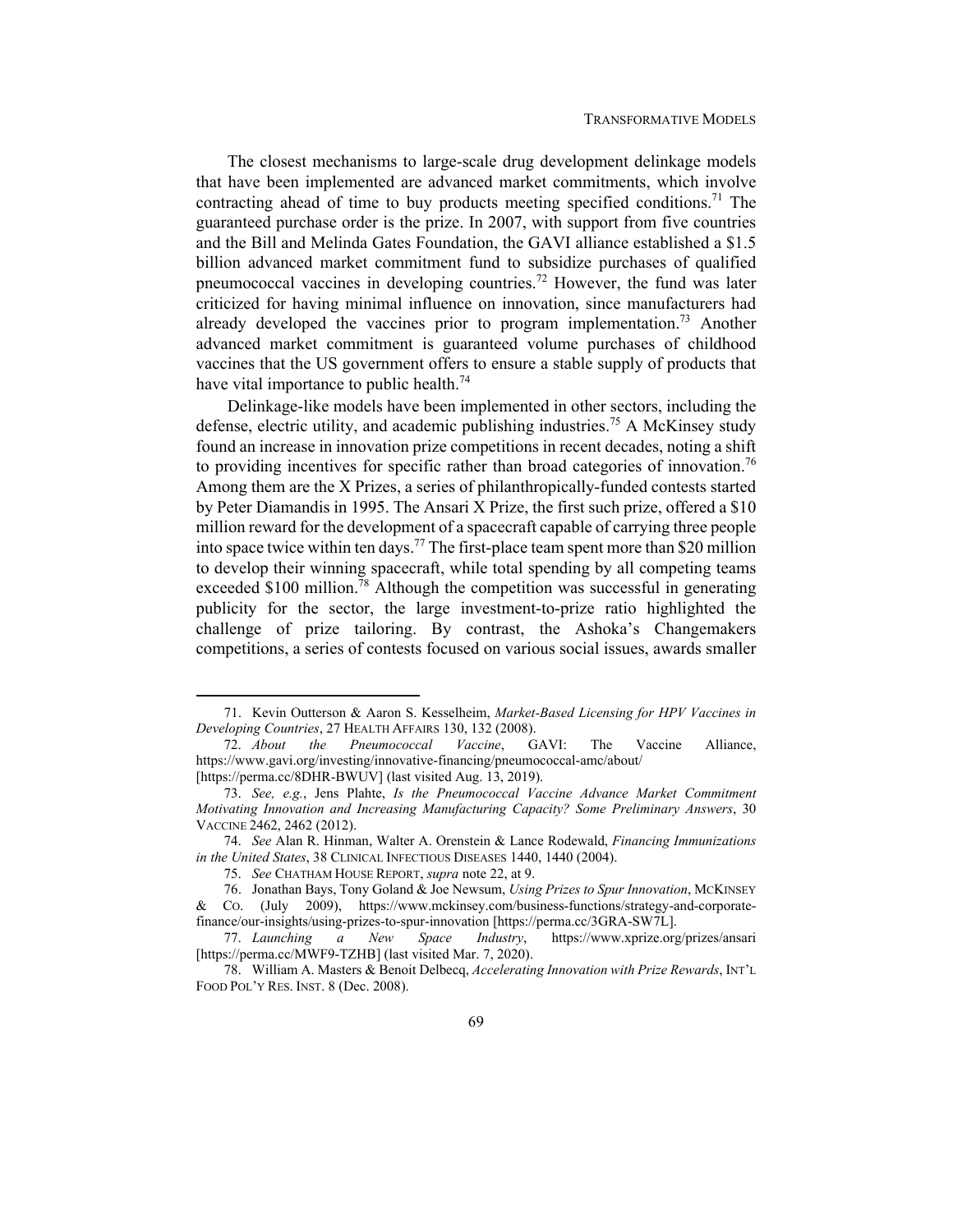prize amounts (around  $$5,000$ ).<sup>79</sup> The competition has been successful in fostering collaboration among competitors in online forums, resulting in the generation of novel ideas.<sup>80</sup>

In general, commentators note that critical characteristics of effective prize competitions are clear and measurable objectives, a credible guarantee of payment, and impartial judges.<sup>81</sup> Typical shortcomings include a lack of incentives for improvements above a certain threshold and the failure of sponsors to evaluate the impact of prizes on innovation and development. $82$ 

## *C. Conclusions and Recommendations*

The first steps in implementing a delinkage model for drug development would be to create a prioritization scheme and a well-defined target product profile. Other important details that must be worked out include:

 Defining model elements (e.g., full or partial delinkage, lump sum or milestone payments) that can gain consensus across government and industry stakeholders.

 Determining innovation-incentive prizes or market entry rewards large enough to affect new drug development.

 Identifying a suitable authority to coordinate and implement an international delinkage model.

Some drug manufacturers have already demonstrated their opposition to delinkage concepts and studies. $83$  In response, several reports recommend that delinkage models remain voluntary, such that manufacturers can either opt-in to receive reward payments or retain their intellectual property rights.<sup>84</sup> However, it is unknown whether a delinkage reward model could coexist within the current patent-based system.

Since existing delinkage model proposals have predominantly targeted antimicrobial resistance, implementing a delinkage model for antibiotic development initially would be a logical start. Other possible early targets for such

 <sup>79.</sup> ASHOKA CHANGEMAKERS, https://www.ashoka.org/en-us/program/ashoka-changemakers [https://perma.cc/K7BA-3XN5] (last visited Mar. 7, 2020).

<sup>80.</sup> *See* Bays, Goland & Newsum, *supra* note 76.

<sup>81.</sup> *See id.*; Masters & Delbecq, *supra* note 78, at 9.

<sup>82.</sup> *See* Bays, Goland & Newsum, *supra* note 76; Masters & Delbecq, *supra* note 78, at 10.

 <sup>83.</sup> Catherine Saez, *Draft Cancer Resolution Might Be Set For Approval At World Health Assembly*, INTELLECTUAL PROP. WATCH (May 19, 2017), https://www.ipwatch.org/2017/05/19/draft-cancer-resolution-might-set-approval-world-health-assembly/

<sup>[</sup>https://perma.cc/W4EK-Y76K] (reporting that drug companies were able to block a feasibility study of delinkage in a cancer prevention resolution).

 <sup>84.</sup> Steven Shavell & Tanguy van Ypersele, *Rewards Versus Intellectual Property Rights*, 44 J. LAW & ECON. 525, 525 (2001).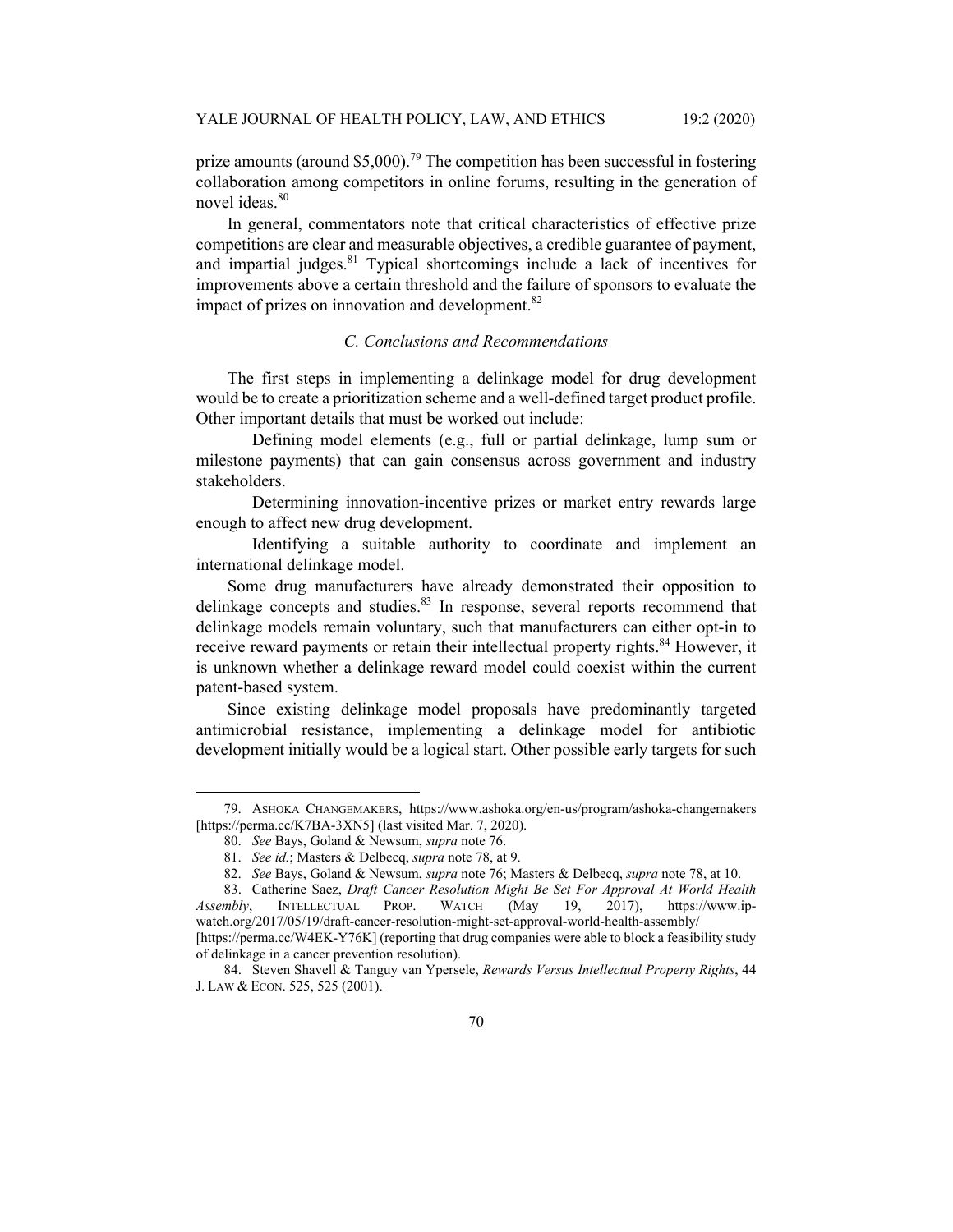models are tropical diseases, which are highly prevalent in low-income countries and thus do not attract a lot of investment from international for-profit manufacturers. After collecting data and evaluating the outcomes from these models, delinkage could then be expanded to other therapeutic areas of unmet need. Smaller pilot studies of delinkage models could eventually lead to an alternative system to the current patent-based model of drug development.

| Proposal                                           | <b>Description</b>                                                                                                                                                                                                                                                                                                                                   |
|----------------------------------------------------|------------------------------------------------------------------------------------------------------------------------------------------------------------------------------------------------------------------------------------------------------------------------------------------------------------------------------------------------------|
| Antimicrobial<br>Resistance<br>Review              | A partially delinked model that awards \$1 billion to cover<br>research and development costs but continues to allow<br>innovators to sell their drug for profit. Payment is<br>conditional upon stewardship and global access.                                                                                                                      |
| <b>BEAM Alliance</b><br><b>Position Paper</b>      | A partially delinked "calibrated" model that awards<br>innovators with payments to supplement value-based<br>payments from payers. Prizes are based on flexible target<br>product profiles and awarded for various milestones, even<br>in the early stages of research and development.                                                              |
| <b>Boston</b><br>Consulting<br><b>Group Report</b> | A partially delinked model that awards \$1 billion to<br>antibiotics meeting predefined target product profiles, paid<br>in installments over eight years after approval. Recipients<br>return 30% of their profits (up to \$1 billion). Payments are<br>conditional on access, quality, and stewardship conditions.                                 |
| Cancer<br><b>Innovation Fund</b>                   | A series research and development incentive models,<br>including milestone prizes, end-product prizes, and open<br>source dividends. Once a qualified product obtains<br>approval, a panel awards prizes to entities for having<br>shared knowledge, data, and technology to develop the<br>product.                                                 |
| <b>Chatham House</b><br>Report                     | Rewards offered to antibiotics prioritized by global threat<br>assessments. Financial participation begins among a core<br>group of countries, coordinated by an international<br>secretariat to manage pooled funding. The secretariat enters<br>contracts, acquires full intellectual property rights, or<br>establishes licenses with innovators. |

## **TABLE 1: SELECTED PROPOSED DELINKAGE MODELS**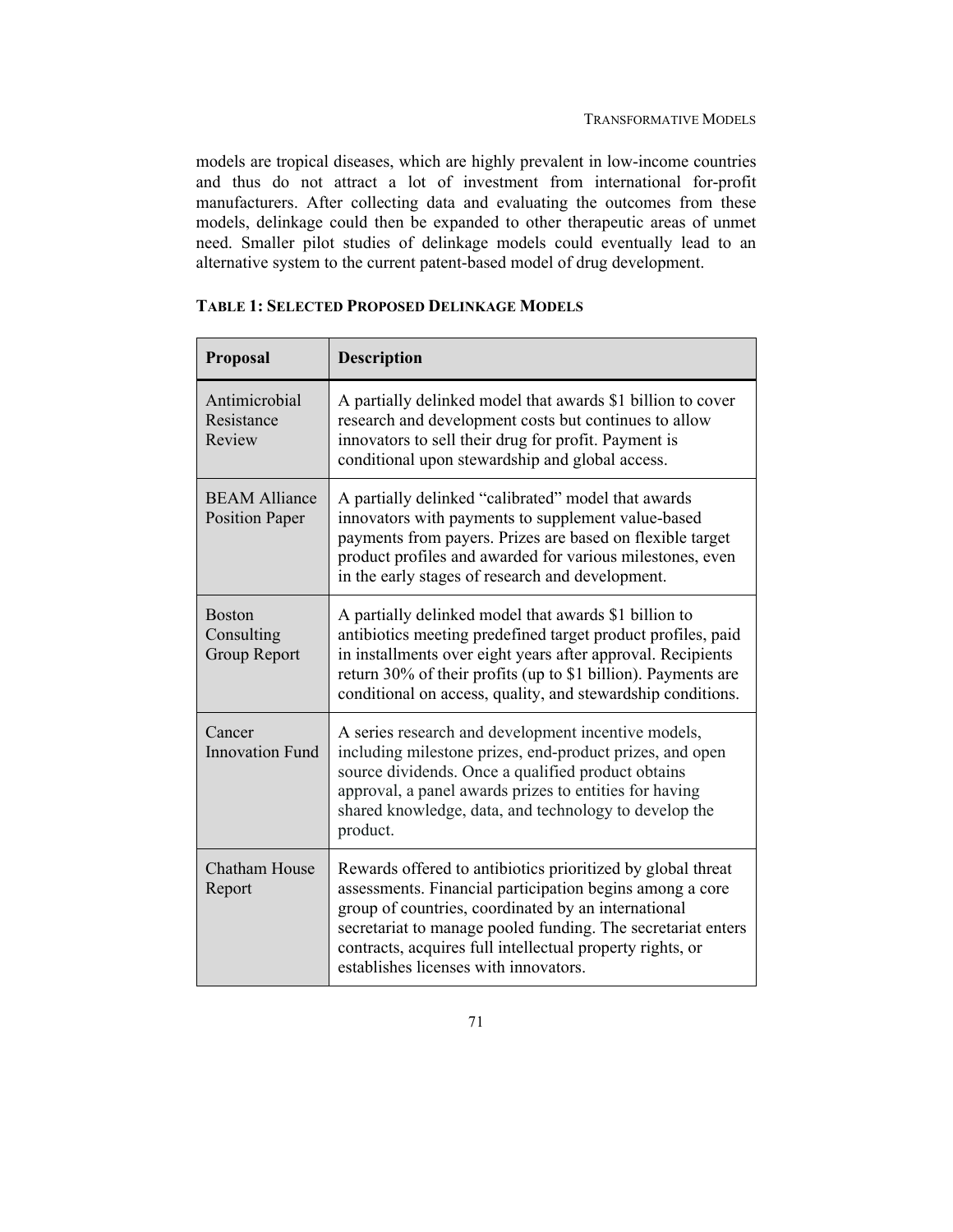| Davos<br>Declaration                                              | An agreement among stakeholders in the pharmaceutical<br>industry to support delinkage models that reduce the link<br>between revenues and sales and mitigate financial risk for<br>innovators and health systems.                                                                                                                                                                     |
|-------------------------------------------------------------------|----------------------------------------------------------------------------------------------------------------------------------------------------------------------------------------------------------------------------------------------------------------------------------------------------------------------------------------------------------------------------------------|
| <b>DRIVE-AB</b><br>Report                                         | A partially delinked model that awards \$1 billion to<br>antibiotics meeting predefined target product profiles, paid<br>in installments over five years after approval. Payments are<br>conditional upon product's sustainable use and equitable<br>availability.                                                                                                                     |
| Duke Margolis<br><b>PAVE</b> Award                                | A partially delinked model that awards prizes to qualified<br>antibiotics for the first few years following market<br>approval. By the fifth- or sixth-year, funding is transitioned<br>to value-based contracts with payers. Initial payments are<br>conditional upon innovators demonstrating an increasing<br>share of revenue is sourced from value-based contracts<br>every year. |
| Improving<br>Access to<br>Affordable<br>Prescription<br>Drugs Act | A \$2 billion antibiotics prize fund that awards monetary<br>prizes to innovators with qualified antibiotics based on<br>criteria established by the NIH Director. Prizes are<br>conditional upon waived patent rights, reasonable prices,<br>marketing reports, and data disclosures.                                                                                                 |
| Life Prize                                                        | An open collaborative research and development<br>framework aimed to create an affordable, short-course<br>treatment regimen effective against all forms of<br>tuberculosis. Prizes are awarded to drugs in clinical trials<br>that fulfill predefined criteria, including data and<br>intellectual property sharing.                                                                  |
| Medical<br><b>Innovation Prize</b><br>Fund                        | A prize fund equal to 0.55% of gross domestic product<br>overseen by a Board of Trustees, which awards companies<br>for certain drug approvals or interim milestones. The fund<br>is funded by a fee on health insurers.                                                                                                                                                               |
| Norway Pilot<br>Study                                             | A partially delinked model that awards innovators "top-up<br>payments" to supplement revenues from sales. Pilot study<br>researchers determined that a partial delinkage model<br>would be simpler to adapt to existing systems than a full<br>delinkage model.                                                                                                                        |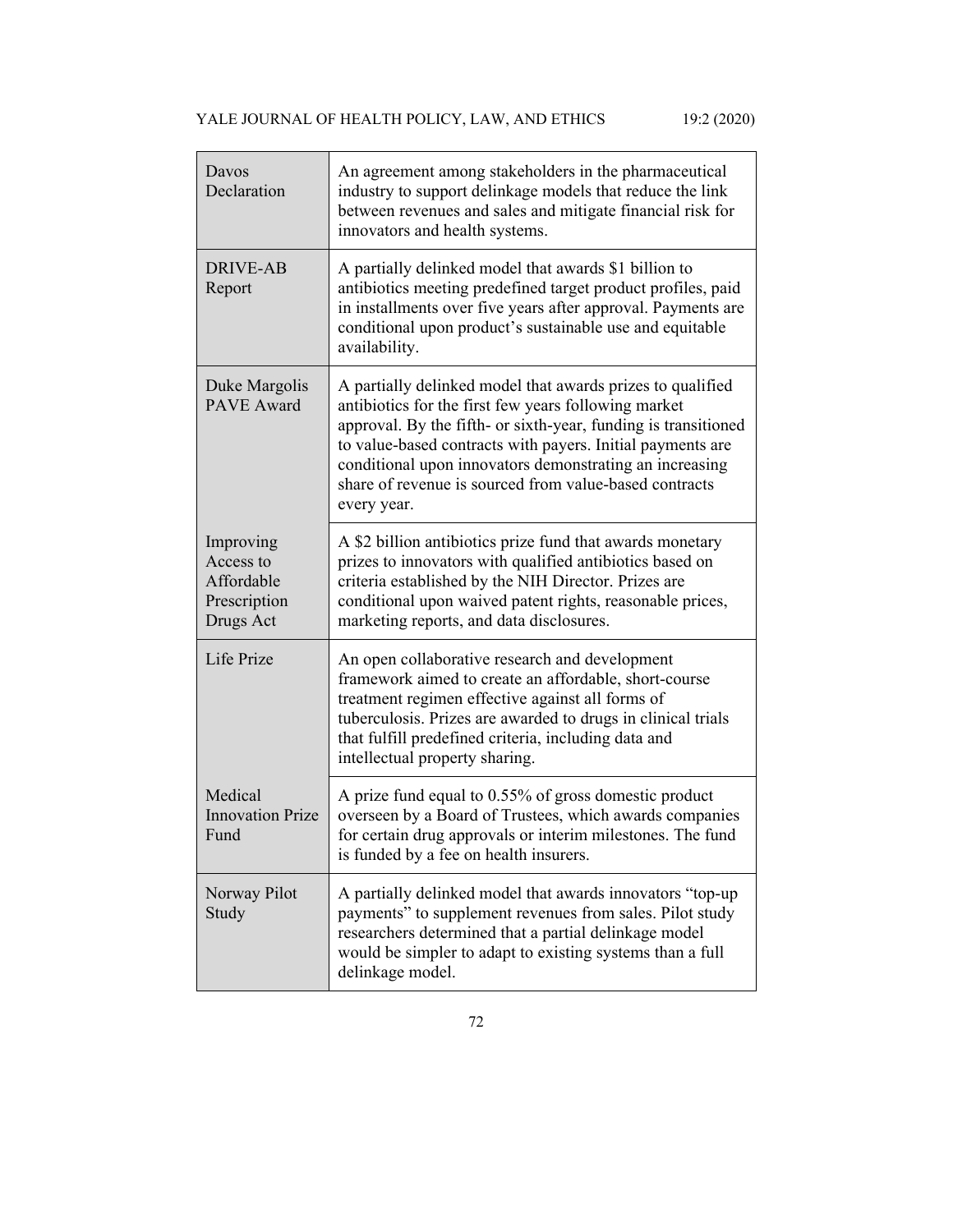| <b>OECD</b> Report      | A comprehensive approach for incentivizing antibiotic<br>development using various delinkage mechanisms,<br>including monetary prizes, milestone prizes, and full patent<br>buyouts for successfully developed products.                                                                                                                                                                                        |
|-------------------------|-----------------------------------------------------------------------------------------------------------------------------------------------------------------------------------------------------------------------------------------------------------------------------------------------------------------------------------------------------------------------------------------------------------------|
| Outterson et al.        | A delinked incentive framework involving marginal cost<br>procurement contracts, partial buyout, or full buyout of an<br>innovator's intellectual property. Payments are conditional<br>upon rational use (e.g., no overmarketing or overselling).                                                                                                                                                              |
| <b>PCAST Report</b>     | A fund that provides advance market commitments and<br>milestone payments to incentivize antibiotic development.<br>The government provides incentive payments of about<br>\$400 million per drug.                                                                                                                                                                                                              |
| Rex et al.              | A fully delinked model that awards \$1 billion awarded to<br>qualified antibiotics, paid in benchmark payments of \$200<br>million per year over 5 years. Five conditions could<br>increase benchmark payments: novel mechanism of action,<br>addressing unmet medical needs, reducing health care<br>costs, targeting priority resistant pathogens, and post-<br>approval label changes to expand indications. |
| <b>TATFAR</b><br>Report | A partially delinked "market-priced" model that awards<br>innovators with small reward payments $(\sim $500$ million) to<br>complement revenues from unit sales. Payments are<br>conditional upon sustainable use and access stipulations.                                                                                                                                                                      |

# **TABLE 2: SELECTED IMPLEMENTED DELINKAGE MODELS**

| <b>Model</b>                  | <b>Description</b>                                                                                                                                                                                                                                   |
|-------------------------------|------------------------------------------------------------------------------------------------------------------------------------------------------------------------------------------------------------------------------------------------------|
| Archon<br>Genomics X<br>Prize | A \$10 million prize awarded to "the first team to rapidly,<br>accurately and economically sequence 100 whole human<br>genomes to an unprecedented level of accuracy." The<br>competition was later cancelled as it was "outpaced by<br>innovation." |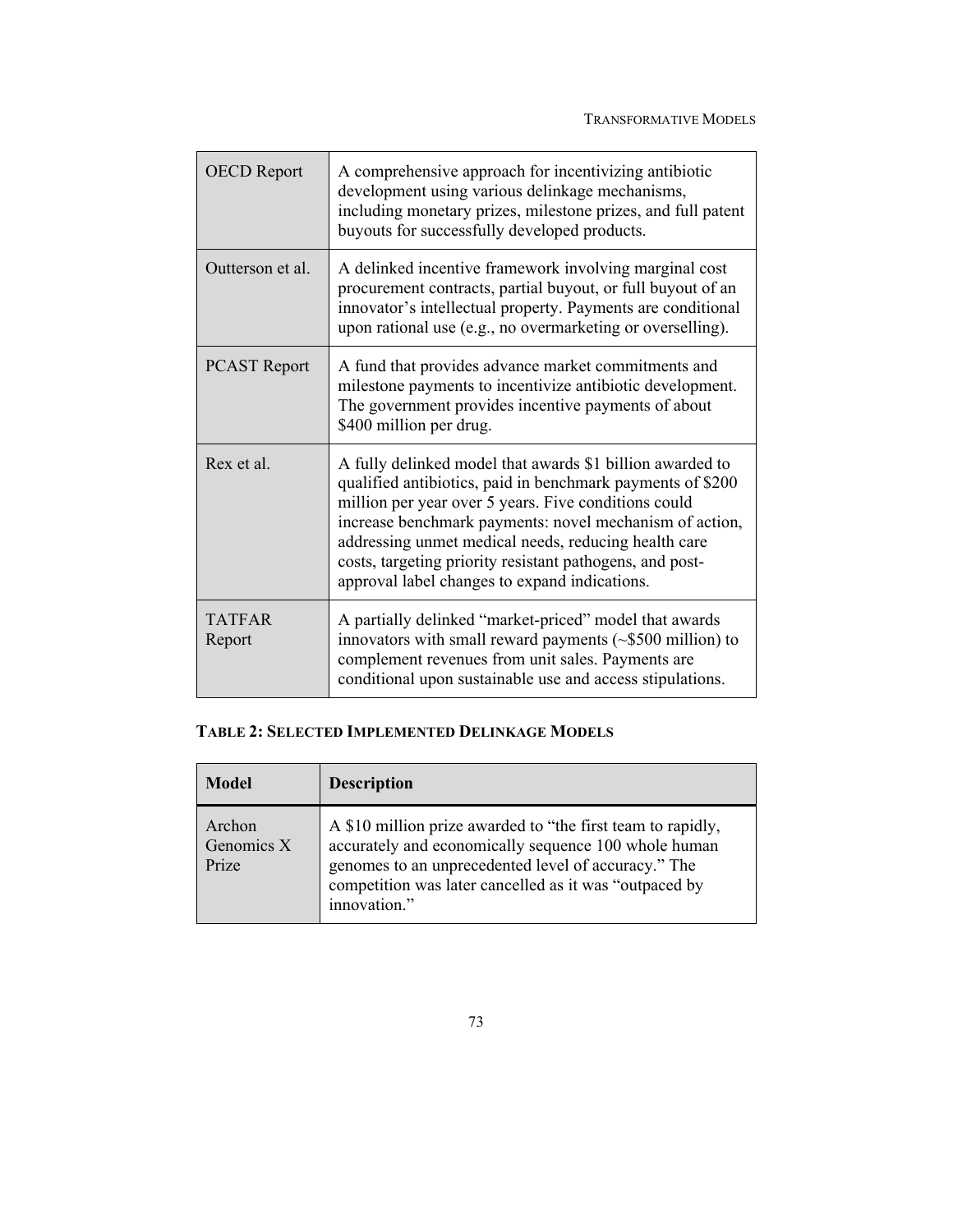| <b>CASP</b> Prize                                        | A competition for protein structure prediction occurs every<br>two years. In December 2018, Google subsidiary<br>Deepmind's AI system AlphaFold won the competition.                                                                                                           |
|----------------------------------------------------------|--------------------------------------------------------------------------------------------------------------------------------------------------------------------------------------------------------------------------------------------------------------------------------|
| International<br>AIDS Vaccine<br>Initiative<br>Challenge | IAVI and InnoCentive offered a \$150,000 prize to the first<br>researcher to design and create a mimic of a stable<br>functional HIV envelope protein to aid in HIV vaccine<br>development. Despite more than 300 responses, no<br>submissions met the challenge requirements. |
| Longitude<br>Prize                                       | A £10 million prize fund (£8 million payout) for an accurate<br>and affordable rapid point-of-care diagnostic test that<br>conserves antibiotic use. The first team to be selected by the<br>Longitude Committee by 2020 wins the prize.                                       |
| <b>TB</b> Alliance                                       | The TB Alliance, InnoCentive, and the Rockefeller<br>Foundation awarded two winning teams \$20,000 each for<br>developing a simpler and safer method of producing a<br>tuberculosis drug candidate PA-824.                                                                     |

#### II. THE PUBLIC MANUFACTURING MODEL

Public manufacturing refers to the development and production of drugs by (or on behalf of) a government or nonprofit entity.<sup>85</sup> The public manufacturing model is a clear departure from the current pharmaceutical system, with a primary focus on patient and public health needs rather than profits.

The public sector is critical to pharmaceutical innovation. The US government is the largest single funder of basic and translational science in the world, with a budget of about \$39 billion in 2019.<sup>86</sup> In addition, numerous nonprofits support  $\frac{1}{2}$  discovery and development.<sup>87</sup> But government and nonprofit investment has traditionally focused on early-stage investigations, with intellectual property often transferred to the private sector for later-stage clinical testing, and nearly always for production and dissemination of approved drug products. In leading conceptions, a public manufacturer would maintain control over drug

<sup>85.</sup> *See* Dan Liljenquist, Ge Bai & Gerard F. Anderson, *Addressing Generic-Drug Market Failures — The Case for Establishing a Nonprofit Manufacturer*, 378 NEW ENG.J. MED. 1857, 1858 (2018).

 <sup>86.</sup> CONGRESSIONAL RESEARCH SERVICE, THE NATIONAL INSTITUTES OF HEALTH (NIH): BACKGROUND AND CONGRESSIONAL ISSUES 2 (Apr. 19, 2019), https://crsreports.congress.gov/product/pdf/R/R41705 [https://perma.cc/QPF4-EPL6].

 <sup>87.</sup> Rahul Nayak, Jerry Avorn & Aaron S. Kesselheim, *Public Sector Financial Support for Late Stage Discovery of New Drugs in the United States: Cohort Study*, 367 BMJ 1, 8 (2019).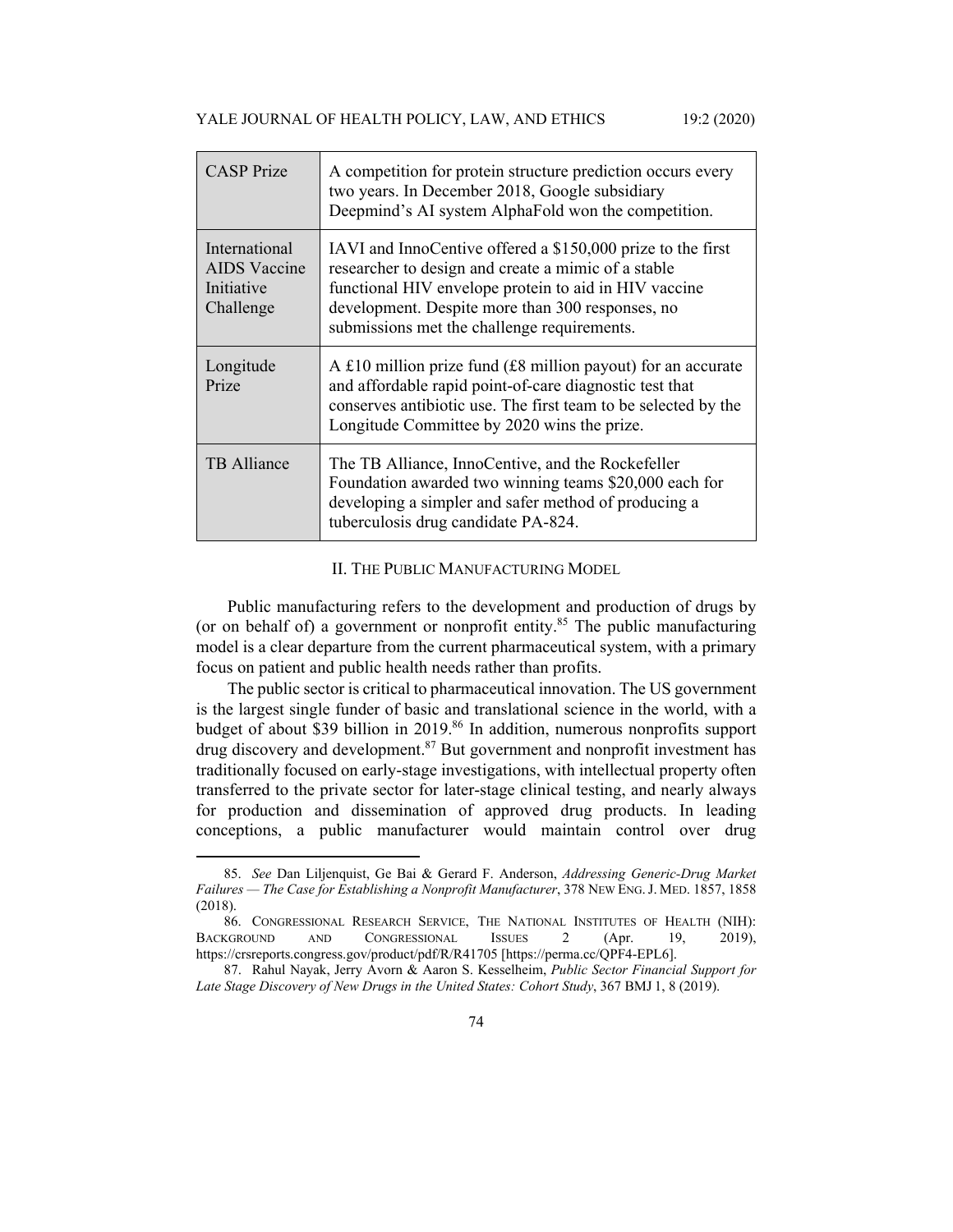development, testing, and production for widespread use, enabling the sale of medications at more affordable prices than could be expected of for-profit manufacturers. Such a model could help advance innovation in key areas of medical need that have been neglected or abandoned by the for-profit sector.<sup>88</sup> For example, in 2019, Amgen joined several other large pharmaceutical companies in reducing research and development investments in central nervous system drugs.<sup>89</sup>

Public manufacturing has also been proposed in two production contexts: addressing market failures and drug shortages.<sup>90</sup> One example of a market at risk of failure is essential off-patent medicines supplied by small numbers of manufacturers. In such circumstances, due to the lack of competition, manufacturers have been able to increase prices, sometimes by shocking amounts. A highly publicized case of such price gouging was Turing Pharmaceuticals' over 5,000% markup of the antiparasitic drug pyrimethamine (Daraprim).<sup>91</sup> Another example was Valeant Pharmaceuticals' price increase of penicillamine and trientine, treatments for a rare condition affecting the ability to process copper.<sup>92</sup> These price hikes have made drugs prohibitively expensive for patients. Facilitating public manufacturing of such products would prevent pharmaceutical manufacturers like Turing and Valeant from cornering a market.<sup>93</sup> Overall, onethird or more of off-patent drugs may be supplied by three or fewer manufacturers and may be at risk for such market failures.<sup>94</sup>

Generic drugs that are supplied by a limited set of manufacturers can also increase the risk of shortages. Recently, sterile intravenous medications used by hospitals—including sodium bicarbonate, injectable morphine, and sodium nitroprusside—suffered shortages in part due to natural disasters in Puerto Rico, a

 <sup>88.</sup> Szymon Jarosławski & Mondher Toumi, *Non-profit Drug Research and Development: The Case Study of Genethon*, 7 J. OF MKT. ACCESS & HEALTH POL'Y 1, 1 (2018); Ameet Sarpatwari, Dana Brown & Aaron S. Kesselheim, *Development of a National Public Pharmaceutical Research and Development Institute*, 48 J. LAW, MED. & ETHICS 225, 225 (2020).

 <sup>89.</sup> Andrew Dunn, *Amgen Exits Neuroscience R&D as Pharma Pulls Back from Field*, BIOPHARMA DIVE (Oct. 30, 2019), https://www.biopharmadive.com/news/amgen-exitsneuroscience-rd-as-pharma-pulls-back-from-field/566157/ [https://perma.cc/EV8C-Q96U].

<sup>90.</sup> *See* Reed Abelson & Katie Thomas, *Fed Up With Drug Companies, Hospitals Decide to Start Their Own*, N.Y. TIMES (January 18, 2018), https://www.nytimes.com/2018/01/18/health/drugprices-hospitals.html [https://perma.cc/86HH-SC5M].

 <sup>91.</sup> Jing Luo, Ameet Sarpatwari & Aaron S. Kesselheim, *Regulatory Solutions to the Problem of High Generic Drug Costs,* 2(4) OPEN FORUM INFECTIOUS DISEASES 1, 1 (2015).

 <sup>92.</sup> See Melody Petersen, *How 4 Drug Companies Rapidly Raises Prices on Life-Saving Drugs*, L.A. TIMES (December 21, 2016), https://www.latimes.com/business/la-fi-senate-drug-pricestudy-20161221-story.html.

<sup>93.</sup> *See* Liljenquist, Bai & Anderson, *supra* note 85, at 1859.

 <sup>94.</sup> Ravi Gupta et al., *Generic Drug Approvals Since the 1984 Hatch-Waxman Act*, 176 JAMA INTERNAL MED. 1391, 1391 (Sept. 2016); *see also* Ernst. R. Berndt, Rena M. Conti & Stephen J. Murphy, *The Landscape of U.S. Prescription Drug Markets, 2004-2016*, NBER Working Paper # 23640 (2017), https://www.nber.org/papers/w23640 [https://perma.cc/66KF-NT6E].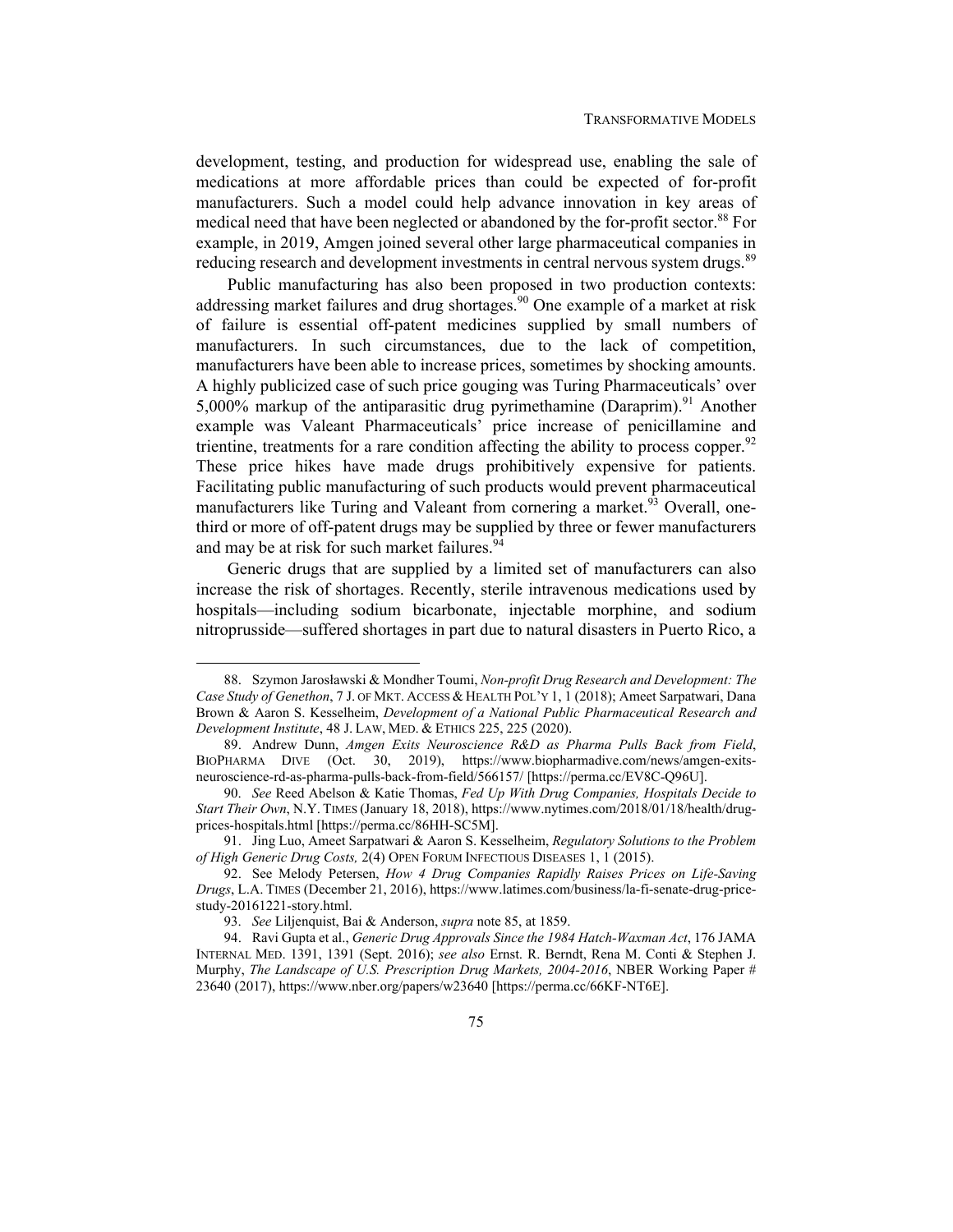major manufacturing location for such products.<sup>95</sup> Public manufacturing can help address this issue by providing hospitals with a more diverse supply of needed medications. By relying on manufacturers that are not profit-incentivized, the risk of unexpected price spikes would be minimized.

Although promising, the public manufacturing model, faces several challenges. Commentators have highlighted concerns over financing, particularly given the high manufacturing costs of certain therapeutics, such as biologics,  $96$  and the possibility of private companies undermining public manufacturers by reducing the price of their products upon the approval of competing products.<sup>97</sup>Additionally, public manufacturers may lack the resources and expertise to launch, produce, and distribute drugs at an efficient scale. Critics of the public manufacturing model have suggested that this may compound problems with drug access, diverting resources to building new public organizations instead of supporting established pathways.98 Finally, at least one review raised concerns that public manufacturing could have the unintended consequence of stifling innovation,  $99$  arguing that if a public entity were to market a product at a low price, it could undercut the potential revenue for new products, which could result in the abandonment of investigational products targeting the same disease or therapeutic area.

# *A. Characteristics of Public and Nonprofit Manufacturing Models*

The public manufacturing model is a relatively new concept for drugs. The Affordable Drug Manufacturing Act, proposed by Senator Elizabeth Warren (D-MA) in 2018, was one of the first proposals in the US for a government authority to manufacture generic drugs (Table 3). Other nonprofit companies in the US and Europe have launched in recent years, devoted to transforming parts of the prescription drug market (Table 4).

#### *1. Intended Purpose*

Existing public manufacturers can be divided into two groups: those dedicated to innovative drug development and those to affordable generic supply. Genethon, the Institute for OneWorld Health, and the Institute for Pediatric Innovation are

 <sup>95.</sup> Alison Kodjak, *Hospitals Prepare To Launch Their Own Drug Company To Fight High Prices And Shortages*, NPR (Sept. 6, 2018), https://www.opb.org/news/article/npr-hospitals-prepareto-launch-their-own-drug-company-to-fight-high-prices-and-shortages/ [https://perma.cc/6XKZ-YVE7].

 <sup>96.</sup> Jarosławski & Toumi, *supra* note 88, at 3.

 <sup>97.</sup> Liljenquist, Bai & Anderson, *supra* note 85, at 1857.

 <sup>98.</sup> Szymon Jarosławski et al., *Non-Profit Drug Research and Development at a Crossroads*, 35 PHARMACEUTICAL RES. 1, 3 (2018).

 <sup>99.</sup> Jarosławski & Toumi, *supra* note 88, at 3.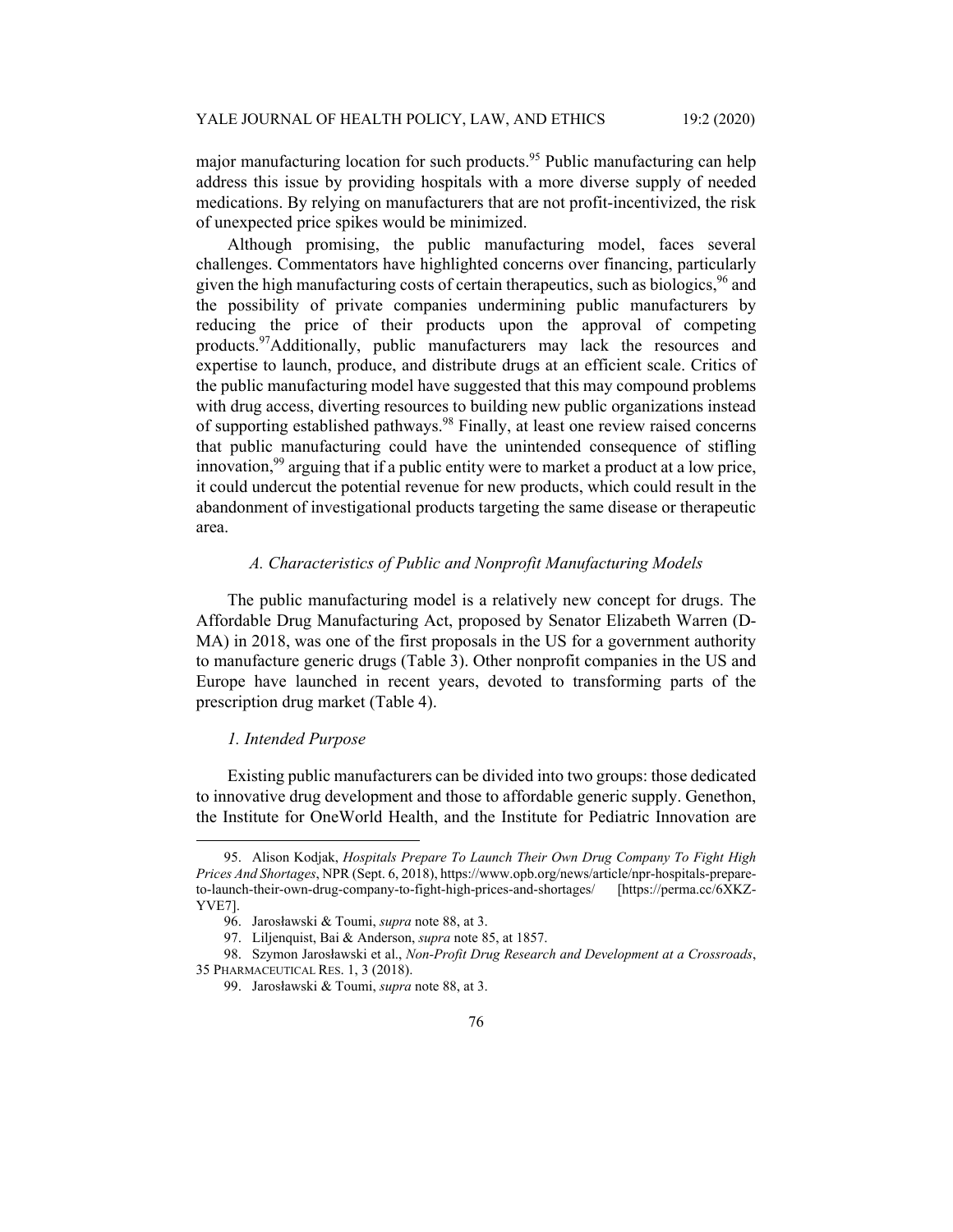examples of nonprofit companies aimed at drug development in areas that have been neglected by the private sector. These nonprofits conduct similar activities as their private counterparts—including building in-house research teams, designing clinical trial protocols, managing research timelines, and guiding products through regulatory review—but have a public-oriented mission to provide their products close to marginal cost. $100$ 

Other public manufacturers are dedicated to producing low-cost generic versions of drugs with expired patents. The most prominent example is Civica Rx, which launched in September 2018 as a nonprofit devoted to bringing stability to the hospital supply chain by manufacturing common generic drugs.<sup>101</sup>

### *2. Drug Criteria*

Public manufacturers must decide which products to prioritize. Some nonprofits have a dedicated disease area upon formation, such as Genethon's focus on rare conditions or the Institute for OneWorld Health's focus on tropical diseases.<sup>102</sup>

The nonprofit Civica Rx allows its hospital and health care system partners to prioritize which medications it manufactures. Its focus has been on stabilizing the pharmaceutical supply chain by supplying common hospital-administered generic drugs that have undergone price hikes or have drug shortages.<sup>103</sup> In October 2019, the nonprofit delivered its first manufactured drug, an injectable formulation of the antibiotic vancomycin, to a hospital facility in Utah.<sup>104</sup> Since then, Civica Rx has entered several partnerships with suppliers and health systems, including with Hikma Pharmaceuticals to provide 14 hospital drugs used in emergency care, surgery, pain, and hypertension;<sup>105</sup> with Thermo Fisher to develop nine drugs used

 <sup>100.</sup> Victoria G. Hale, Katherine Woo & Helene Levens Lipton, *Oxymoron No More: The Potential of Nonprofit Drug Companies to Deliver on the Promise of Medicines for the Developing World,* 24(4) HEALTH AFF. 1057, 1059 (2005).

 <sup>101.</sup> CIVICA RX, https://civicarx.org/ [https://perma.cc/28PD-8EV7].

<sup>102.</sup> *See* GENETHON, https://www.genethon.fr/en/ [https://perma.cc/YW6T-RWVL]; INSTITUTE FOR ONEWORLD HEALTH, http://skoll.org/organization/institute-for-one-world-health/ [https://perma.cc/X4XR-8FVM].

 <sup>103.</sup> Eric Palmer, *Hospital-backed Civica Rx Nabs Amgen Veteran as CEO and Targets 14 Drugs to Knock Off*, FIERCEPHARMA (Sept. 6, 2018), https://www.fiercepharma.com/manufacturing /hospital-supported-civica-rx-to-produce-14-drugs-are-chronic-shortage [https://perma.cc/YR93- 4HM8].

 <sup>104.</sup> Samantha Liss, *After Much Fanfare, Civica Rx Delivers Its 1st Drugs*, HEALTHCARE DIVE (Oct. 2, 2019), https://www.healthcaredive.com/news/after-much-fanfare-civica-rx-delivers-its-1stdrugs/564189/ [https://perma.cc/C7MN-3HG7].

 <sup>105.</sup> Press Release, PRNewswire, *Hikma and Civica Rx Sign Long-term Agreement to Reduce Generic Drug Shortages in the US* (July 23, 2019), https://www.prnewswire.com/newsreleases/hikma-and-civica-rx-sign-long-term-agreement-to-reduce-generic-drug-shortages-in-theus-300889068.html [https://perma.cc/9V6Y-BNE6] [hereinafter Hikma Press Release].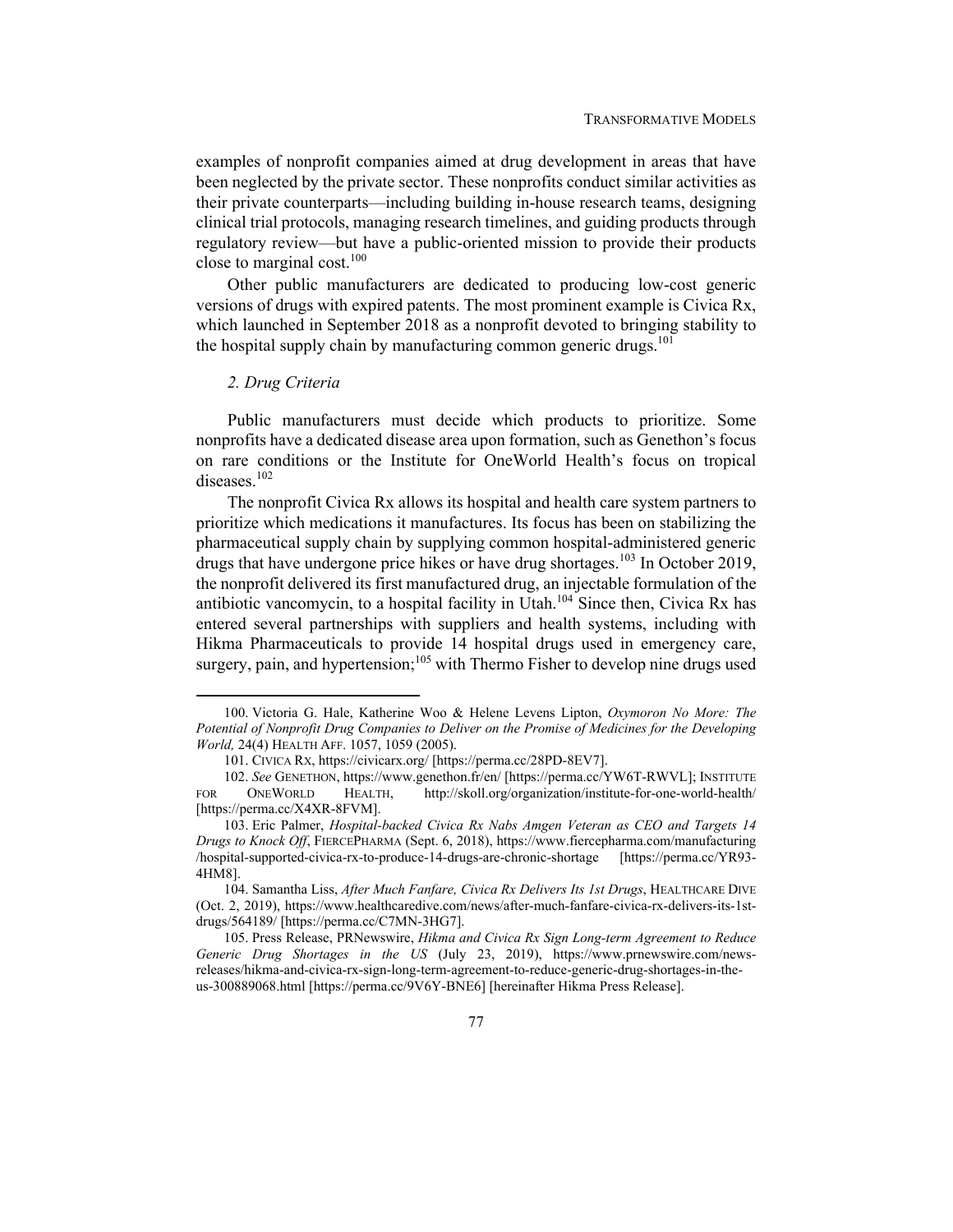in critical or emergency care;<sup>106</sup> and with Blue Cross Blue Shield companies to create a new subsidiary devoted to lowering prices for high-cost generic drugs.<sup>107</sup>

Proposals have called for government manufacturers to prioritize drugs with supply shortages or price hikes.<sup>108</sup> The Affordable Drug Manufacturing Act would establish an Office of Drug Manufacturing authorized to manufacture (or contract for the manufacture of) generic drugs under three listed conditions: that no company is manufacturing the drug; that fewer than three companies produce the drug and that the price has spiked or the drug is in shortage; or that fewer than three companies produce the drug, that the price is a barrier to patient access, and that the drug is listed as an "essential medicine" by the World Health Organization.<sup>109</sup>

## *3. Manufacturing Control*

Another variable in public manufacturing models is the degree of control public manufacturers exert over product development, production, and distribution. Given resource and expertise constraints, some nonprofits rely on outsourcing to contract organizations.110 For example, Civica Rx has stated that while its goal is to manufacture its own generic drugs, the company has initially relied on third-party manufacturers, such as Hikma Pharmaceuticals and Thermo Fisher,<sup>111</sup> while developing its own capabilities.<sup>112</sup>

Other nonprofit companies have chosen to sell their research programs to private developers. For example, the US Cystic Fibrosis Foundation developed a drug candidate and later sold it to a private company, which launched the product with a high annual price of  $$300,000$ .<sup>113</sup> Genethon also entered into exclusive licensing agreements with private biotechnology companies (e.g., AveXis, Spark Therapeutics) for several research programs.<sup>114</sup> Although this model expedites

 <sup>106.</sup> Jonathan Gardner, *Civica Advances Drug Supply Strategy with Thermo Fisher Deal*, BIOPHARMA DIVE (Jan. 16, 2020), https://www.biopharmadive.com/news/civica-thermo-fisherpartner-drug-shortage-manufacturing/570617/ [https://perma.cc/4PBN-NSW9].

 <sup>107.</sup> Press Release, Blue Cross Blue Shield Association, *Blue Cross and Blue Shield Companies Join Forces with Civica Rx to Lower Costs of Select High-Cost Generic Medications* (Jan. 22, 2020), https://www.bcbs.com/press-releases/blue-cross-and-blue-shield-companies-join-forces-civica-rxlower-costs-of-select [https://perma.cc/3PAE-3EBG] [hereinafter Blue Cross Blue Shield Release].

 <sup>108.</sup> Meredith Betz, *The New Nonprofit Pharmaceutical World: What's Up with That?*, NONPROFIT Q. (Sept. 12, 2018), https://nonprofitquarterly.org/the-new-nonprofit-pharmaceuticalworld-whats-up-with-that/ [https://perma.cc/RZ8Y-2BYA].

 <sup>109.</sup> Affordable Drug Manufacturing Act, S.3775, 115th Cong. (2018) [hereinafter ADM Act].

 <sup>110.</sup> Rena M. Conti, David O. Meltzer & Mark J Ratain, *Nonprofit Biomedical Companies*, 84(2) CLINICAL PHARMACOLOGY THERAPEUTICS 194, 197 (2008).

 <sup>111.</sup> Hikma Press Release, *supra* note 105; Gardner, *supra* note 106.

 <sup>112.</sup> Abelson & Thomas, *supra* note 90.

 <sup>113.</sup> Jarosławski et al., *supra* note 98, at 2.

 <sup>114.</sup> Jarosławski & Toumi, *supra* note 88, at 2.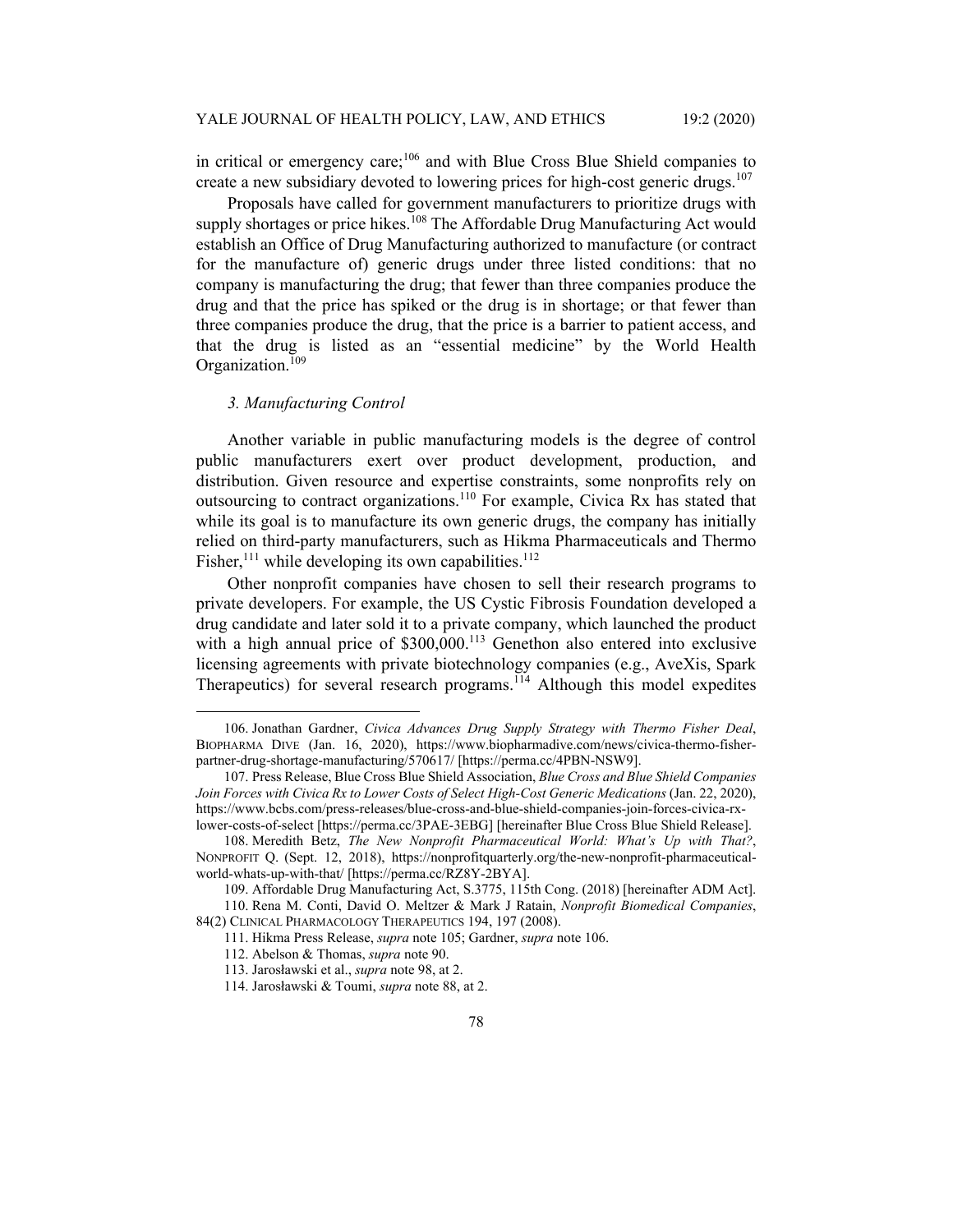clinical development, it also leads to ethical tensions. Commentators have noted that royalties returned to the nonprofit or government entity can be reinvested to support further research efforts. But while such reinvestment may be beneficial, high market prices limit patient access, which may be a core principle of the organization.<sup>115</sup> This may be why Genethon has since announced its intentions to internalize its entire production chain, from discovery to manufacturing, enabling the organization to "fully recoup the public funds invested into research, and offer its products at affordable prices."<sup>116</sup> Such internalization is risky but can more reliably ensure fair market prices.

#### *4. Governance*

Public manufacturers should operate in ways that align with the core mission of promoting public health, which may require using different governance structures than private companies. Requiring philanthropic donors and major drug purchasers (e.g., hospital executives) to serve on the boards of nonprofit pharmaceutical companies would help ensure public accountability, given their financial interest in keeping drug prices low.117 Civica Rx's Board of Advisors, for example, is comprised of several hospital directors, and their CEO is reportedly serving without compensation.<sup>118</sup> By contrast, Harm Reduction Therapeutics, a nonprofit company devoted to developing a generic alternative to naloxone (Narcan), is led by a team comprised of former pharmaceutical executives<sup>119</sup> and was primarily launched with a \$3.4 million grant from Purdue Pharma, a pharmaceutical company at the center of US growth in opioid sales.<sup>120</sup> This latter type of arrangement could lead to conflicts of interest, emphasizing the importance of transparency and autonomy.

#### *5. Purchasing Agreements*

One of the primary challenges facing public manufacturers is competing for market share with private companies that already have monopolies or broad market power. Private companies can use their control over distribution channels or market share to shut out competitors.<sup>121</sup> These responses could be extreme enough

<sup>115.</sup> *See id.*

 <sup>116.</sup> Jarosławski et al., *supra* note 98, at 3.

 <sup>117.</sup> Liljenquist, Bai & Anderson, *supra* note 85, at 1858.

 <sup>118.</sup> Marc Harrison, *How the Not-For-Profit Civica Rx Will Disrupt the Generic Drug Industry*, STAT (March 14, 2019), https://www.statnews.com/2019/03/14/how-civica-rx-will-disrupt-genericdrug-industry/ [https://perma.cc/2MUF-SHK5].

 <sup>119.</sup> HARM REDUCTION THERAPEUTICS, https://www.harmreductiontherapeutics.org/ [https:// perma.cc/3TR5-U8NC].

 <sup>120.</sup> Betz, *supra* note 110.

 <sup>121.</sup> Kodjak, *supra* note 95.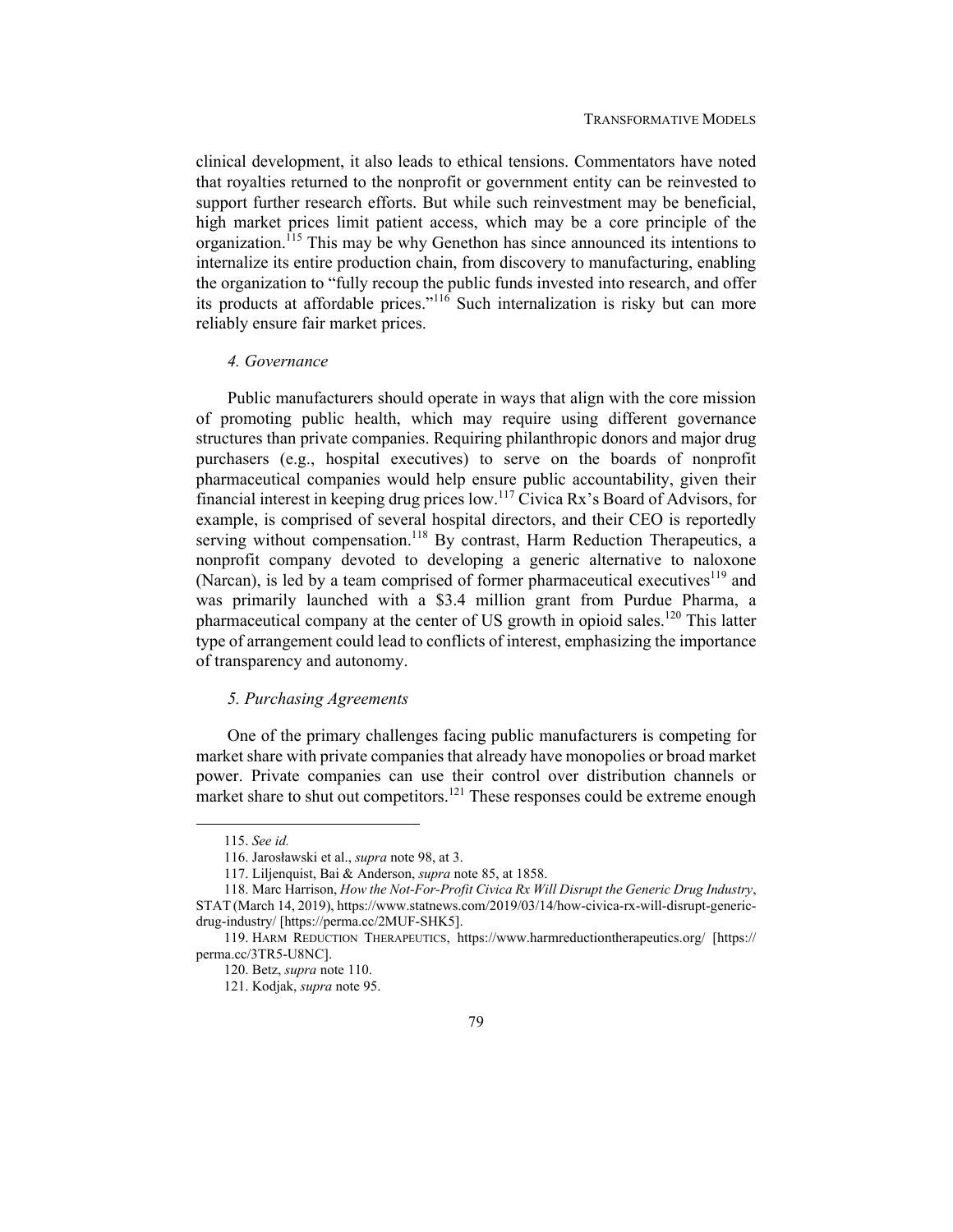to spur antitrust action<sup>122</sup> but can also be addressed with long-term purchasing contracts. Civica Rx developed a model to commit hospitals and other drug purchasers to contracts for the purchase of generics at pre-determined low prices.<sup>123</sup> An initial proposal suggested that purchasers would have to commit 50% of their annual purchases to Civica Rx at an established price for at least five years.124 In January 2020, Blue Cross Blue Shield companies provided an initial \$55 million to create a Civica Rx subsidiary dedicated to developing generic drugs currently identified as high cost, with the first drugs expected to be available by 2022.125

### *6. Intellectual Property*

Questions remain about how public manufacturers should handle intellectual property, both their own and those held by other companies. Should public manufacturers seeking to develop novel products pursue patents, and if so, what should they do with them? Nonprofit and state-run entities could seek patents to protect their inventions from private companies but make the patents available through patent pools subject to "copyleft"-like licenses that ensure their free use.<sup>126</sup> Such pools collect patent rights across multiple patent holders, making them available to third parties through nonexclusive licenses. The first patent pool in the public health space was UNITAID's Medicines Patent Pool established in 2010, which improved access to treatments for HIV, hepatitis C, and tuberculosis in lowand middle-income countries.<sup>127</sup> Patent pools, however, have been criticized for resulting in anticompetitive licensing practices or collusion among patent pool members.<sup>128</sup> To address this, public manufacturers should work with partners to ensure patent pool policies and rules are explicitly designed to encourage licensing and prevent fraud or abuse, thus facilitating uptake of licensed drug products.<sup>129</sup>

<sup>122.</sup> *See, e.g.,* Gianna Melillo, *NY Attorney General, Federal Trade Commission Sue Martin Shkreli*, AM. J. MANAGED CARE (Jan. 27, 2020), https://www.ajmc.com/newsroom/ny-attorneygeneral-federal-trade-commission-sue-martin-shkreli [https://perma.cc/DTA3-U9SU].

 <sup>123.</sup> Betz, *supra* note 110.

 <sup>124.</sup> Alex Kacik, *Civica Rx Aims to Stabilize Fragile Pharmaceutical Supply Chain*, 49(3) MOD. HEALTHCARE (Jan. 19, 2019), https://www.modernhealthcare.com/article/20190119/NEWS/ 190119931/civica-rx-aims-to-stabilize-fragile-pharmaceutical-supply-chain [https://perma.cc /48YH-WLZD].

 <sup>125.</sup> Blue Cross Blue Shield Press Release, *supra* note 107.

<sup>126.</sup> *See* Sarpatwari, Brown & Kesselheim, *supra* note 88, at 226.

 <sup>127.</sup> MEDICINES PATENT POOL, https://medicinespatentpool.org/ [https://perma.cc/BJY9- P5ZG].

<sup>128.</sup> *See, e.g.*, WORLD INTELLECTUAL PROPERTY ORGANIZATION, *Patent Pools and Antitrust – A Comparative Analysis* (March 2014), https://www.wipo.int/export/sites/www/ipcompetition/en/studies/patent\_pools\_report.pdf [https://perma.cc/YM24-4WSY].

<sup>129.</sup>*See* David B. Resnik, *A Biotechnology Patent Pool: An Idea Whose Time Has Come?*, 3 J. PHIL. SCI. & L. 1, 13-14 (2003).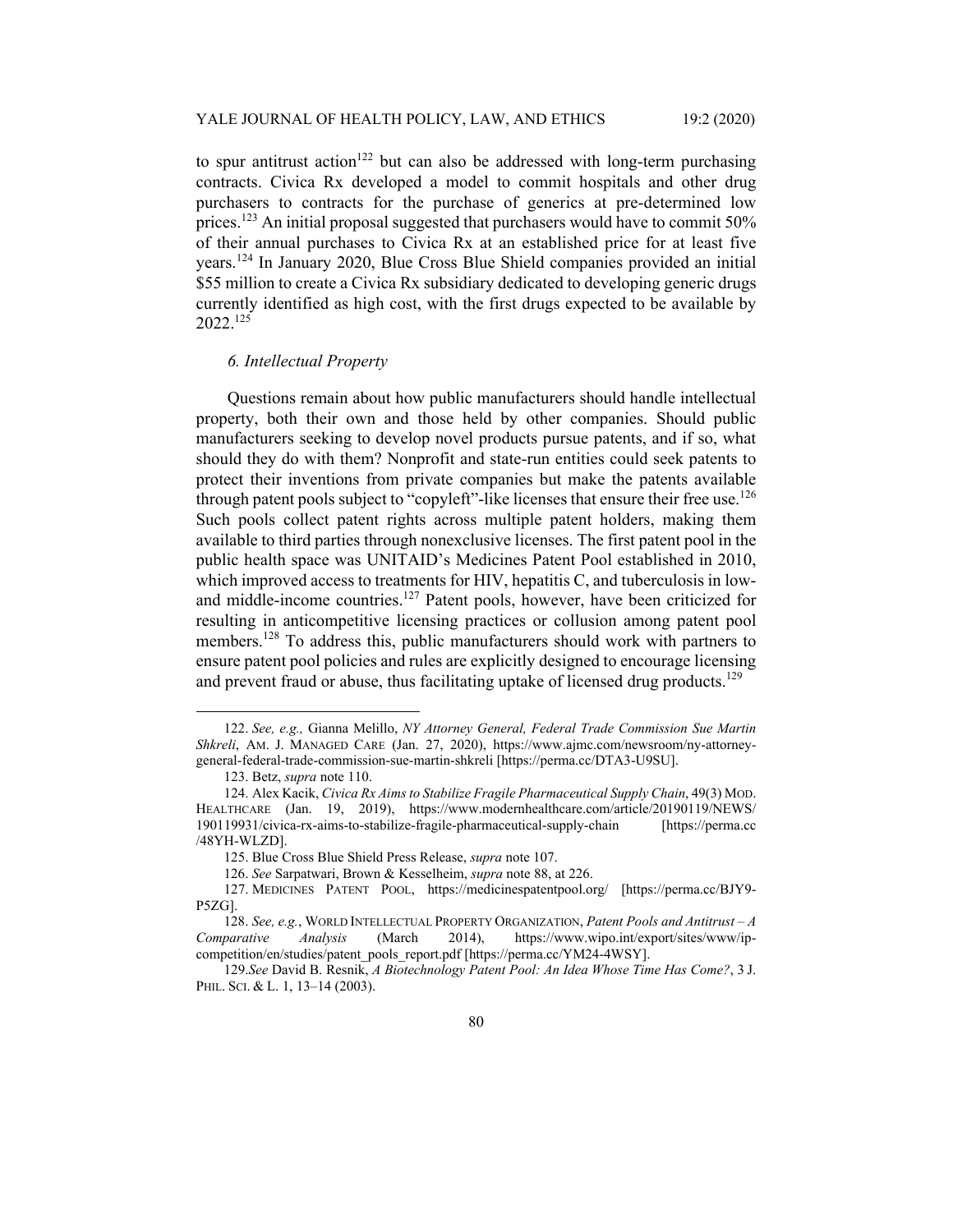Public manufacturers dedicated to supplying generic drugs will likely need to focus on drugs with expired patents and regulatory exclusivities to avoid costly litigation over intellectual property controlled by private manufacturers. Another intellectual property strategy for nonprofits is to leverage the investment that private sector companies have already made by recycling off-patent drugs for novel indications or accepting patent donations from pharmaceutical companies.<sup>130</sup>

## *7. Funding Sources*

In its initial stages, nonprofit manufacturing may have to rely on philanthropic and charitable donations, in addition to advanced purchases from health care organizations.<sup>131</sup> For example, the launch of Civica Rx was made possible by three philanthropic organizations (the Laura and John Arnold Foundation [now Arnold Ventures], the Peterson Center on Healthcare, and the Gary and Mary West Foundation) and advance donations from health care institutions.<sup>132</sup> A governmentrun operation would likely require resources from health care budgets or other funding mechanisms, such as fees imposed on payers. The continued operation and manufacturing of drugs can be sustained by revenues from sales. The goal should be for the public manufacturer to become financially self-sufficient through its products.133

## *B. Outcomes from Public Manufacturing Models*

Given the limited number of nonprofit and government drug manufacturers, the empirical literature evaluating the effectiveness of public manufacturing models is sparse. However, case studies suggest that public manufacturing can beneficially supplement the current pharmaceutical system. The Civica Rx nonprofit is the leading example, with 18 medications in production, including vancomycin, diazepam, fentanyl, ketamine, ondansetron, midazolam, and naloxone,<sup>134</sup> and a substantial consumer base of more than  $1,200$  hospitals.<sup>135</sup>

Nonprofit development companies have also experienced success. Genethon has produced several gene therapy programs that it has since licensed to biotechnology companies. With increasing dedication to internalize its operations, its primary sponsors established a firm called YoosKesi to help obtain regulatory approval for its products and ensure its independence, thus replacing the need for

 <sup>130.</sup> Hale, Woo & Lipton, *supra* note 100, at 1059.

 <sup>131.</sup> Liljenquist, Bai & Anderson, *supra* note 85, at 1858.

 <sup>132.</sup> Kodjak, *supra* note 95.

 <sup>133.</sup> Conti, Meltzer & Ratain, *supra* note 110, at 4.

<sup>134.</sup> *See id.*

 <sup>135.</sup> CIVICA RX, https://civicarx.org/ [https://perma.cc/28PD-8EV7].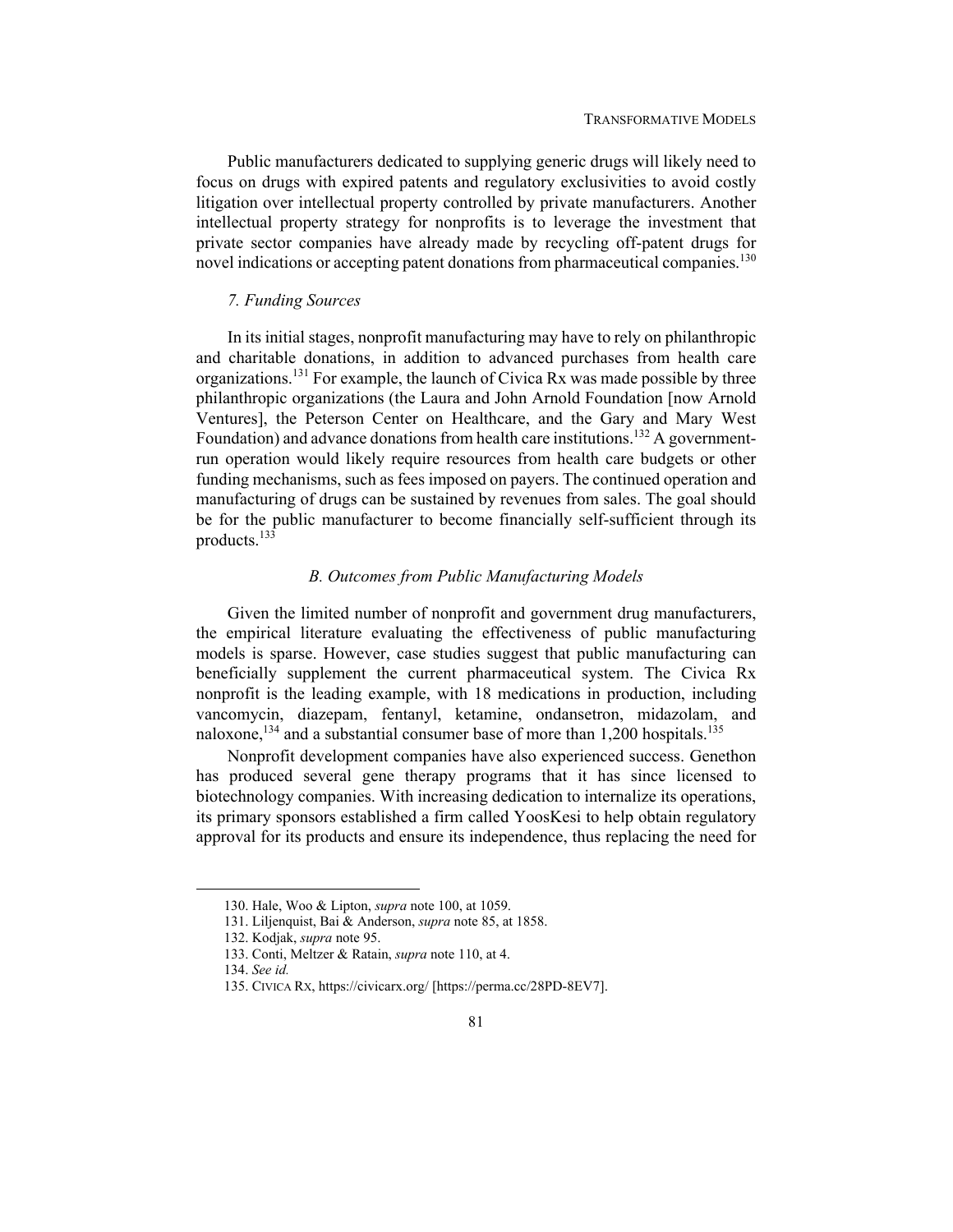a licensing partner in the private sector.<sup>136</sup> An adjacent example in the medical device space is the Alfred Mann Foundation, a nonprofit focused on developing technologies for movement disorders, diabetes, limb loss, and pain.137 The Foundation's incubator program has resulted in a robust portfolio of new companies commercializing these technologies.<sup>138</sup> These examples show that drug development can be successfully accomplished at cost levels far below what is generally offered by the pharmaceutical industry.

The Affordable Drug Manufacturing Act was the first proposed federal legislation calling for a government manufacturer of generic products.<sup>139</sup> Since it did not emerge from committee when it was first introduced in 2018, it was reintroduced in January 2020 by Senator Elizabeth Warren in an amended version that specifically directs the government manufacture certain key products, like naloxone, insulin, and antibiotics.<sup>140</sup> The bill is designed to be a fix rather than a replacement for the pharmaceutical industry. However, critics have expressed concerns that a government agency overseen by the Department of Health and Human Services would have neither the resources nor expertise to manufacture cost-effective generic drugs in competition with established private generic manufacturers.<sup>141</sup> Other commentators suggest that efforts should be spent on other solutions to fix issues in the generics market, including more rigorous antitrust legislation or streamlined approval pathways for generics.<sup>142</sup> But with a growing number of crises related to generic drug availability and cost, government and nonprofit manufacturing may be a prudent solution.

## *C. Conclusions and Recommendations*

As the number of public manufacturers continues to grow, data from these experiences are needed to gauge achievements and identify areas of improvement and how well they operate in conjunction with other policy and structural changes to the broader pharmaceutical system. Key inquiries to guide future development of these models include:

 Aligning on outcome indicators (e.g., price, access) and methods of evaluation for performance-based assessments.

 <sup>136.</sup> Jarosławski & Toumi, *supra* note 88, at 2.

 <sup>137.</sup> ALFRED MANN FOUNDATION, https://aemf.org/ [https://perma.cc/3375-DGSN].

<sup>138.</sup> *See id.*

 <sup>139.</sup> ADM Act, *supra* note 109109.

 <sup>140.</sup> Affordable Drug Manufacturing Act of 2020, S.3162, 116th Cong. (2020).

 <sup>141.</sup> Avik Roy, *Should the Federal Government Manufacture Generic Drugs?*, FREOPP (Dec. 19, 2018), https://freopp.org/should-the-federal-government-manufacture-generic-drugs-99520f3821d7 [https://perma.cc/WNK3-BB6E].

 <sup>142.</sup> Mark Terry, *Point-Counterpoint: Senator Warren's Generic Drug Proposal*, BIOSPACE (Dec. 26, 2018), https://www.biospace.com/article/senator-warren-proposes-governmentmanufacture-of-generic-drugs/ [https://perma.cc/G6BH-WLG5].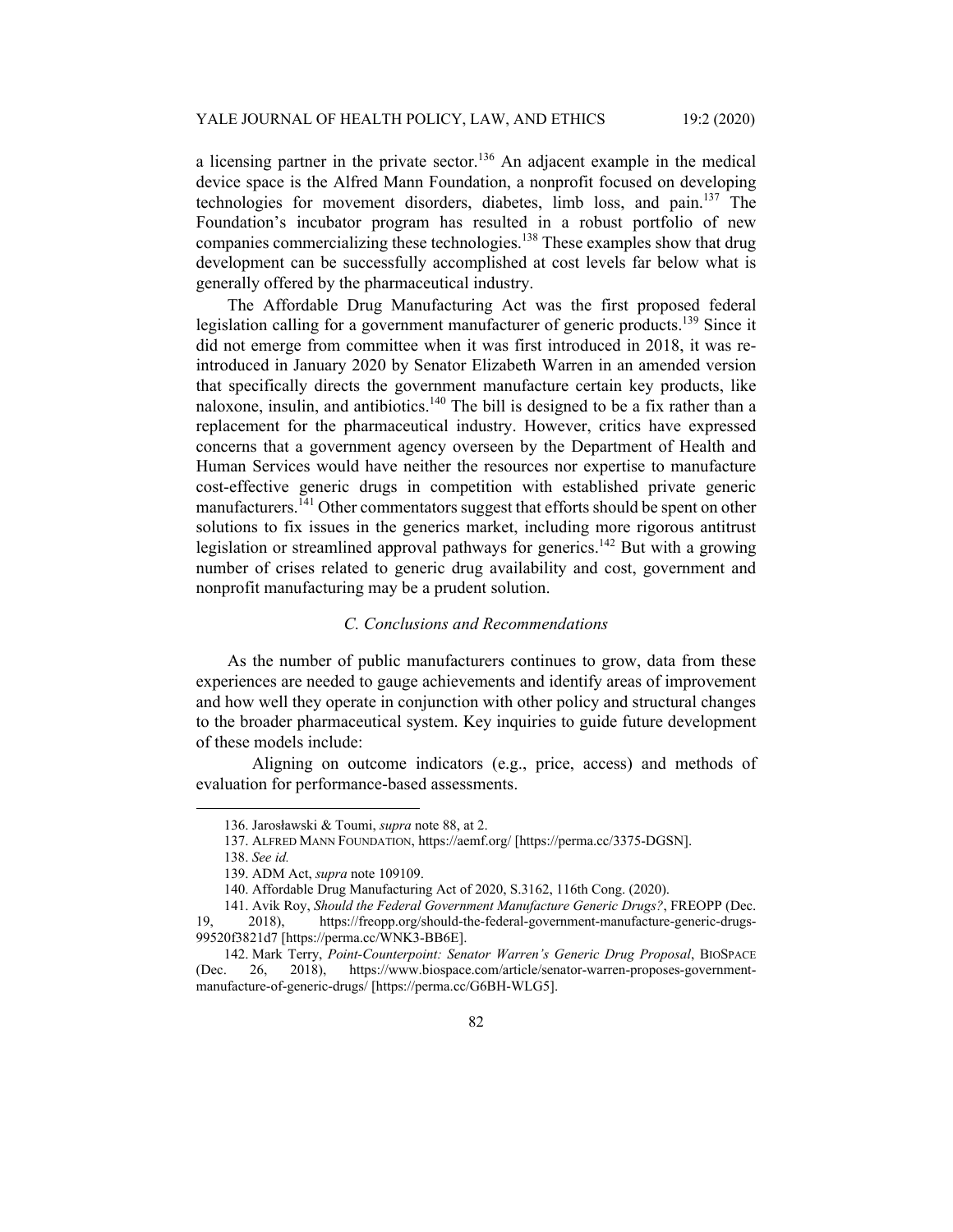Conducting qualitative surveys of payers and stakeholders in the pharmaceutical industry to better understand and predict private sector perspectives or reactions.

 Modeling the viability of various manufacturing models (e.g., internalized processes vs. outsourcing) to ensure sustainability.

Public manufacturers will be distinctive in the current pharmaceutical market if they adhere to the mission of providing affordable and accessible drugs. This will require the appropriate governance, intellectual property, and incentive frameworks. Nonprofit and state-run entities must not turn into early-stage drug candidate developers for later investment by private sector companies. To protect against industry capture, governance of public manufacturing entities must be designed with clear objectives, transparency, and public participation in mind. The Democracy Collaborative proposal suggests creating public entities at the state or municipal level with two-tiered agency structures: one governing body and one operating body set up as a public trust.<sup>143</sup> This setup would provide public manufacturers insulation from political influence and create opportunities for public engagement. The proposal also recommends oversight boards comprised of different stakeholders (e.g., elected representatives, patient advocates) to ensure accountability. Public manufacturers must also maintain flexibility in their drug portfolio strategies to adapt to evolving patient and market needs. Finally, significant resources may need to be deployed for public manufacturing of increasingly complex drugs, including biologics.

| <b>Proposal</b>                                 | <b>Description</b>                                                                                                                                                                                                                                                                                                                                 |
|-------------------------------------------------|----------------------------------------------------------------------------------------------------------------------------------------------------------------------------------------------------------------------------------------------------------------------------------------------------------------------------------------------------|
| Affordable<br>Drug<br>Manufacturing<br>Act 2020 | Establishes an Office of Drug Manufacturing within the<br>Department of Health and Human Services, charged with<br>lowering prices, increasing competition, and addressing<br>shortages in the market of prescription drugs. Authorizes<br>the Office to manufacture or contract out the manufacture<br>of generic drugs under certain conditions. |

### **TABLE 3: SELECTED PROPOSED PUBLIC MANUFACTURING MODELS**

<sup>143.</sup> *See* Dana Brown, *Medicine for All: The Case for a Public Option in the Pharmaceutical Industry*, THE DEMOCRACY COLLABORATIVE (Sept. 2019), https://thenextsystem.org /medicineforall [https://perma.cc/56D2-A6V4].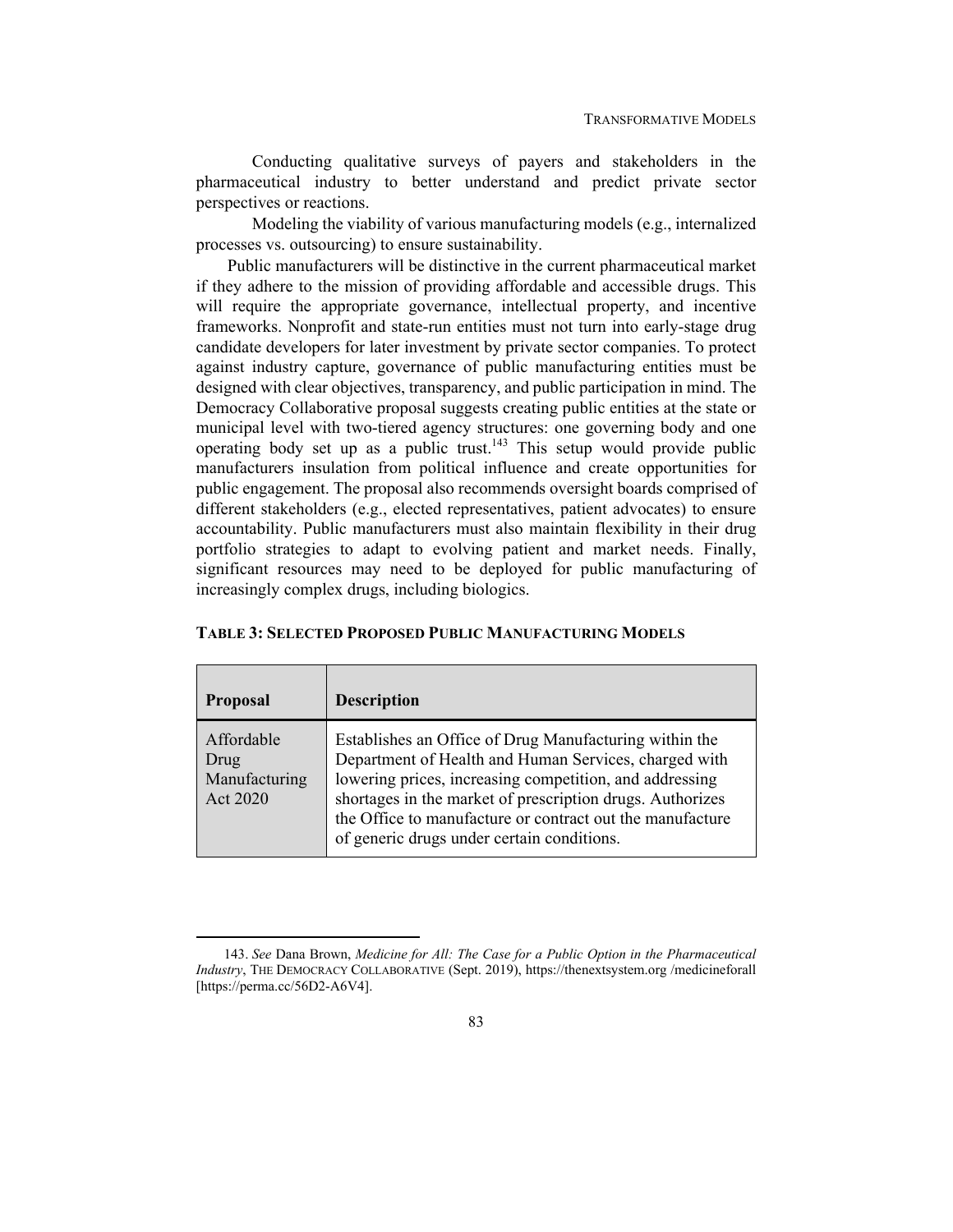| Democracy<br>Collaborative<br>Proposal | Proposes a national public pharmaceutical research and<br>development institute for full-cycle drug development with<br>a commitment "to contributing to safe, adequate, and<br>accessible supply of essential medicines in the US; to<br>maximum transparency; and to management in the public<br>interest." |
|----------------------------------------|---------------------------------------------------------------------------------------------------------------------------------------------------------------------------------------------------------------------------------------------------------------------------------------------------------------|

## **TABLE 4: SELECTED IMPLEMENTED PUBLIC MANUFACTURING MODELS**

| <b>Model</b>                        | <b>Description</b>                                                                                                                                                                                                                                                                                                                                                                                                                                                                                                                                                                              |
|-------------------------------------|-------------------------------------------------------------------------------------------------------------------------------------------------------------------------------------------------------------------------------------------------------------------------------------------------------------------------------------------------------------------------------------------------------------------------------------------------------------------------------------------------------------------------------------------------------------------------------------------------|
| Civica Rx                           | A nonprofit pharmaceutical company formed by a coalition<br>of health care organizations that aims to manufacture<br>hospital-administered generic drugs, specifically those in<br>short supply. Funded by several philanthropic organizations<br>and more than 800 US hospitals.                                                                                                                                                                                                                                                                                                               |
| Genethon                            | A nonprofit research and development organization with<br>mission to "design gene therapy products for rare diseases<br>and to ensure their pre-clinical and clinical development in<br>order to provide patients with access to these innovative<br>treatments." Historically, it has sought partnerships with<br>biotechnology companies (e.g., AveXis, Bluebird Bio,<br>Orchard Therapeutics) for clinical development and<br>marketing of its products. Recently, it has increased focused<br>on in-house production and distribution to maintain control<br>over the sale of its products. |
| Harm<br>Reduction<br>Therapeutics   | A nonprofit pharmaceutical company that aims to develop<br>and manufacture a low-cost generic alternative for Narcan<br>(naloxone). The nonprofit is primarily funded by a \$3.42<br>million grant by Purdue Pharma.                                                                                                                                                                                                                                                                                                                                                                            |
| Institute for<br>OneWorld<br>Health | The first nonprofit pharmaceutical company in the US (now<br>the drug development affiliate of PATH, a global health<br>organization). Launched several successful drug<br>development projects for diseases that included diarrheal<br>disease, malaria, and visceral leishmaniasis.                                                                                                                                                                                                                                                                                                           |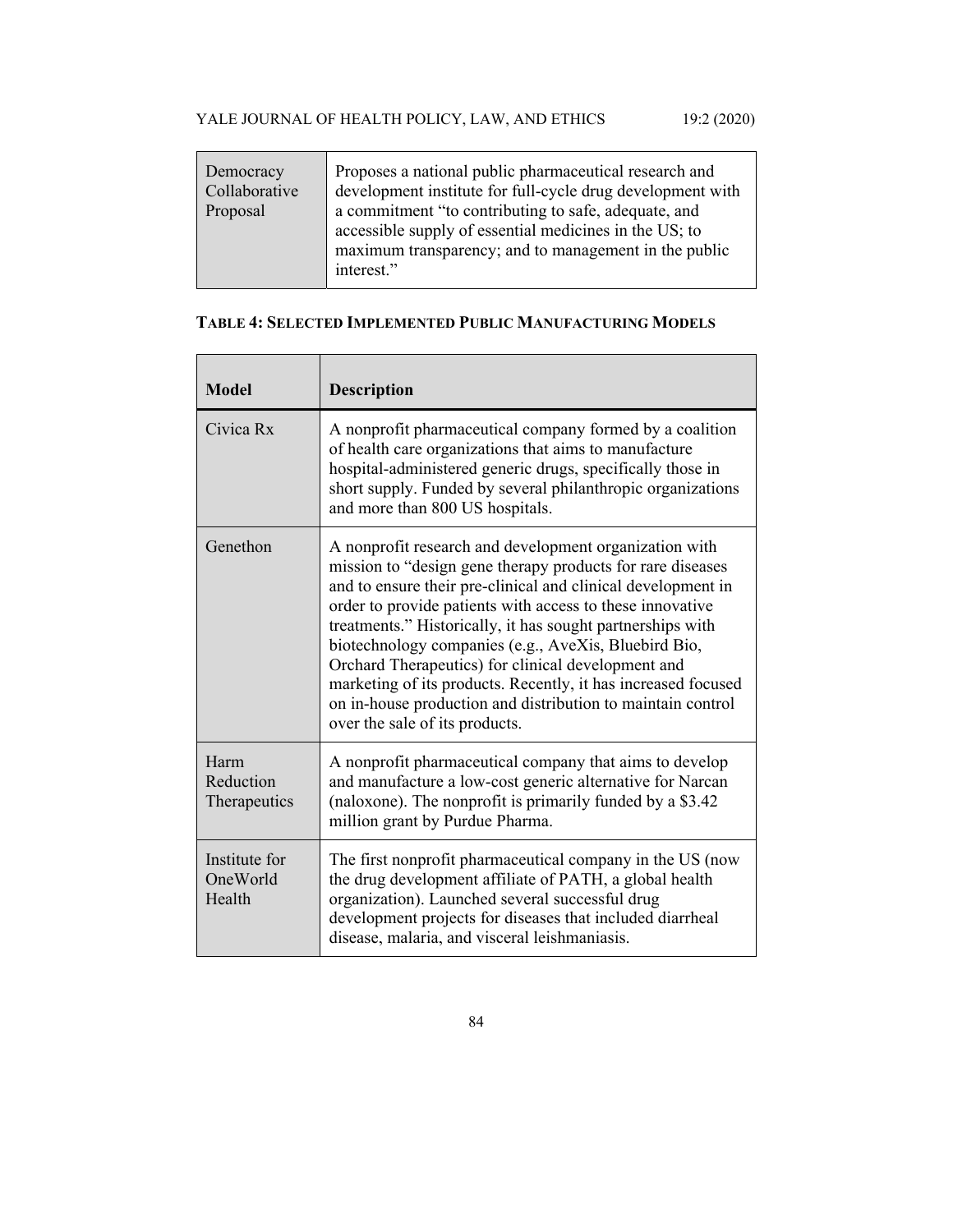## III. THE PUBLIC-PRIVATE PARTNERSHIP MODEL

A public-private partnership (PPP) entails "a long-term contract between a private party and a [public entity], for providing a public asset or service, in which the private party bears significant risk and management responsibility."<sup>144</sup> By combining the technical knowledge and management skills of private enterprise with the social accountability of public actors, PPPs are intended to serve as an efficient means of meeting societal needs.

As with all collaborations, a key challenge facing PPPs is achieving alignment between partnering parties.<sup>145</sup> Collaborators must agree on intended aims, timelines, and contractual terms, which can cause delay. For example, a survey of academic investigators found that contract negotiations were a primary barrier to collaboration with the pharmaceutical industry.<sup>146</sup>

Another challenge is risk management. Information and resource asymmetries exist between organizations, which may lead to inappropriate distribution of risk among involved parties.<sup>147</sup> The suitable division of responsibilities and liabilities in a collaboration is particularly important for long-term research projects spanning multiple years or decades.

## *A. Characteristics of Public-Private Partnership Models*

The number of biomedical PPPs has increased dramatically in recent years.<sup>148</sup> The leading US convener of such partnerships is the Biomedical Advanced Research and Development Authority (BARDA), a federal body created in 2006 to prepare society with biodefense and pandemic tools.<sup>149</sup> BARDA-organized PPPs have contributed to the development of more than 50 FDA-approved products addressing chemical, biological, radiological, and nuclear threats.<sup>150</sup> Around the

<sup>144.</sup> *Public-Private Partnerships – Reference Guide Version 1.0*, WORLD BANK INST. 1, 11 (2012).

 <sup>145.</sup> Oktay Yildirim et al., *Opportunities and Challenges for Drug Development: Public-Private Partnerships, Adaptive Designs and Big Data*, 7 FRONTIERS IN PHARMACOLOGY 1, 5 (2016).

 <sup>146.</sup> Marjan Amiri & Martin C. Michel, *Expectations and Satisfaction of Academic Investigators in Nonclinical Collaboration with the Pharmaceutical Industry*, 388 NAUNYN-SCHMIEDEBERG'S ARCH. PHARMACOLOGY 613, 613 (2015).

 <sup>147.</sup> Jens K. Roehrich, Michael A. Lewis & Gerard George, *Are Public-Private Partnerships a Healthy Option? A Systematic Literature Review*, 113 SOC. SCI. & MED.110, 114 (2014).

<sup>148.</sup> *See Build and Beyond: The (r)evolution of Healthcare PPPs*, PRICEWATERHOUSECOOPERS (2010), https://www.pwc.se/sv/halso-sjukvard/assets/build-and-beyond-the-revolution-ofhealthcare-ppps.pdf [https://perma.cc/6SVA-MMVY].

 <sup>149.</sup> BARDA STRATEGIC PLAN 2011 – 2016, BARDA (2011), https://www.phe.gov/about/barda/Documents/barda-strategic-plan.pdf [https://perma.cc/75UB-7VAD].

 <sup>150.</sup> Kimberly Buckmon, *The Power of Partnership: BARDA Ushers in 50th FDA-Approved Product for Health Security*, ASPR BLOG (Oct. 10, 2019),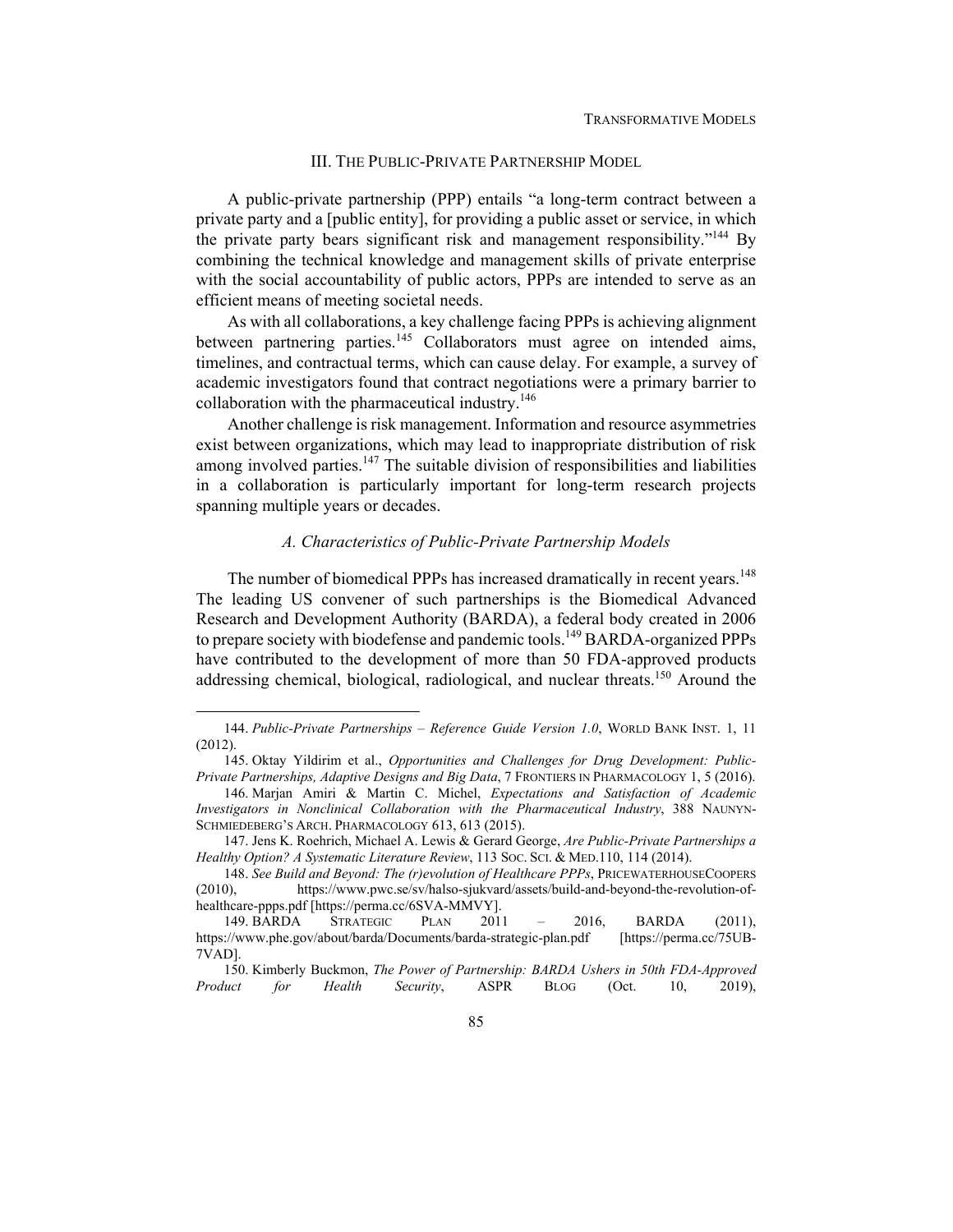same time BARDA was established, various nonprofit organizations formed PPPs to spur research and development efforts for select diseases, especially those disproportionately affecting developing countries.<sup>151</sup> These PPPs differ in scope, duration, and structure but all share a common goal of efficient drug development by relying on a bidirectional exchange of resources and expertise.<sup>152</sup>

## *1. Participants*

PPPs are formed by partnerships spanning three sectors: government, industry, and civil society.<sup>153</sup> PPPs often originate from the government, including the Medicines for Malaria Venture, which launched with funding from several European countries.154 However, civil society organizations also play a critical role, given their awareness of unmet needs and access to patient networks. For example, the Drugs for Neglected Diseases Initiative (DNDi), originated from a working group organized by the nonprofit Médecins Sans Frontières.<sup>155</sup>

#### *2. Scope*

Some PPPs are simple collaborations between one company and a specific group of researchers. Others involve strategic alliances between one company and an entire academic institution.<sup>156</sup> A few are expansive multi-stakeholder consortia involving numerous organizations spanning multiple sectors. For example, with an annual budget of more than  $\epsilon$ 5 billion, the Innovative Medicines Initiative (IMI) oversees several smaller consortia that have distinct missions and fields more than 120 projects (Table 5). $157$ 

https://www.phe.gov/ASPRBlog/Lists/Posts/Post.aspx?ID=362 [https://perma.cc/W7AP-53F5].

 <sup>151.</sup> Chan Harjivan & George Dougherty, *Drug Development for Government, Nonprofit, and Developing-World Markets*, 7 PHARMACEUTICAL TECH. SOURCING AND MGMT. (2011).

 <sup>152.</sup> Importantly, some programs may fall under both the public manufacturing and PPP models. For example, Drugs for Neglected Diseases initiative (DNDi) is a nonprofit manufacturer (i.e., public manufacturing model) that engages in public-private partnerships (i.e., PPP model) to develop treatments.

 <sup>153.</sup> Remco L. A. de Vrueh & Daan J. A. Crommelin, *Reflections on the Future of Pharmaceutical Public-Private Partnerships: From Input to Impact*, 34 PHARMACEUTICAL RES. 1985, 1990 (2017).

 <sup>154.</sup> DRUGS FOR NEGLECTED DISEASES INITIATIVE, https://www.dndi.org/ [https://perma.cc/4TLF-YV8F]; MEDICINES FOR MALARIA VENTURE, https://www.mmv.org/ [https://perma.cc/S9VW-MV4W].

<sup>155.</sup> *History*, DRUGS FOR NEGLECTED DISEASES INITIATIVE, https://www.dndi.org/aboutdndi/history/ [https://perma.cc/V6BV-CQ7R].

 <sup>156.</sup> Yildirim et al., *supra* note 145, at 4.

 <sup>157.</sup> Elisabetta Vaudano, *The Innovative Medicines Initiative: A Public Private Partnership Model to Foster Drug Discovery*, 6 COMPUTATIONAL AND STRUCTURAL BIOTECHNOLOGY J. (2013); Matthias Gottwald et al., *Public–Private Partnerships in Lead Discovery: Overview and Case Studies*, 349(9) ARCHIV DER PHARMAZIE 692, 695 (2016).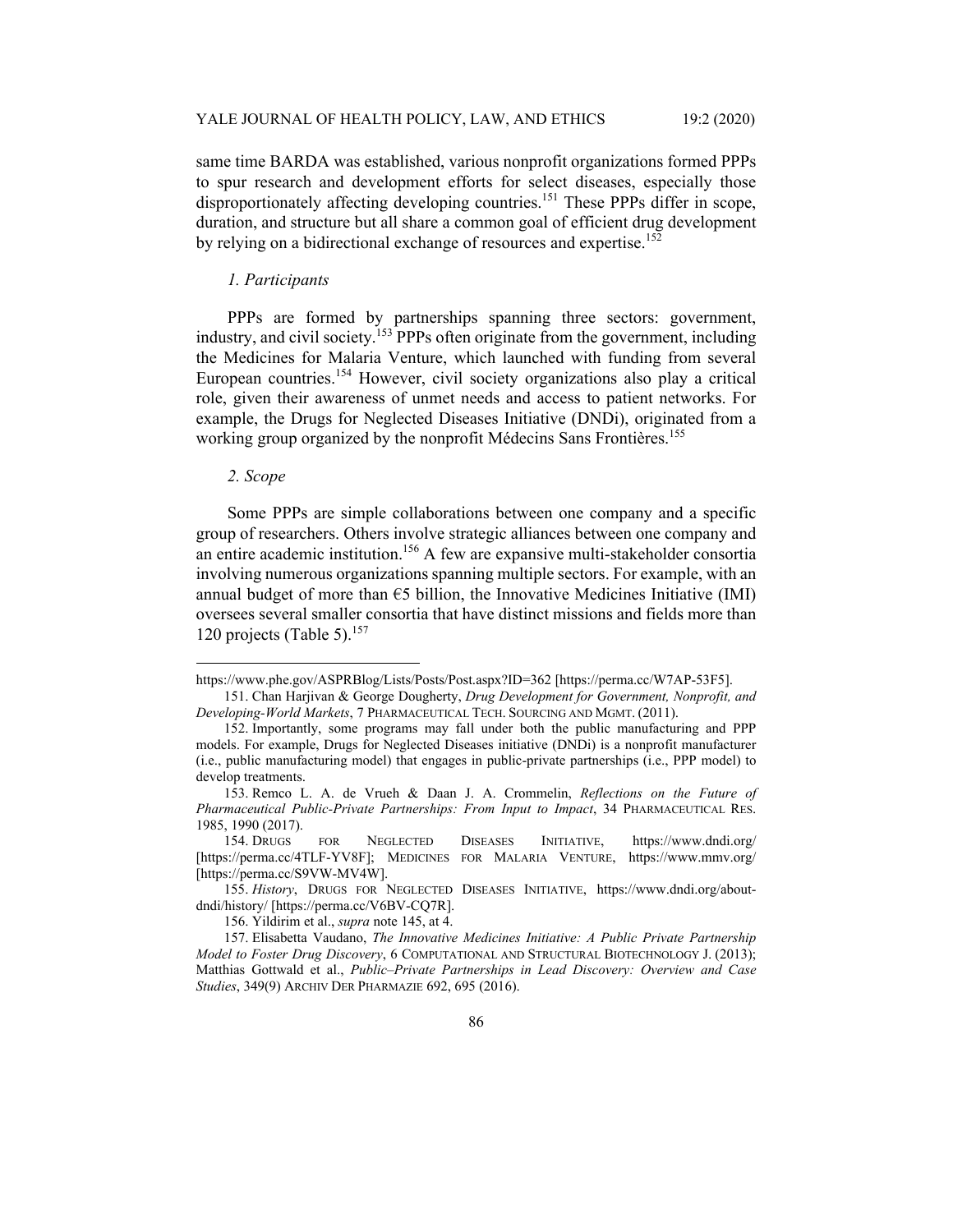## *3. Intended Purpose*

There are three broad categories of biomedical PPPs: access PPPs, precompetitive PPPs, and product development PPPs.158 Access PPPs focus on promoting availability of drugs in developing countries, typically by overcoming obstacles in distribution systems.<sup>159</sup>

Precompetitive PPPs generate foundational scientific concepts and infrastructure to advance drug development. They aim to reduce the risk of latestage development failures, resulting in outputs such as research tools, platform technologies, shared databases, and predictive models. As their name implies, precompetitive PPPs do not directly compete with pharmaceutical companies, but rather supply insights that pharmaceutical manufacturers would take up in developing their own products.<sup>160</sup>

The IMI consortia are one prominent example of precompetitive PPPs. Their research goals are proposed by pharmaceutical companies, which helps ensure that projects will have an impact on the industry.<sup>161</sup> The output of these consortia can be grouped into five broad categories: validated models for drug development, approaches to predict adverse drug effects, compilated data from various sources for novel analysis, standards for drug development, and approaches for more efficient patient enrollment in clinical trials.<sup>162</sup> Other consortia dedicated to specific disease areas, such as diabetes (SUMMIT) or severe asthma (U-BIOPRED), are limited to precompetitive efforts like biomarker identification and disease understanding.

Finally, product development PPPs identify and guide specific drug candidates through clinical trials for eventual regulatory approval and market launch.<sup>163</sup> Government and nonprofit institutions are motivated to participate in these PPPs because they gain the opportunity to "set the directions for innovation aimed at key public health milestones,"<sup>164</sup> while private sector innovators benefit from access to foundational research and relationships with key experts.

 <sup>158.</sup> Roy Widdus, *Public-Private Partnerships: An Overview*, 99 TRANSACTIONS ROYAL SOC'Y TROPICAL MED. & HYGIENE S1, S5 (2005).

 <sup>159.</sup> de Vrueh & Crommelin, *supra* note 153, at 1987.

 <sup>160.</sup> Gottwald et al., *supra* note 157, at 694.

<sup>161.</sup> *Id*. at 693.

 <sup>162.</sup> Hugh Laverty, Magda Gunn & Michel Goldman, *Improving R&D Productivity of Pharmaceutical Companies Through Public–Private Partnership: Experiences from the Innovative Medicines Initiative*, 12 EXPERT REV. PHARMACOECONOMICS & OUTCOMES RES. 545, 546 (2012).

 <sup>163.</sup> Widdus, *supra* note 158, at S5.

 <sup>164.</sup> Mariana Mazzucato et al., *The People's Prescription: Re-imagining Health Innovation to Deliver Public Value*, UCL INST. FOR INNOVATION AND PUB. PURPOSE 1, 7 (2018).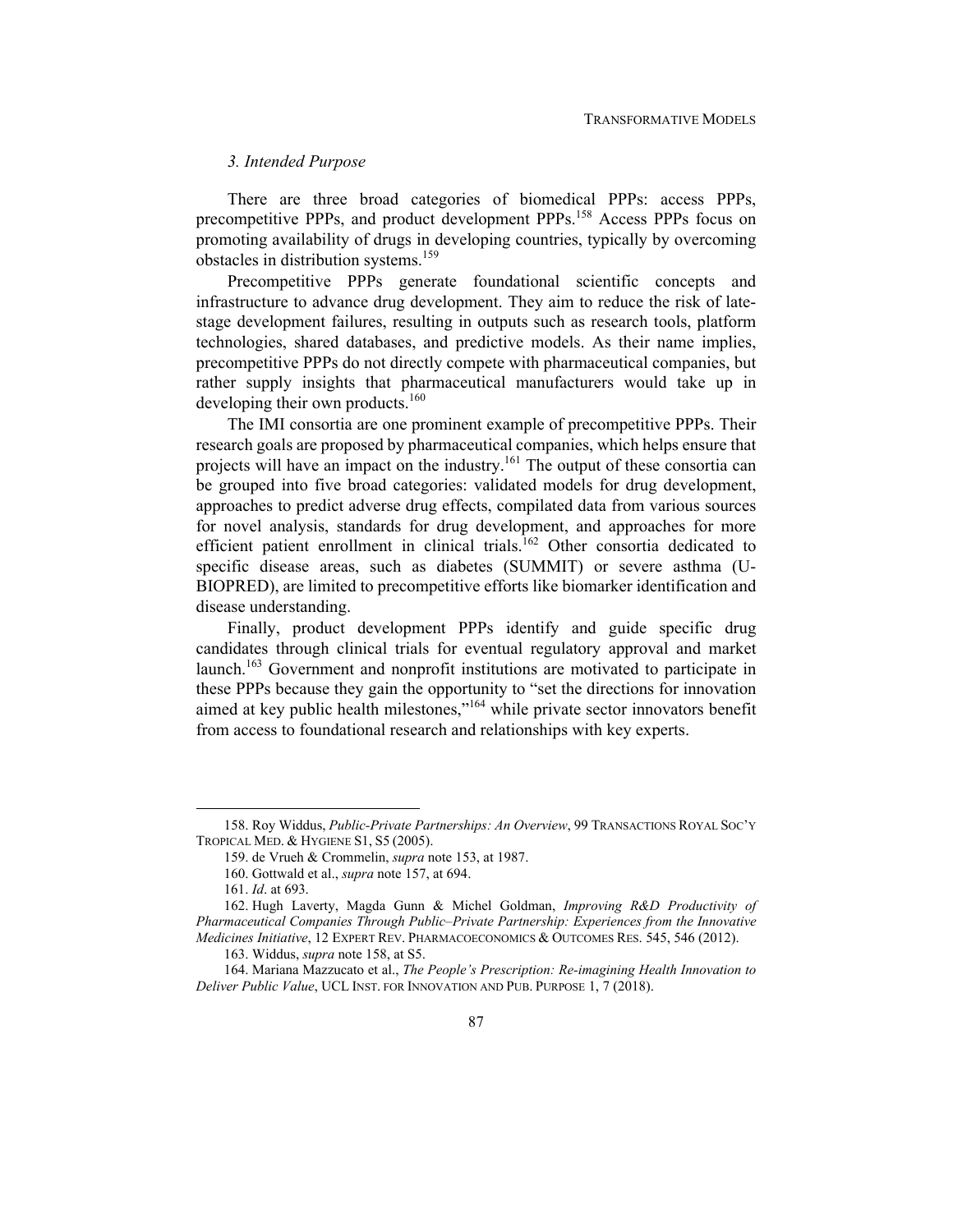## *4. Intellectual Property*

Intellectual property frameworks associated with PPPs affect downstream product marketing and access. Stevens et al. distinguished three such frameworks: partnership-focused, open collaboration, and hybrid.<sup>165</sup> In partnership-focused frameworks, rights to new knowledge and technology arising from PPPs ("foreground intellectual property") are carefully negotiated among the various partners. Such frameworks are typically used in product development PPPs, for which intellectual property ownership of the final product is highly important. By contrast, open collaboration frameworks allow data sharing in the public domain. In the middle are hybrid frameworks, which are tailored to individual PPPs, but generally limit only some foreground intellectual property rights.

Precompetitive PPPs often employ open collaboration frameworks. For example, the Structural Genomics Consortium requires all results be placed in a public domain without restriction,<sup>166</sup> while the Alzheimer's Disease Neuroimaging Initiative hosts its research on an open database, which has been cited by 750 publications.167 Yet despite the open collaborative framework of many IMI consortia, several academic partners have criticized IMI for intellectual property policies that favor the private sector's financial interests.168 Academic partners have specifically decried ambiguous intellectual property policies that allow pharmaceutical industry partners to exploit technology developed as part of a research project, without having to obtain consent from other consortium partners.169 Intellectual property frameworks and policies are therefore important to determine clearly upfront during the formation of PPPs to ensure transparency and trust among partners.

### *5. Relationship with Regulatory Authorities*

Many PPPs have been set up to communicate with regulatory authorities in the early stages of drug candidate development. These PPPs can serve as knowledge platforms that allow regulatory authorities to better understand not only new disease evaluation tools, but also academic and industry stakeholder

 <sup>165.</sup> Hilde Stevens et al., *Intellectual Property Policies in Early-Phase Research in Public– Private Partnerships*, 34 NATURE BIOTECHNOLOGY 504 (2016).

 <sup>166.</sup> Gottwald et al., *supra* note 158, at 694.

 <sup>167.</sup> Michael W. Weiner et al., *The Alzheimer's Disease Neufroimaging Initiative: A Review of Papers Published Since Its Inception*, 9 ALZHEIMER'S & DEMENTIA e111 (2013).

 <sup>168.</sup> Gunjan Sinha, *Spat Over IMI Funding and Intellectual Property*, 29 NATURE BIOTECHNOLOGY 473, 473 (2011).

<sup>169.</sup> *See id.* (quoting Michael Browne, Head of European Research and Development at University College, London: "The wording of the IP policy is ambiguous" such that academic institutions "get short shrift from both ends.").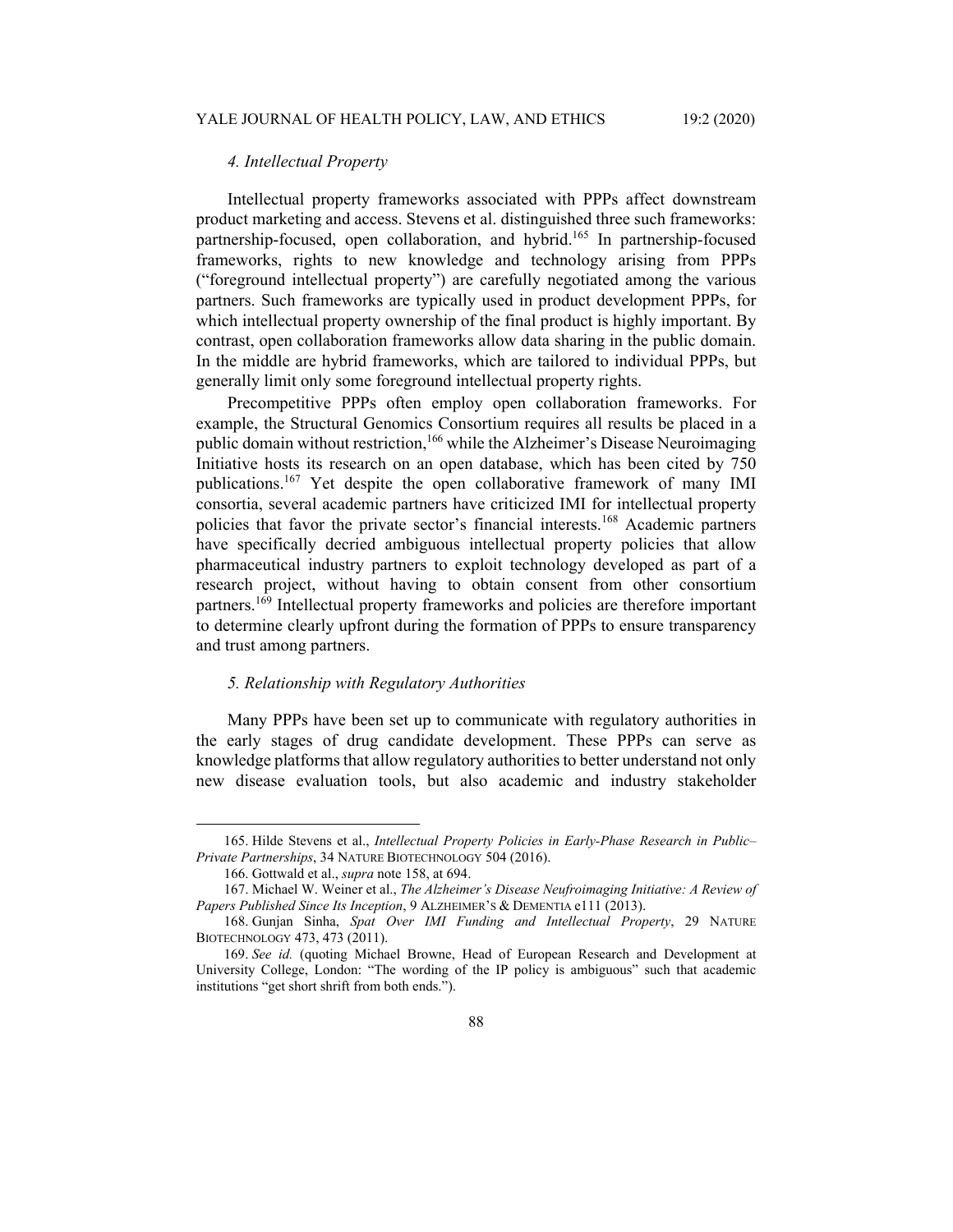perspectives.<sup>170</sup> One prominent example is the Critical Path Initiative, which the FDA launched in 2004 to create new evaluation tools and standards for clinical trials. The Critical Path Initiative has since formed several consortia, including the Predictive Safety Testing Consortium (identifying safety biomarkers), Patient-Reported Outcome Consortium (evaluating patient-reported outcome instruments), and the Critical Path for Alzheimer's Disease (improving development process for treatments of neurodegenerative disorders), which have contributed to changing regulatory approaches and frameworks related to these diseases and concepts.<sup>171</sup>

#### *6. Funding Sources*

Funding sources for PPPs include grants, fees from participating member organizations, and donations from private foundations. Contributions are often split among partners. For example, 50% of research funding for the Netherlands' Technology Top Institute comes from the government and 25% each from public and private partners.<sup>172</sup>

# *B. Outcomes from Public-Private Partnership Models*

Comparative outcome assessments for PPPs are difficult to conduct as PPPs differ widely in purpose, number of participants, and financial budgets. Furthermore, appropriate outcome indicators are not well-established in the literature. A previous study revealed that only 2 out of a total of 12 suggested indicators of outcome for PPPs were considered measurable by experts.<sup>173</sup>

A value assessment framework by de Vrueh et al. suggested classifying outcome indicators for biomedical PPPs into five categories: networks and collaboration, research activity and knowledge, knowledge sharing and dissemination, human capital, and financials and operations.<sup>174</sup> This framework was applied to analyze four PPPs of varying size, location, and research focus: the Structural Genomics Consortium, the Alzheimer's Disease Neuroimaging Initiative, the Top Institute Pharma, and the IMI. The investigators concluded that the review "provide[s] clear evidence that precompetitive biomedical PPPs have

 <sup>170.</sup> Michel Goldman, Carolyn Compton & Barbara B Mittleman, *Public-Private Partnerships as Driving Forces in the Quest for Innovative Medicines*, 2 CLINICAL AND TRANSLATIONAL MED. 1, 2 (2013).

 <sup>171.</sup> Janet Woodcock & Raymond Woolsey, *The FDA Critical Path Initiative and Its Influence on New Drug Development*, 59 ANN. REV. OF MED. 1 (2008).

 <sup>172.</sup> Peter R. Luijten et al., *Public–Private Partnerships in Translational Medicine: Concepts and Practical Examples*, 161 J. CONTROLLED RELEASE 416, 417 (2012).

 <sup>173.</sup> Koen Dittrich, *How Valuable is Your Partnership? A Framework for Valuing Public-Private Research Partnerships in Biomedical Sciences,* DRUID SOCIETY MEETINGS 1, 23 (2012).

 <sup>174.</sup> de Vrueh & Crommelin, *supra* note 153, at 1990–91.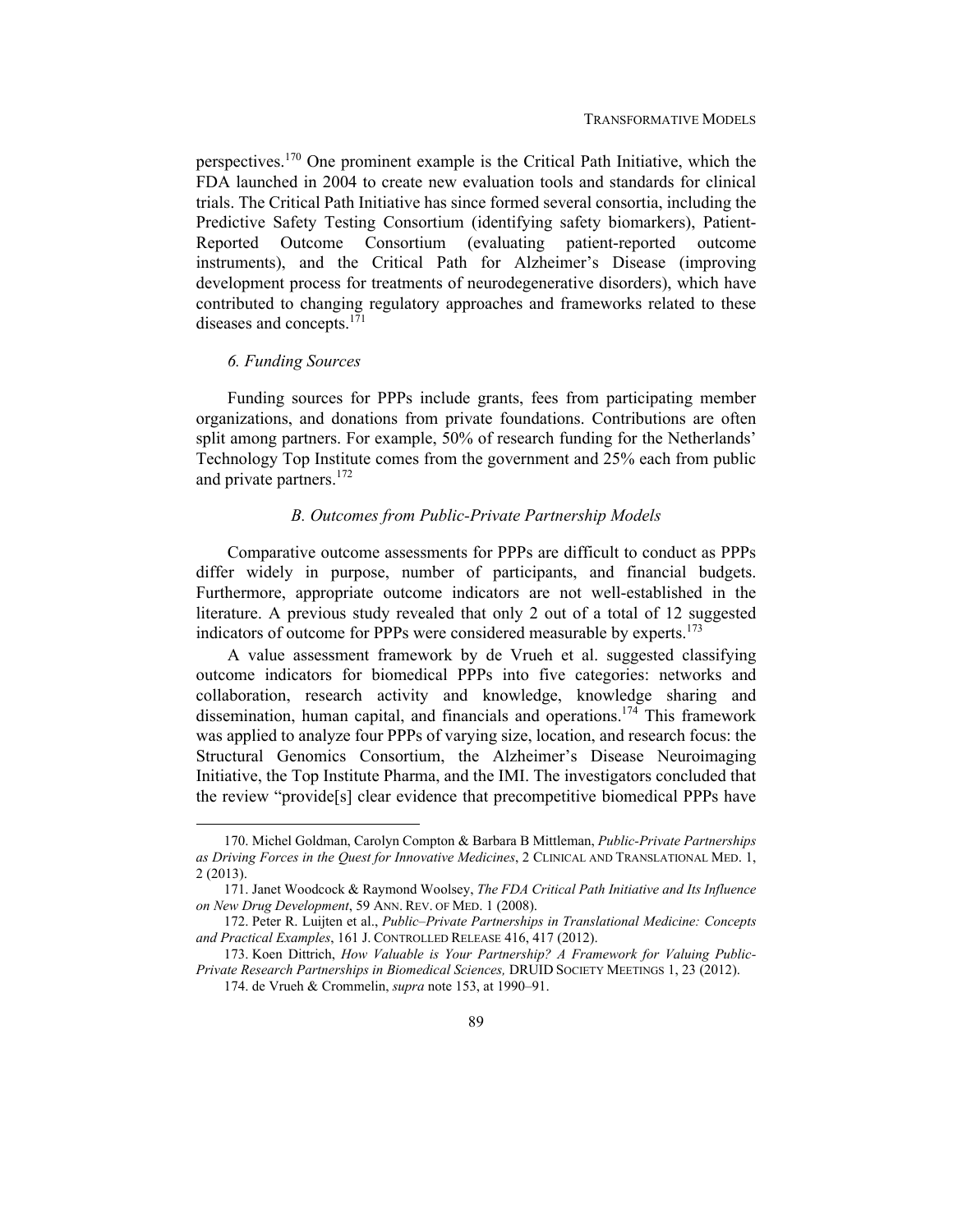started to generate tangible outcomes."<sup>175</sup> However, the study acknowledged that "multi-indicator, multi-method" approaches involving quantitative and qualitative analyses would be necessary in future evaluations of PPPs given the complex interactions between multiple stakeholders.<sup>176</sup>

In 2016, the IMI appointed an expert group to conduct a socio-economic impact assessment of nine IMI consortia.<sup>177</sup> The group created an impact assessment model "to capture the complexities of actual practice but remain simple enough to be useful for empirical analysis and clarification of observed phenomena."178 This model involved three steps. First, the position of the PPP in the innovation system was identified (e.g., preclinical research, training, clinical development). Second, quantitative mediators and intermediate outcomes were characterized, including number of scientific publications, patents, licenses, databases, products, and trained personnel. Finally, socio-economic impact was assessed based on factors such as development time and costs, health benefits, new businesses, sales, and employment. The report summarized quantitative outputs for several ongoing IMI projects, highlighting the areas in which socio-economic impact had not yet been realized. The advantage of IMI's impact assessment model is its ability to compare quantitative outputs and socio-economic factors at various stages of implementation. A similar impact assessment applied to PPPs outside of IMI consortia, including initiatives such as BARDA and the Critical Path Initiative, is needed.

Select PPPs have been successful in developing and commercializing novel treatments. For example, since 2003, DNDi has spearheaded the development of 7 new treatments targeted at various neglected diseases, including malaria, Chagas disease, leishmaniasis, and pediatric HIV.<sup>179</sup> The organization expects to develop 16 to 18 new treatments by  $2023.^{180}$ 

However, a common criticism of PPPs is they often lack safeguards to ensure reasonable pricing of the products they produce. For example, a BARDA program came under scrutiny for transferring a license to its Zika vaccine to Sanofi without affordable access conditions.<sup>181</sup> BARDA subsequently partnered with Takeda

<sup>175.</sup> *See id.* at 1995.

<sup>176.</sup> *See id.* at 1992.

 <sup>177.</sup> IMI SOCIO-ECONOMIC IMPACT ASSESSMENT EXPERT GROUP FINAL REPORT, INNOVATIVE MED. INITIATIVE 1 (May 2016), https://www.imi.europa.eu/sites/default/files /uploads/documents/reference-documents/SocioeconomicImpactAssessment\_FINALMay2016.pdf [https:// perma.cc/R4EN-AU8F].

<sup>178.</sup> *Id.* at 18.

<sup>179.</sup> *DNDi Achievements*, https://www.dndi.org/achievements/ [https://perma.cc/BAJ3- VTK2].

<sup>180.</sup> *See id.*

 <sup>181.</sup> Eric Sagonowsky, *U.S. Army Can't Add A Pricing Safeguard to Sanofi's Zika Vaccine License, Official Says*, FIERCEPHARMA (Apr. 25, 2017), https://www.fiercepharma.com/vaccines/us-army-can-t-add-pricing-safeguard-to-sanofi-zika-license-official-says [https://perma.cc/GF8R-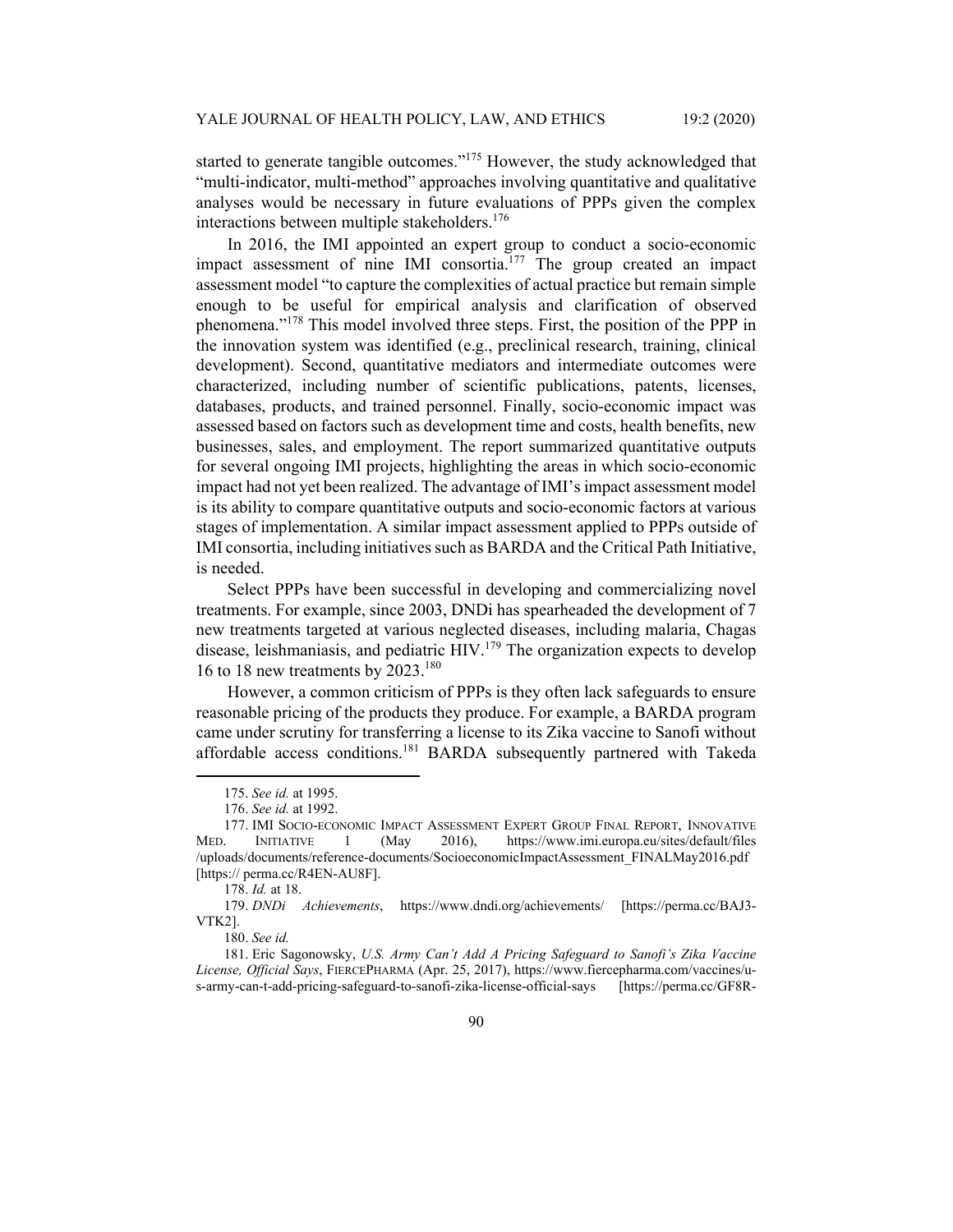Pharmaceutical, awarding the company an initial contract of \$19.8 million for Zika vaccine development through phase I testing and potential funding up to \$312 million for later-stage development,<sup>182</sup> again without price guarantees. Control of drug pricing and marketing has often rested with the private partner due to the public entity's inability or unwillingness to implement or enforce an affordable price. Some public authorities have stated that exclusive licenses—absent price controls—are necessary for industry partners to invest in commercializing federally developed drugs.<sup>183</sup>

# *C. Conclusions and Recommendations*

Of the three PPP models discussed in this review, precompetitive PPPs are the most prevalent and most studied. As the number of PPPs continue to grow, additional research is needed to understand their successes and failures as well as steps in the drug development process in which they could play a greater role. Next steps should include:

 Identifying "bottleneck" areas of drug development or other issue areas best targeted by PPP models.

 Establishing broad consensus on output indicators to assess and track research project achievements and failures.

 Exploring various IP frameworks to implement in PPP contracts to ensure increased access to drugs upon successful development.

Early collaboration between private and public stakeholders has a positive influence in shaping the direction of drug development. PPPs are a proven method to facilitate this collaboration, having resulted in significant innovation. However, most PPPs continue to operate within the existing system that allows private pharmaceutical companies to retain patent-based monopolies, which can lead to high prices and suboptimal access. Reforms related to intellectual property rights associated with PPP models are necessary to prevent this outcome. Specifically, exclusive licenses granted to private partners should be discouraged. Any such licenses that are executed should include provisions designed to safeguard public interest, such as price controls, limits to the scope of exclusivity, or reductions to the years of exclusivity.

## **TABLE 5: SELECTED IMPLEMENTED PUBLIC-PRIVATE PARTNERSHIP MODELS**

WVER].

 <sup>182.</sup> Press Release, Takeda, *Takeda to Develop Zika Vaccine with up to \$312 Million in Funding from US Government* (Sept. 2, 2016), https://www.takeda.com/newsroom/newsreleases/2016 /Takeda-to-develop-Zika-Vaccine-with-up-to-\$312-million/ [https://perma.cc/6LLQ-W55K].

<sup>183.</sup> *See, e.g.*, Sagonowsky, *supra* note 181.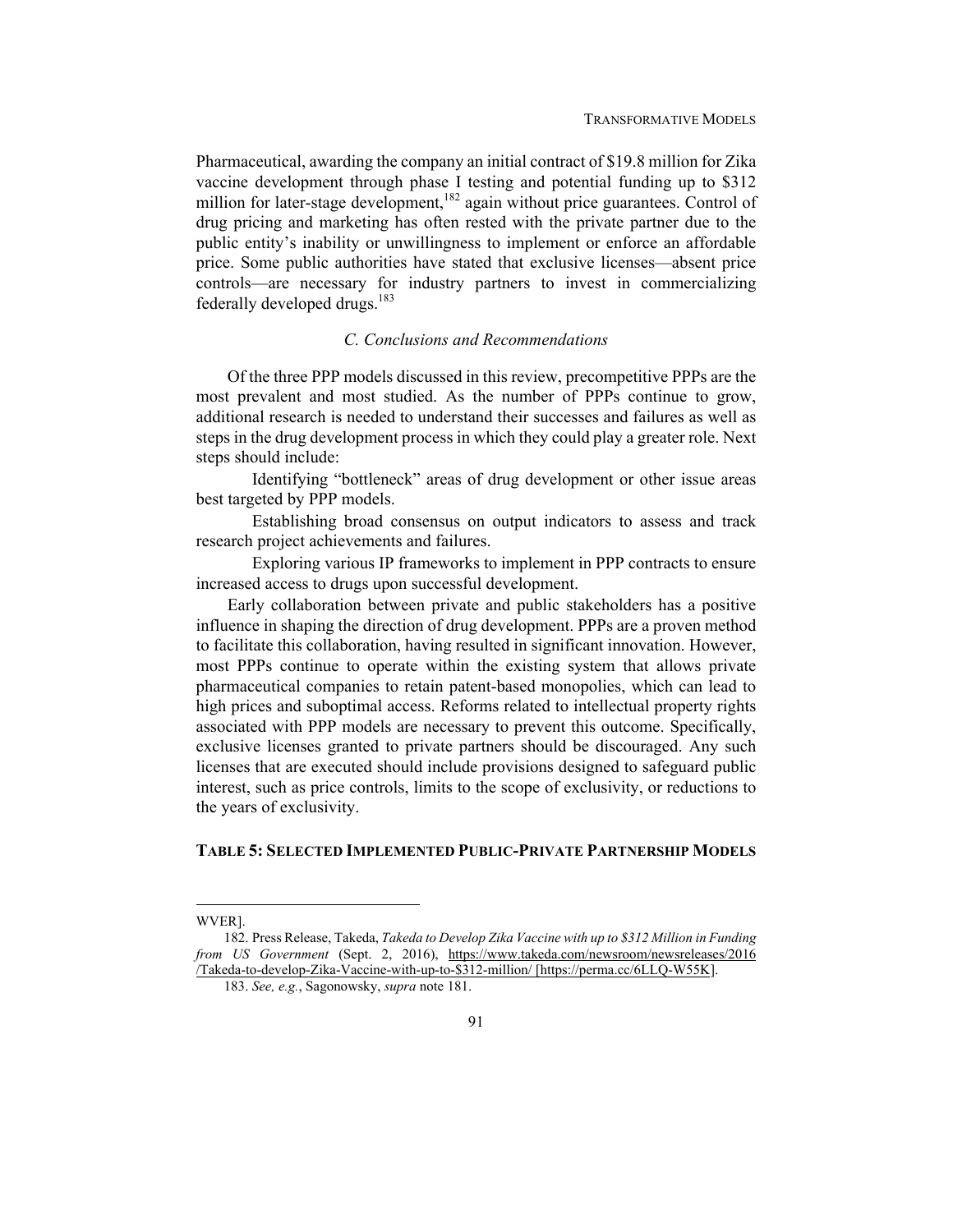# YALE JOURNAL OF HEALTH POLICY, LAW, AND ETHICS 19:2 (2020)

| <b>Model</b>                                                                         | <b>Description</b>                                                                                                                                                                                                                                                                                                                                                                                                                                                                                   |
|--------------------------------------------------------------------------------------|------------------------------------------------------------------------------------------------------------------------------------------------------------------------------------------------------------------------------------------------------------------------------------------------------------------------------------------------------------------------------------------------------------------------------------------------------------------------------------------------------|
| Alzheimer's<br><b>Disease</b><br>Neuroimaging<br>Initiative<br>(ADNI)                | A collaboration between leading Alzheimer research<br>centers, the National Institute on Aging, 13 pharmaceutical<br>companies, and nonprofit foundations to identify, validate,<br>and standardize disease biomarkers for use in clinical trials.<br>Its core project is a multi-site, longitudinal clinical study<br>tracking cognitive impairment and early Alzheimer's<br>Disease. More than 750 publications have cited use of<br>ADNI data.                                                    |
| <b>Biomedical</b><br>Advanced<br>Research and<br>Development<br>Authority<br>(BARDA) | The office within Department of Human and Health<br>Services that procures and develops medical<br>countermeasures against health threats to the US<br>population. Partners with private biopharmaceutical<br>companies to develop and stockpile vaccines and<br>treatments for public health emergencies. Between 2007<br>and 2017, BARDA stockpiled 21 products and invested<br>more than \$2.5 billion in advanced research and<br>development of medical countermeasures.                        |
| <b>Critical Path</b><br>Initiative (CPI)                                             | An independent organization focused on reducing the time,<br>cost, and risk of drug development and regulatory review.<br>Formed several PPP consortia under its umbrella, including<br>the Predictive Safety Testing Consortium (identifying<br>safety biomarkers), Patient-Reported Outcome Consortium<br>(evaluating patient-reported outcome instruments), and the<br>Critical Path for Alzheimer's Disease (improving<br>development process for treatments of neurodegenerative<br>disorders). |
| Drugs for<br>Neglected<br><b>Diseases</b><br>Initiative<br>(DNDi)                    | A public-private partnership established to develop drugs<br>for disease neglected by industry, including sleeping<br>sickness, Chagas disease, leishmaniasis, filaria, and later<br>pediatric HIV/AIDS. The partnership relies on 50% public<br>and 50% private contributions to fund research and<br>development, has developed six new treatments since its<br>inception, and expects to develop 10 to 12 additional new<br>treatments by 2023.                                                   |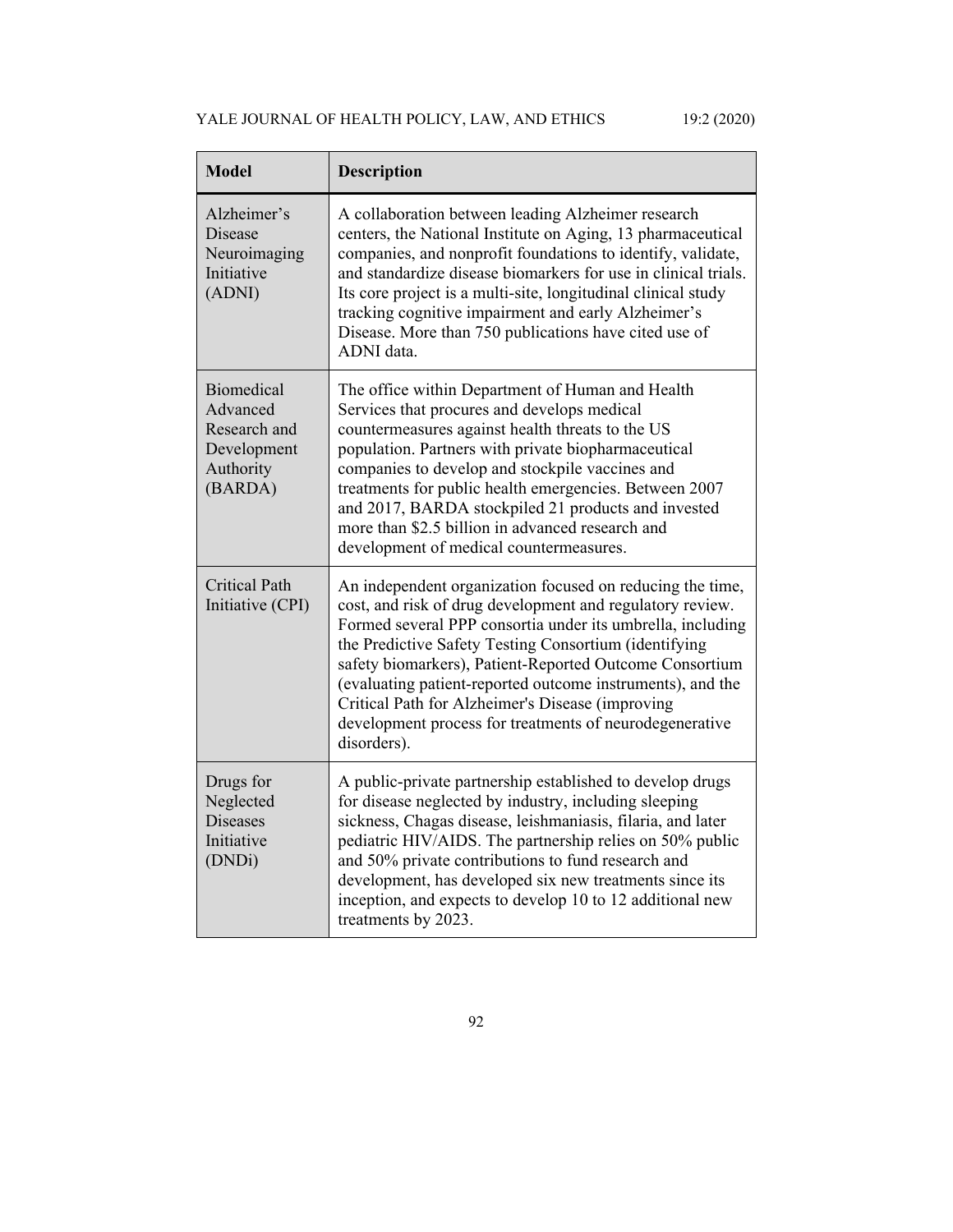| eTOX                                                                     | An IMI consortium of 13 pharmaceutical companies, 11<br>academic or nonprofit organizations, and 6 small and mid-<br>sized enterprises dedicated to advancing predictive models<br>of in vivo toxicology of novel drugs. The consortium<br>created the largest database of preclinical safety data, with<br>access to more than 7,000 systemic toxicity data sets<br>corresponding to more than 1,800 compounds.                                                                        |
|--------------------------------------------------------------------------|-----------------------------------------------------------------------------------------------------------------------------------------------------------------------------------------------------------------------------------------------------------------------------------------------------------------------------------------------------------------------------------------------------------------------------------------------------------------------------------------|
| European Lead<br>Factory (ELF)                                           | An IMI consortium of 7 European companies, 13 public<br>companies, and 10 small and mid-sized enterprises aimed<br>at creating a pooled, diverse library of 500,000 compounds<br>linked to a central screening center to identify novel<br>targets.                                                                                                                                                                                                                                     |
| Innovative<br>Medicines<br>Initiative (IMI)                              | A multi-consortia collaboration between the European<br>pharmaceutical industry and the European Commission<br>that implements and coordinates projects aimed at<br>developing new tools and methods for drug development<br>and improving data management. IMI projects have<br>collectively identified over 460 biomarker candidates and<br>over 20 new drug targets, in addition to developing over 50<br>animal models, over 100 in vitro models, and over 100 in<br>silico models. |
| Innovative<br>Medicines<br>Initiative for<br><b>Diabetes</b><br>(IMIDIA) | An IMI consortium aimed at improving beta-cell function<br>and identification of diagnostic biomarkers for treatment<br>monitoring in diabetes. The consortium generated and<br>commercially developed the first fully functional human<br>beta cell line suitable for drug research, now used by<br>pharmaceutical companies developing antidiabetic<br>therapeutics.                                                                                                                  |
| Kinetics for<br>Drug Discovery<br>(K4DD)                                 | An IMI consortium of 7 pharmaceutical companies, 9<br>public partners, and 4 small- and moderate-sized entities to<br>enable the adoption of drug-target binding kinetics analysis<br>in the drug discovery process and to improve prediction of<br>binding kinetics to drug effect. Data generated by the<br>consortium are integrated into a publicly accessible<br>database.                                                                                                         |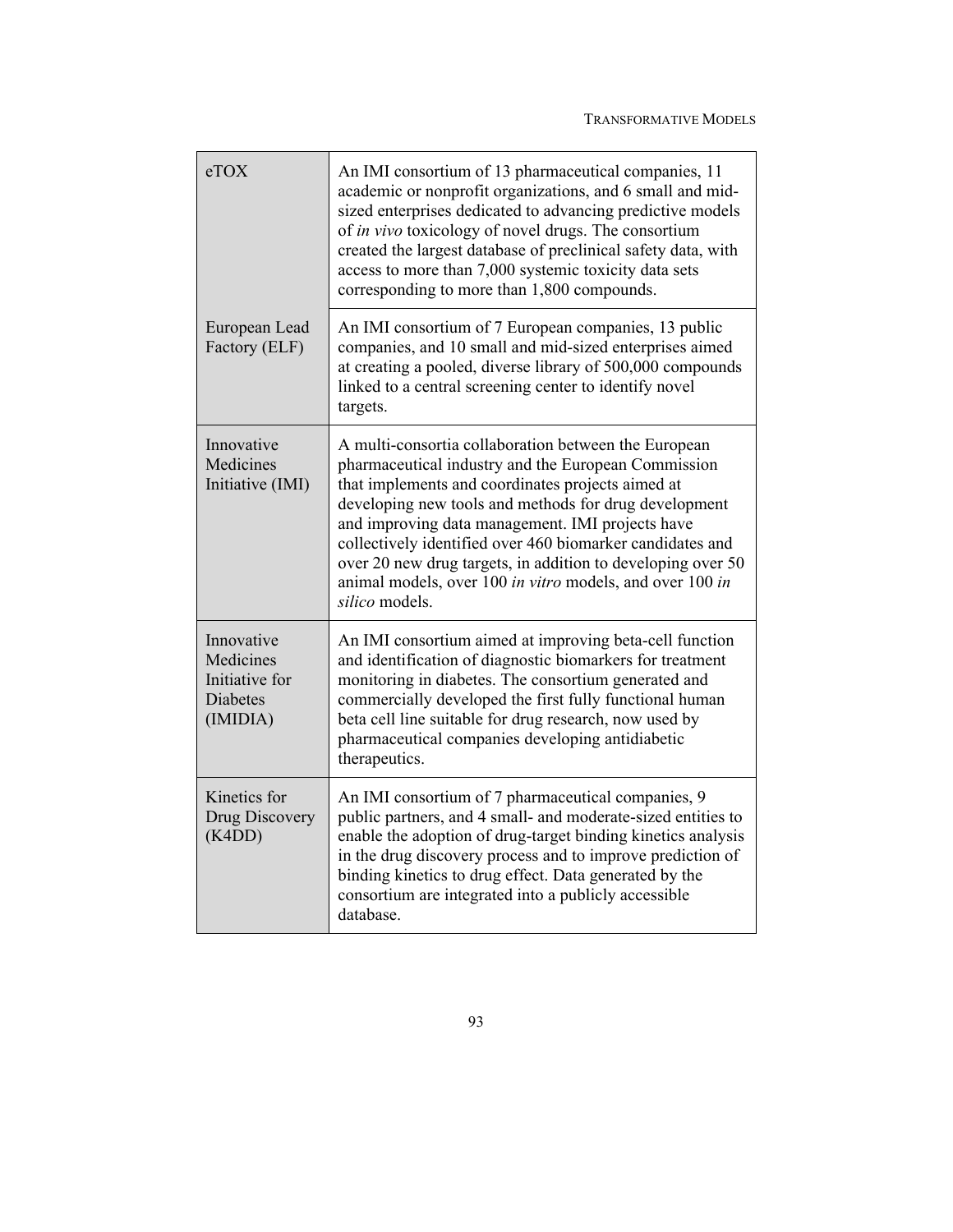| Medicines for<br>Malaria Venture<br>(MMV)     | A drug development venture devoted to discovery,<br>development, and distribution of new antimalarial drugs.<br>Partnering pharmaceutical companies include<br>GlaxoSmithKline (to identify new drug leads) and<br>Ranbaxy (to guide an antimalaria candidate through<br>clinical trials).                                                                                                                 |
|-----------------------------------------------|------------------------------------------------------------------------------------------------------------------------------------------------------------------------------------------------------------------------------------------------------------------------------------------------------------------------------------------------------------------------------------------------------------|
| <b>NEWMEDS</b>                                | An IMI consortium focused on developing new animal<br>models that use brain recording and behavioral tests to<br>identify innovative and effective drugs for schizophrenia.<br>The consortium evaluated the impact of copy number<br>variations conferring risk of schizophrenia by phenotyping<br>more than 1,300 subjects carrying certain mutations.                                                    |
| SAFE-T                                        | An IMI consortium creating sensitive and specific tests to<br>diagnose and monitor drug-induced injury to the kidney,<br>liver, and vascular systems. The consortium evaluated 153<br>potential translatable biomarker candidates for monitoring<br>drug-induced injury.                                                                                                                                   |
| Structural<br>Genomics<br>Consortium<br>(SGC) | An IMI consortium of nonprofit researchers in<br>collaboration with industry partners, focused on advancing<br>structural biology. The consortium is committed to placing<br>all data and research information into the public domain<br>without restrictions and has published more than 2,000<br>novel protein structures and 40 chemical probes.                                                        |
| <b>SUMMIT</b>                                 | An IMI consortium aimed at developing new biomarkers,<br>imaging techniques, and animal models to advance drug<br>development in diabetes. The consortium generated the<br>largest GWAS data collection of over 26,000 cases of Type<br>1 and 2 diabetic nephropathy in addition to cardiovascular<br>disease.                                                                                             |
| Top Institute<br>Pharma (TI<br>Pharma)        | A public-private partnership aimed at building<br>pharmaceutical research and development networks in five<br>disease areas (autoimmune diseases, cardiovascular<br>disease, cancer, infectious disease, and brain diseases). The<br>partnership has resulted in 470 trained PhD and<br>postdoctoral fellows, 750 publications, 41 lead compounds,<br>18 novel formulations, 11 biomarkers, 33 preclinical |